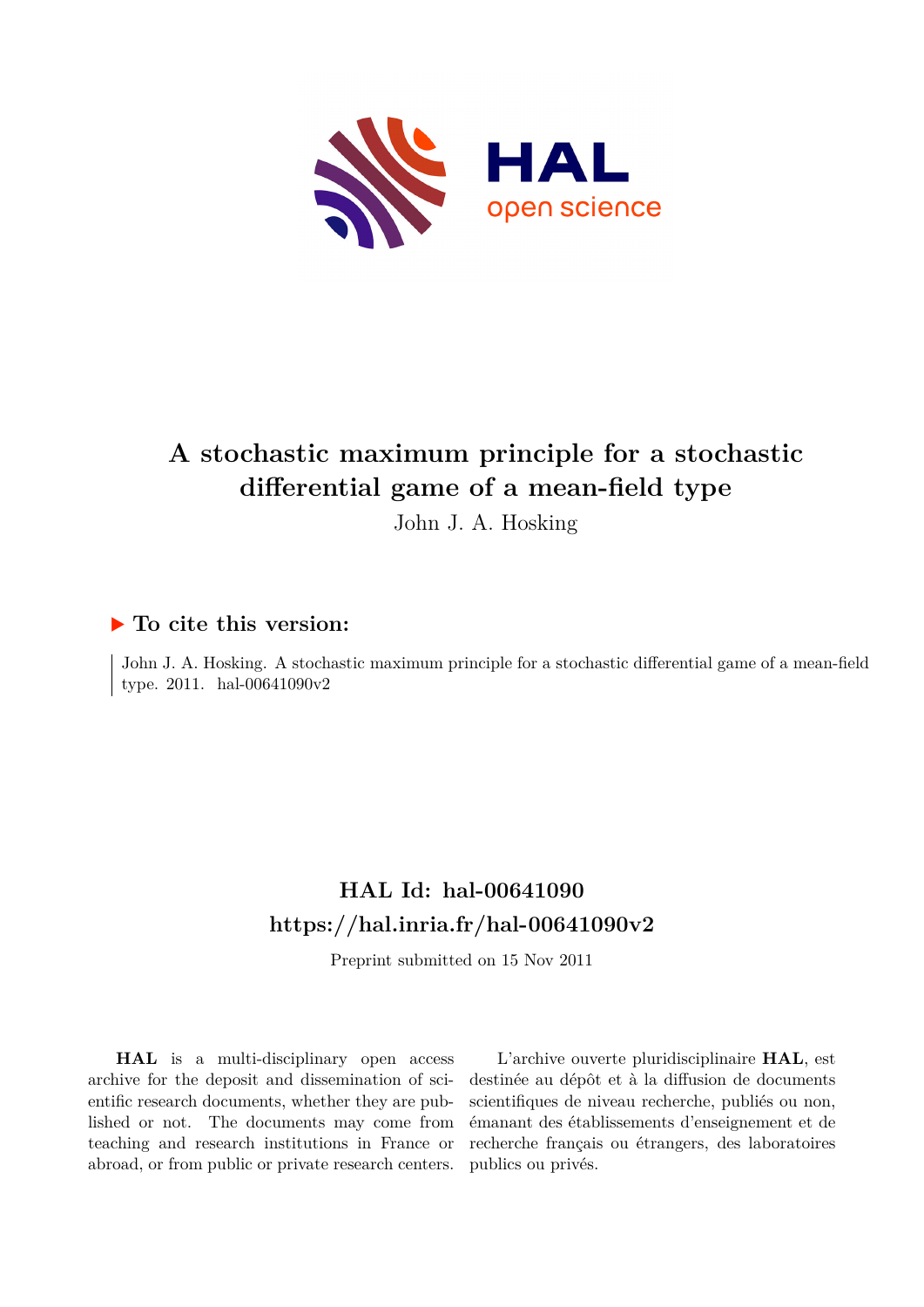# A stochastic maximum principle for a stochastic differential game of a mean-field type<sup>∗</sup>

#### John J. A. Hosking†

November 15, 2011

#### Abstract

We construct a stochastic maximum principle (SMP) which provides necessary conditions for the existence of Nash equilibria in a certain form of N-agent stochastic differential game (SDG) of a meanfield type. The information structure considered for the SDG is of a possible asymmetric and partial type. To prove our SMP we use a spike-variation approach with adjoint representation techniques, analogous to that of S. Peng in the optimal stochastic control context. In our proof we apply adjoint representation procedures at three points. The first-order adjoint processes are defined as solutions to certain mean-field backward stochastic differential equations, and second-order adjoint processes of a first type are defined as solutions to certain backward stochastic differential equations. Secondorder adjoint processes of a second type are defined as solutions of backward stochastic equations of a type that we introduce in this paper, and which we term conditional mean-field backward stochastic differential equations. From the resulting representations, we show that the terms relating to these second-order adjoint processes of the second type are of an order such that they do not appear in our final SMP equations.

Keywords: Stochastic maximum principle, stochastic differential games, Nash equilibria, meanfield type stochastic equations, mean-field type backward stochastic equations.

American Mathematical Society, 2010 Mathematics Subject Classification: 93E99, 60H99, 91A06, 91A15.

### 1 Introduction

In this paper we construct a stochastic maximum principle (SMP) which provides necessary conditions for the existence of Nash equilibria in a certain  $N$ -agent stochastic differential game (SDG) of a meanfield type. The exact description of this form of N-agent SDG is presented in Section 2; in summary, it is a SDG with:

• a state process of the form

$$
X^{(u)}(\omega,t) = x_0 + \int_0^t b(\omega,s,X^{(u)}(\omega,s),\int_{\Omega} \phi_b(\omega',s,X^{(u)}(\omega',s),u(\omega',s)) \mathbb{P}(\mathrm{d}\omega'),u(\omega,s)) \, ds + \int_0^t \sigma(\omega,s,X^{(u)}(\omega,s),\int_{\Omega} \phi_\sigma(\omega',s,X^{(u)}(\omega',s),u(\omega',s)) \mathbb{P}(\mathrm{d}\omega'),u(\omega,s)) \, dB(\omega,s)
$$

for each  $u = (u_1, \ldots, u_N)$  comprising of each agent's employed admissible control process; and

• performance functionals  $\{J_i|i \in \{1,\ldots,N\}\}\$  of the form

$$
J_i(u) := \int_{\Omega} \Big[ \int_0^T f_i\Big(\omega, s, X^{(u)}(\omega, s), \int_{\Omega} \phi_{f_i}(\omega', s, X^{(u)}(\omega', s), u(\omega', s)) \mathbb{P}(\mathrm{d}\omega'), u(\omega, s) \Big) ds + g_i\Big(\omega, X^{(u)}(\omega, T), \int_{\Omega} \phi_{g_i}(\omega', X^{(u)}(\omega', T)) \mathbb{P}(\mathrm{d}\omega') \Big) \Big] \mathbb{P}(\mathrm{d}\omega).
$$

<sup>∗</sup>A version of this paper which addresses a multidimensional form of the problem that is considered here, has been deposited on HAL - INRIA (see [10])

<sup>†</sup> INRIA Paris - Rocquencourt, Equipe - projet MATHFI, Domaine de Voluceau, BP 105, 78153 Le Chesnay Cedex, France ´ (John.Hosking@inria.fr)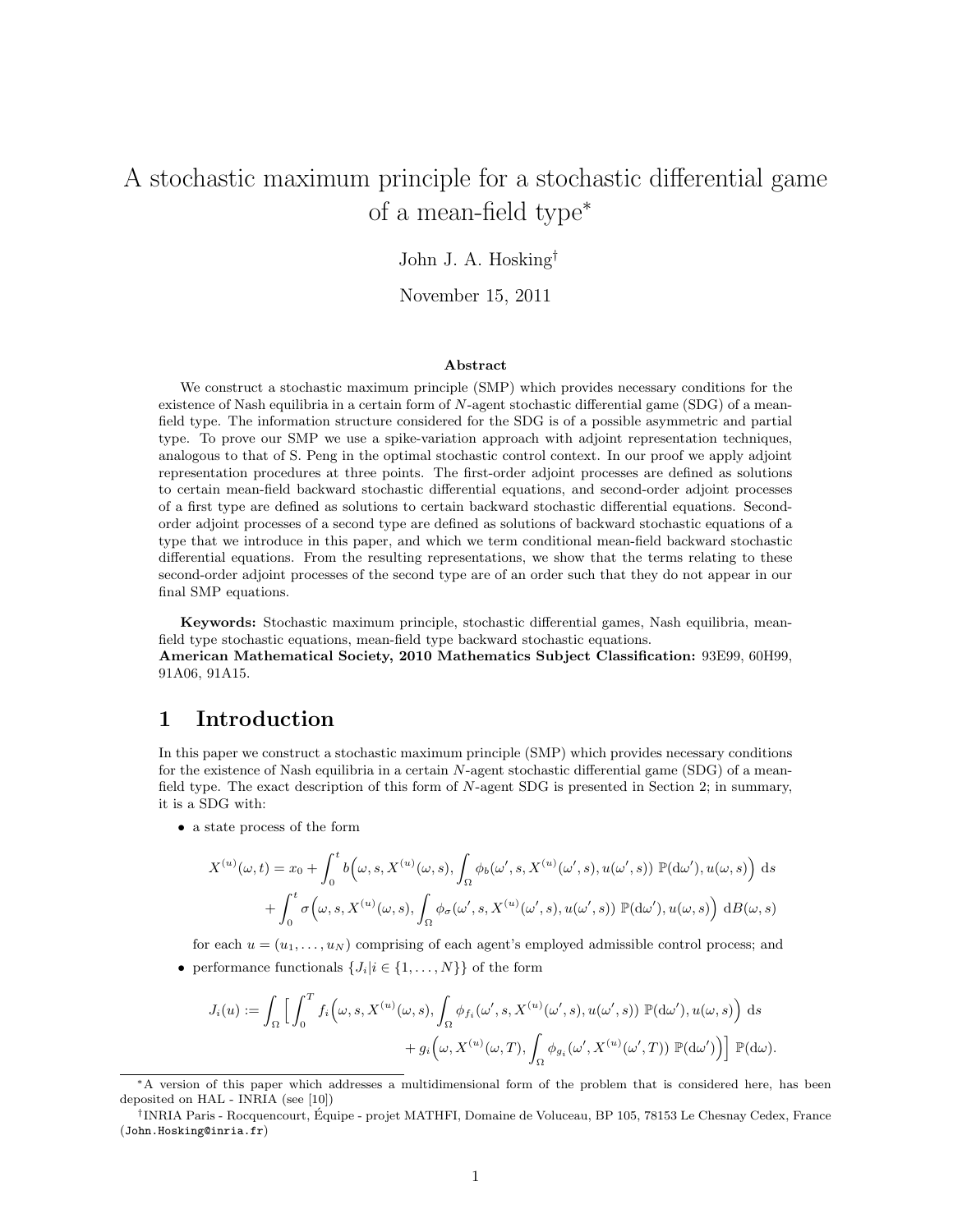Key features of the problem we address are that:

- The setting is in general non-Markovian.
- The information structure is in general of an asymmetric and partial type, that is:
	- For each agent, their class of admissible controls is a class of predictable processes with respect to a given agent-specific filtration  $\mathbb{G}_i$  (which are not necessarily equal to one another).
	- All of the agent's filtrations,  $\{\mathbb{G}_i | i \in \{1, ..., N\}\}\$ , are subfiltrations of a reference filtration F.
- For each agent, their admissible control processes are valued in a given agent-specific complete separable metric space—which is not necessarily convex.

We construct our SMP using a spike variation approach with adjoint representation techniques, analogous to that of Peng [21] where a SMP is constructed for a certain form of stochastic optimal control problem in a non-mean-field setting. The approach we follow here is also analogous, in certain respects, to that in the works of [19] and [5], in which the original work of Peng [21] is further developed in the directions of stochastic control problems with multidimensional performance functionals (including the issue of Nash equilibria in SDGs), and a mean-field type stochastic optimal control problem, respectively.

In [19] the authors develop an approach that is to some extent different to the approach of Peng [21], and they allow for the case of multidimensional performance functionals as well as for classes of admissible control processes that satisfy a weaker integrability condition then that stated in [21]. A SMP providing necessary conditions for Nash equilibria in a certain N-agent SDG—with a standard information structure and not of a mean-field type—is presented in Theorem 5.2 of [19].

In [5] a Peng-type SMP is constructed for a certain stochastic optimal control problem of a meanfield type. The generality of the SDG problem that we consider in this paper and that of the stochastic optimal control problem considered in [5] is different. In particular, we allow for the possibility of an asymmetric and partial information structure for our SDG. Moreover, a fundamental difference between these two works is the manner in which the limits relating to the respective second form of quadratic-type terms, as we refer to them (see the proof of Theorem 3.6 for further explanation), are calculated. In [5] the relevant limit is implied to be zero by establishing an appropriate upper bound for the modulus of those terms. In this work we calculate the relevant limit by applying the adjoint representation procedure a third time, defining the relevant adjoint processes as solutions to a backward stochastic equation of a type that we introduce in this paper, and which we term condition mean-field backward stochastic differential equations (CMFBSDEs). We propose that our approach to deal with the second form of quadratic-type terms is no more complicated than that of [5]. Since, having introduced the concept of CMFBSDEs, then our approach to dealing with these terms is essentially the application of some of the same general ideas, such as the adjoint representation techniques, from [21], which we also make use of in treating, what we refer to as, the linear-type terms and the first form of quadratic-type terms in our problem here. Also, it would appear that our approach may—in principle—be suitable for further development in an attempt to calculate higherorder expansion terms for the second form of quadratic-terms, which would be of interest in the possible construction of forms of higher-order SMPs.

As is suggested by the form of the state process  $X^{(u)}$ , and of the performance functionals  $\{J_i | i \in$  $\{1, \ldots, N\}$ , stated above, the term mean-field is broadly used here in the sense which takes:

- a stochastic process of a mean-field type to be a form of stochastic process whose dynamics are a function of its time-marginal probability laws;
- a stochastic control problem of a mean-field type, or a SDG of a mean-field type, to be a stochastic control problem or a SDG where the state process is of a mean-field type (in the above sense) and/or where the performance functionals are of a mean-field type—in the sense that: for a performance functional given as an expectation of the sum of a running performance term and a terminal performance term, then either of these two terms are themselves functions of the timemarginal probability laws of the state process (and not both in a manner that can be reduced to the standard case).

This use of the term mean-field is collectively motivated by its uses in, for example, [7], [6], [5], [1] and [18].

A notion of a mean-field backward stochastic differential equation (MFBSDE) appears in [6] and [7]: this notion of a MFBSDE is essentially a generalization of that of a BSDE which allows the generator term to be a function of the time-marginal probability laws of the solution. Related to the subject of SDEs of a mean-field type, in this sense, is a large literature on approximations by interacting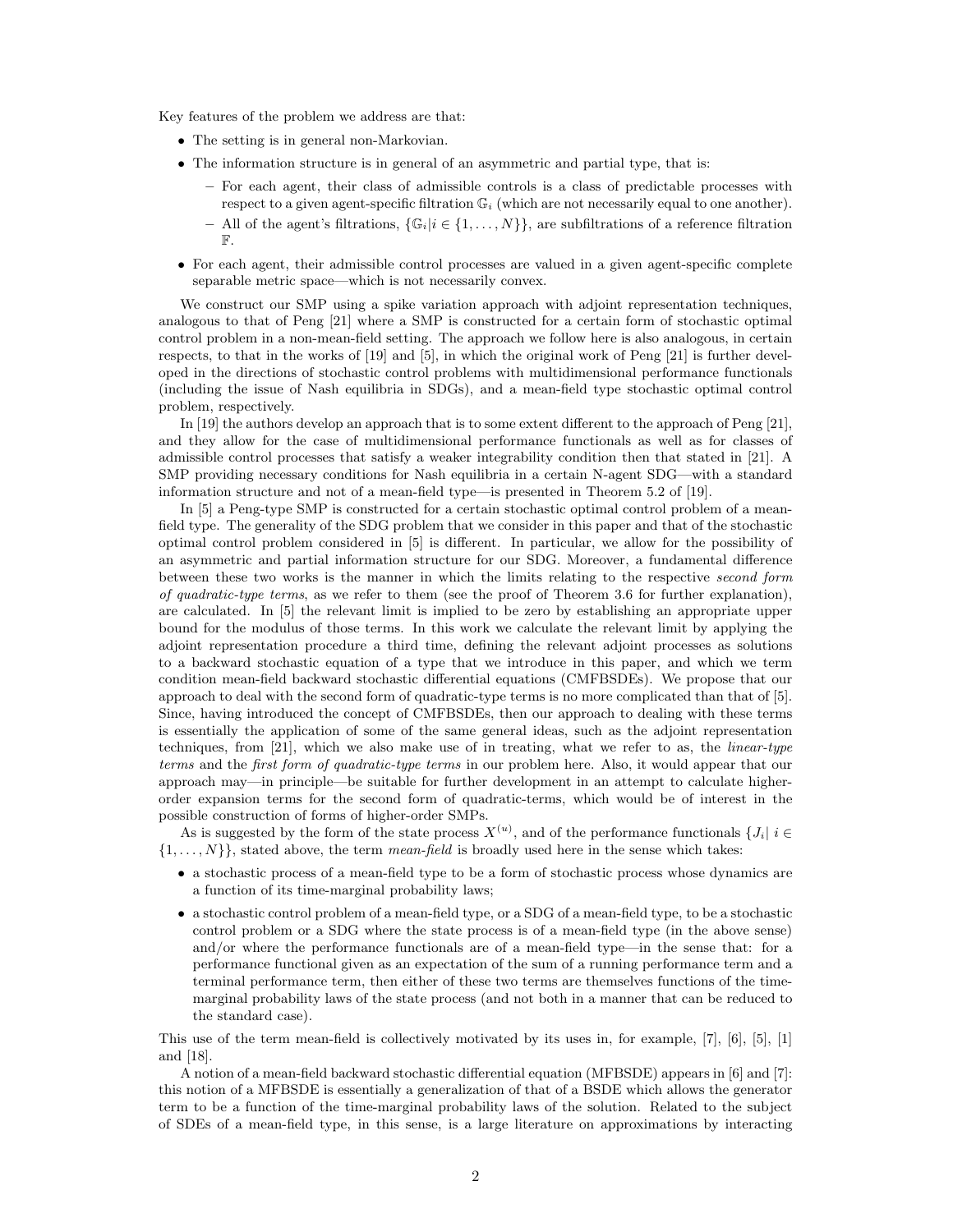particle systems, see for example [17], [4], and [11]. For an example of a stochastic control problem with McKean-Vlasov type SDEs, see [3].

In [1] a SMP is constructed for a mean-field stochastic control problem where both the state dynamics and the performance functionals are of a mean-field type. A fundamental difference between [1] and both this work as well as [5], is that in [1] the construction of their SMP is carried out by an extension of the Bensoussan [2] approach to a mean-field setting; whereas in this paper, and in [5], the SMPs are constructed by extending the Peng [21] approach to a mean-field setting (although with the differences mentioned above). That is, the setting in  $[1]$  allows for the admissible controls u to be perturbed in the manner  $u + \epsilon \bar{u}$ , given some admissible control  $\bar{u}$ . Our problem of interest is not to permit this form of perturbation; we do not assume the required structure on the range of the control processes for this form of perturbation to be valid, and instead we work with perturbations given by spike-variations. Also, note that in this paper we allow the controls to appear directly—that is other than just via their effect on the state process itself—in the mean-field components of the state process and performance functionals: which is not the case for the control processes in [1] or in [5]. That is, in a certain form, the dynamics and performance functionals in our SDG may be functions of the time-marginal joint probability laws between the state process and the control processes.

Another relevant work is that of [18] which constructs, via results from Malliavin calculus, a SMP for a stochastic control problem in which mean-field terms appear in the considered form of performance functional but not in the dynamics of the state process (which is a controlled Itô-Lévy SDE). By considering a certain form of Bensoussan-type perturbation, the authors make use of the relevant Malliavin calculus duality relations to construct a SMP in terms of the Malliavin derivative and difference operators.

Other work concerned with a notion of mean-field in the area of optimal control and game theory is that of the series of work by J.-M. Lasry and P.-L. Lions, for example [14], [15] and [16]. See also [9]. Mean-field games are the subject of, for example, Section 2 of [16] where a certain form of N-agent SDG (with non-mean-field state process and performance functionals, in the sense from before) and certain corresponding equations for the existence of Nash equilibria are considered as the number of agents N tends to infinity. At first sight this form of problem appears to be conceptually different to the problem we consider here, the later being a finite-agent SDG with a mean-field type state process and performance functionals. However, it could be a topic for future research to consider whether there exists some form of relationship between mean-field SDGs of the type addressed here, or some variant of them, and a general notion of mean-field games.

This paper is structured as follows: Section 2 specifies the form of the SDG that we consider, presenting the definitions of the admissible control classes, the state dynamics, and the performance functionals; Section 3 presents the main result of the paper, Theorem 3.6, which presents our SMP for Nash equilibria in our considered SDG; Section 4 provides an existence and uniqueness result for solutions to certain CMFBSDEs; Section 5 presents a brief conclusion; and Appendix A contains a certain auxiliary result.

## 2 Setting

This section details the form of the SDG for which our SMP will be constructed. For the sake of simplicity we consider the problem in its reduced one-dimensional form: that is we consider the driving Brownian motion, the state process and its coefficient functions  $\{b, \sigma, \phi_b, \phi_\sigma\}$ , and all the functions in each agent's performance functional  $\{f_i, g_i, \phi_{f_i}, \phi_{g_i} | i \in \{1, ..., N\}\}\$ as being valued in R. A version of this paper which addresses the more general multidimensional form of the problem is [10].

Fix any  $T \in (0, \infty)$  and  $x_0 \in \mathbb{R}$ . For each  $i \in \{1, ..., N\}$  let  $(U_i, d_i)$  be a complete separable metric space, and denote  $U := \prod_{i=1}^{N} U_i$ . Let  $(\Omega, \mathcal{F}, \mathbb{P})$  be a complete probability space, and  $B : \Omega \times [0, T] \to \mathbb{R}$ a standard Brownian motion with respect to its augmented natural filtration  $\mathbb{F} := \{ \mathcal{F}_t | t \in [0, T] \}$  (that is known to be right-continuous), and which P-almost surely is taken as having continuous paths. It is assumed that  $\mathcal{F}_T = \mathcal{F}$ . Given any filtration  $\mathbb{O} = {\mathcal{O}_t | t \in [0,T]}$  for  $(\Omega, \mathcal{F}, \mathbb{P})$ , then we denote by  $\mathcal{P}(\mathbb{O})$  the corresponding predictable  $\sigma$ -algebra on  $\Omega \times [0, T]$  with respect to  $\mathbb{O}$ .

We assume throughout that the collection of coefficient functions has the properties detailed in Assumption 2.1 below.

Assumption 2.1. The functions

$$
\left\{\n\begin{array}{l}\n\{b, \sigma, f_i : \Omega \times [0, T] \times \mathbb{R}^2 \times U \to \mathbb{R} \mid i \in \{1, \ldots, N\} \} \\
\{\phi_b, \phi_\sigma, \phi_{f_i} : \Omega \times [0, T] \times \mathbb{R} \times U \to \mathbb{R} \mid i \in \{1, \ldots, N\} \} \\
\{g_i : \Omega \times \mathbb{R}^2 \to \mathbb{R} \mid i \in \{1, \ldots, N\} \} \\
\{\phi_{g_i} : \Omega \times \mathbb{R} \to \mathbb{R} \mid i \in \{1, \ldots, N\} \}\n\end{array}\n\right.
$$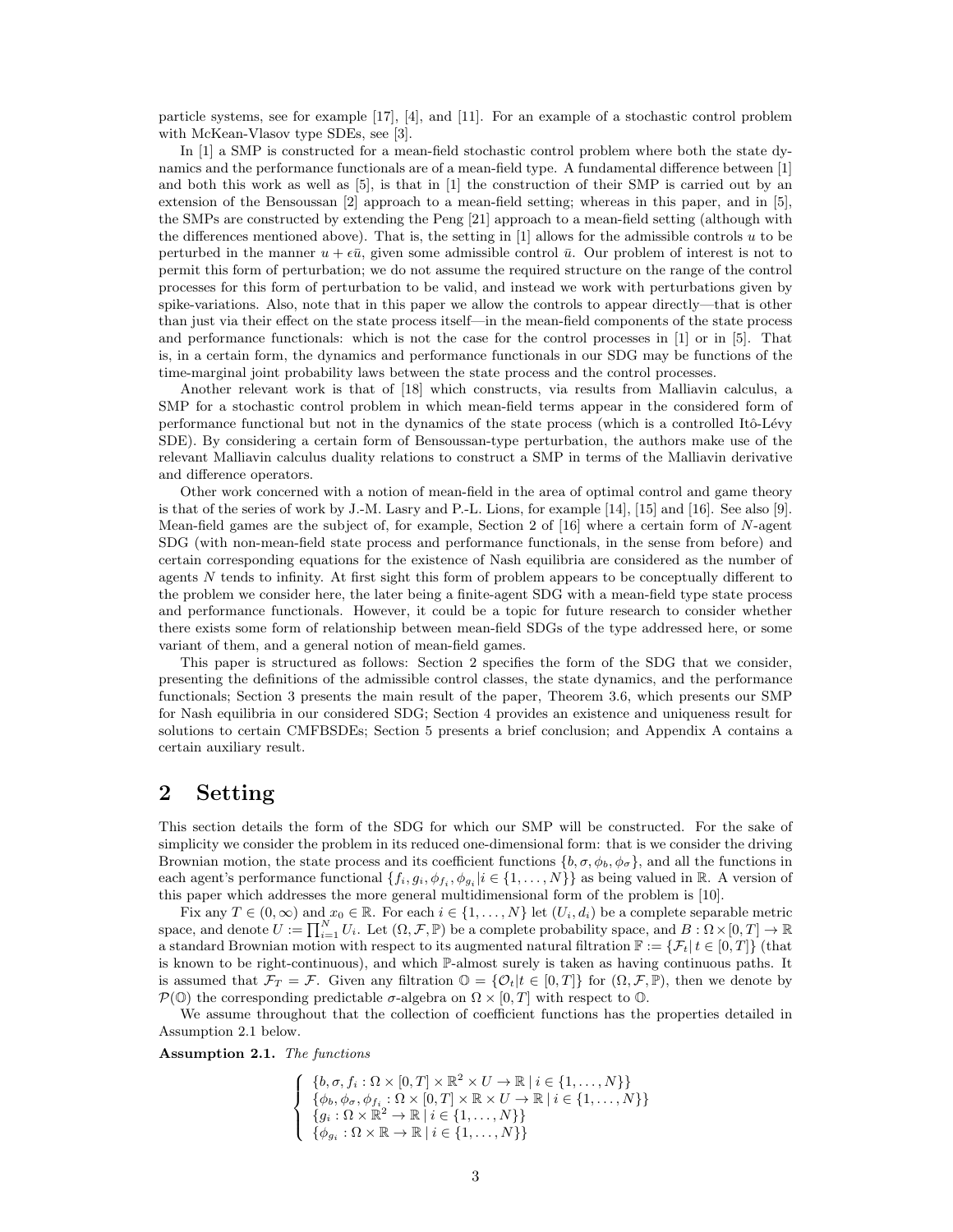have the following properties:

(i)

$$
b, \sigma, \{f_i | i \in \{1, ..., N\}\} \text{ are } \mathcal{P}(\mathbb{F}) \times \mathcal{B}(\mathbb{R}^2 \times U) | \mathcal{B}(\mathbb{R})\text{-}measurable; \n\phi_b, \phi_\sigma, \{\phi_{f_i} | i \in \{1, ..., N\}\} \text{ are } \mathcal{P}(\mathbb{F}) \times \mathcal{B}(\mathbb{R} \times U) | \mathcal{B}(\mathbb{R})\text{-}measurable; \n\{g_i | i \in \{1, ..., N\}\} \text{ are } \mathcal{F} \times \mathcal{B}(\mathbb{R}^2) | \mathcal{B}(\mathbb{R})\text{-}measurable; \n\{\phi_{g_i} | i \in \{1, ..., N\}\} \text{ are } \mathcal{F} \times \mathcal{B}(\mathbb{R}) | \mathcal{B}(\mathbb{R})\text{-}measurable.
$$

(ii) For  $\mathbb{P}\text{-almost all }\omega \in \Omega$ , the functions:

$$
(x, y) \mapsto b(\omega, t, x, y, u), \sigma(\omega, t, x, y, u), f_i(\omega, t, x, y, u) \quad \text{are in} \quad C^2(\mathbb{R}^2; \mathbb{R}),
$$
  

$$
x \mapsto \phi_b(\omega, t, x, u), \phi_\sigma(\omega, t, x, u), \phi_{f_i}(\omega, t, x, u) \quad \text{are in} \quad C^2(\mathbb{R}; \mathbb{R}),
$$
  

$$
(x, y) \mapsto g_i(\omega, x, y) \quad \text{are in} \quad C^2(\mathbb{R}^2; \mathbb{R}),
$$
  

$$
x \mapsto \phi_{g_i}(\omega, x) \quad \text{are in} \quad C^2(\mathbb{R}; \mathbb{R}),
$$

uniformly for any  $t \in [0, T]$  and  $u \in U$ , for all  $i \in \{1, \ldots, N\}$ .

(iii) There exists a constant  $c > 0$  such that:

$$
\max \left\{ |\psi(\omega, t, 0, 0, u)|, |\partial_x \psi(\omega, t, x, y, u)|, |\partial_y \psi(\omega, t, x, y, u)|, |\partial_{x,x}^{(2)} \psi(\omega, t, x, y, u)|, |\partial_{x,y}^{(2)} \psi(\omega, t, x, y, u)|, |\partial_{y,y}^{(2)} \psi(\omega, t, x, y, u)|, |\phi_{\psi}(\omega, t, 0, u)|, |\partial \phi_{\psi}(\omega, t, x, u)|, |\partial^{(2)} \phi_{\psi}(\omega, t, x, u)| \Big| \psi \in \{b, \sigma, f_i | i \in \{1, ..., N\}\right\} \leq c
$$

$$
\max \left\{ |\partial_{x,x}^{(2)} \psi(\omega, t, x, y, u) - \partial_{x,x}^{(2)} \psi(\omega, t, x', y', u)|, |\partial_{x,y}^{(2)} \psi(\omega, t, x, y, u) - \partial_{x,y}^{(2)} \psi(\omega, t, x', y', u)|, |\partial_{y,y}^{(2)} \psi(\omega, t, x, y, u) - \partial_{y,y}^{(2)} \psi(\omega, t, x', y', u)|, |\partial^{(2)} \phi_{\psi}(\omega, t, x, u) - \partial^{(2)} \phi_{\psi}(\omega, t, x', u)| |\psi \in \{b, \sigma, f_i | i \in \{1, ..., N\} \} \le c (|x - x'| + |y - y'|)
$$

$$
\max \left\{ |\partial_x g_i(\omega, x, y)|, |\partial_y g_i(\omega, x, y)|, |\partial_{x,x}^{(2)} g_i(\omega, x, y)|, |\partial_{x,y}^{(2)} g_i(\omega, x, y)|, \right\}
$$

$$
|\partial_{y,y}^{(2)} g_i(\omega, x, y)|, |\partial \phi_{g_i}(\omega, x)|, |\partial^{(2)} \phi_{g_i}(\omega, x)| \Big| i \in \{1, \dots, N\} \right\} \leq c
$$

$$
\max \left\{ |\partial_{x,x}^{(2)} g_i(\omega, x, y) - \partial_{x,x}^{(2)} g_i(\omega, x', y')|, |\partial_{x,y}^{(2)} g_i(\omega, x, y) - \partial_{x,y}^{(2)} g_i(\omega, x', y')|, | \partial_{y,y}^{(2)} g_i(\omega, x, y) - \partial_{y,y}^{(2)} g_i(\omega, x', y')|, |\partial^{(2)} \phi_{g_i}(\omega, x) - \partial^{(2)} \phi_{g_i}(\omega, x')| \right\}
$$

$$
|i \in \{1, ..., N\}\Big\} \le c \Big(|x - x'| + |y - y'|\Big)
$$

for P-almost all  $\omega \in \Omega$  uniformly for all  $t \in [0, T]$ ,  $x, x', y, y' \in \mathbb{R}$  and  $u \in U$ .

(iv) There exists a subset  $\Omega_0 \subseteq \Omega$  with  $\mathbb{P}(\Omega_0) = 1$  such that for each  $\psi \in \{b, \sigma, f_i | i \in \{1, ..., N\}\}\$ each map  $u \mapsto \psi(\omega, t, x, y, u)$  and  $u \mapsto \phi_{\psi}(\omega, t, x, u)$  is continuous and bounded uniformly for all  $(\omega, t) \in \Omega_0 \times [0, T]$  and  $x, y \in \mathbb{R}$ .

**Definition 2.2.** Let  $\{\mathbb{G}_i | i \in \{1, ..., N\}\}$  be a collection of—not necessarily equal—filtrations, where for each  $i \in \{1, \ldots, N\}$  the  $\mathbb{G}_i := \{G_{i,t}|t \in [0,T]\}$  is complete, right-continuous, and a subfiltration of F. For each  $i \in \{1, ..., N\}$ , we define  $A_i$ , the class of admissible controls for the i<sup>th</sup>-agent, as the set of all  $\mathcal{P}(\mathbb{G}_i)|\mathcal{B}(U_i)$ -measurable processes  $u_i : \Omega \times [0,T] \to U_i$ .

 $\prod_{i=1}^N A_i$  there exists a unique—up to indistinguishability—stochastic process  $X^{(u)}: \Omega \times [0,T] \to \mathbb{R}$ **Proposition 2.3** (cf. Theorem 4.1 in [7]). Under Assumption 2.1, for each  $u := (u_1, \ldots, u_N) \in$ that P-almost surely has continuous paths and which:

• is a strong  $\mathbb{F}\text{-}adapted$  solution to the following mean-field type SDE

$$
X^{(u)}(t) = x_0 + \int_0^t b\Big(s, X^{(u)}(s), \int_{\Omega} \phi_b(\omega', s, X^{(u)}(\omega', s), u(\omega', s)) \mathbb{P}(d\omega'), u(s)\Big) ds
$$
  
+ 
$$
\int_0^t \sigma\Big(s, X^{(u)}(s), \int_{\Omega} \phi_\sigma(\omega', s, X^{(u)}(\omega', s), u(\omega', s)) \mathbb{P}(d\omega'), u(s)\Big) dB(s) \quad (1)
$$

for  $\mathbb{P}\text{-almost all }\omega \in \Omega$  uniformly for all  $t \in [0,T]$ ; and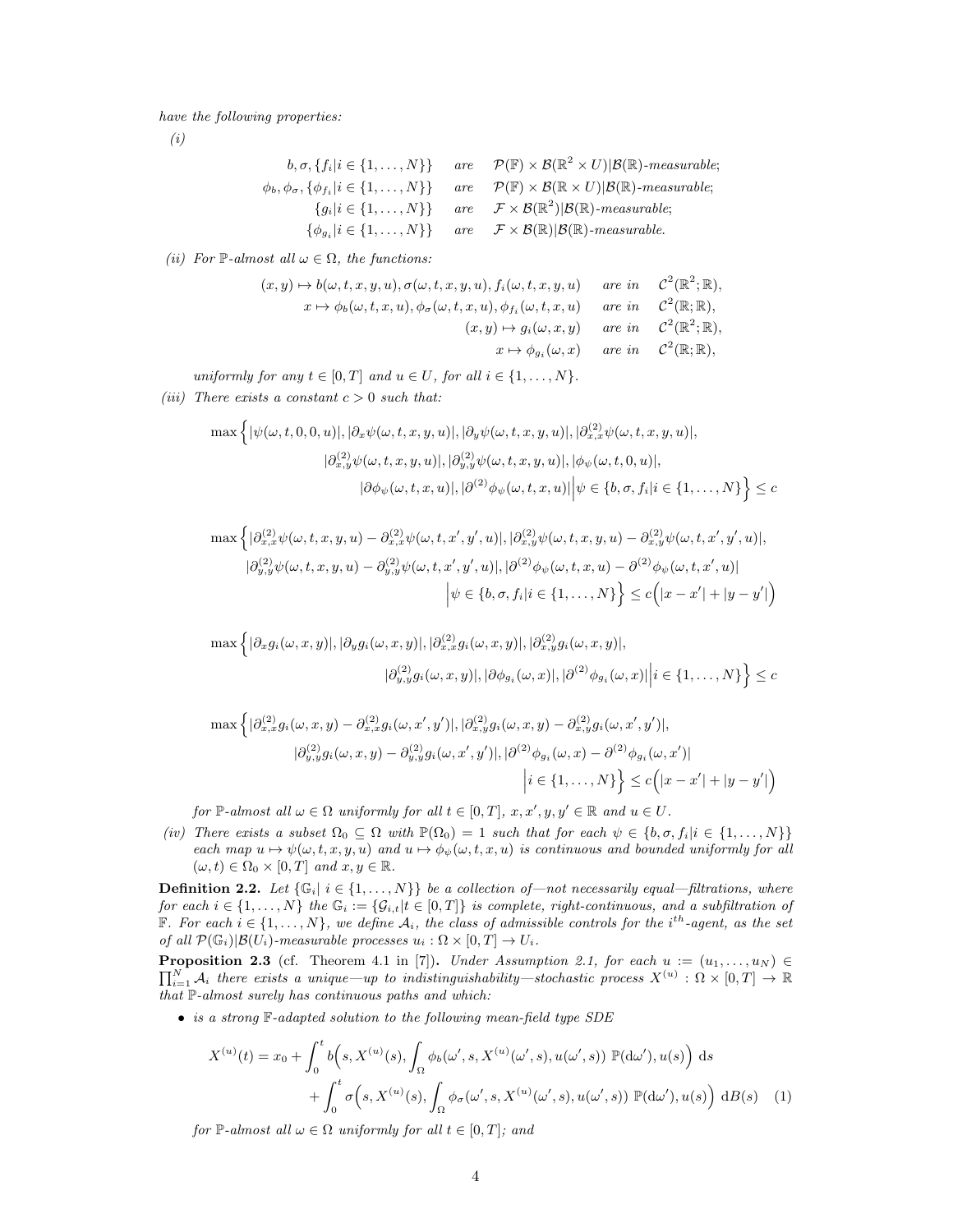• is such that for each  $p \in [1,\infty)$  then  $\mathbb{E}_{\mathbb{P}}[\sup_{t \in [0,T]} |X^{(u)}(t)|^p] < \infty$ .

Proof. The result can be established by making suitable slight adaptations to the standard techniques for solutions to (Brownian motion driven) Lipschitz SDEs, in particular using a Picard-iteration method for the existence part of the result.  $\Box$ 

In this paper we focus solely on the form of  $N$ -agent SDG that is specified by the state dynamics defined in the mean-field SDE (1) and by the performance functionals given in Definition 2.4 below.

**Definition 2.4.** Under Assumption 2.1, for each  $i \in \{1, ..., N\}$  define the performance functional  $J_i: \prod_{\ell=1}^N \mathcal{A}_\ell \to \mathbb{R}$ , for the i<sup>th</sup>-agent, by

$$
J_i(u) := \mathbb{E}_{\mathbb{P}}\Big[\int_0^T f_i\Big(t, X^{(u)}(t), \int_{\Omega} \phi_{f_i}(\omega', t, X^{(u)}(\omega', t), u(\omega', t)) \mathbb{P}(\mathrm{d}\omega'), u(t)\Big) \mathrm{d}t + g_i\Big(X^{(u)}(T), \int_{\Omega} \phi_{g_i}(\omega', X^{(u)}(\omega', T)) \mathbb{P}(\mathrm{d}\omega')\Big)\Big] \tag{2}
$$

 $for\ all\ u\in \prod_{\ell=1}^N\mathcal{A}_\ell,\ where\ for\ each\ u\in \prod_{\ell=1}^N\mathcal{A}_\ell\ the\ controlled\ state\ process\ X^{(u)}:\Omega\times[0,T]\to\mathbb{R}\ is$ defined as the solution to the corresponding mean-field type SDE  $(1)$  in the sense of Proposition 2.3.

## 3 A Stochastic Maximum Principle

Recall that a Nash equilibrium, for the SDG detailed by equations  $(1)$  and  $(2)$ , is an N-tuple of admissible controls  $u^* := (u_1^*, \ldots, u_N^*) \in \prod_{\ell=1}^N \mathcal{A}_\ell$  such that for each  $i \in \{1, \ldots, N\}$  then

 $J_i(u^*) \geq J_i(u_i^*(u_i))$ 

for all  $u_i \in \mathcal{A}_i$ , where  $u_i^*(u_i) := (u_i^*(u_i)_1, \ldots, u_i^*(u_i)_N) \in \prod_{\ell=1}^N \mathcal{A}_\ell$  is defined by

$$
u_i^*(u_i)_j := \begin{cases} u_i & \text{if } j = i; \\ u_j^* & \text{for all } j \in \{1, \dots, N\} \setminus \{i\}. \end{cases}
$$
 (3)

**Assumption 3.1.** Under Assumption 2.1, assume that there exists a  $u^* = (u_1^*, \ldots, u_N^*) \in \prod_{\ell=1}^N A_\ell$ which is a Nash equilibrium for the SDG of equations (1) and (2). Let  $X^*:\Omega\times[0,T]\to\mathbb{R}$  be the state process corresponding to the N-tuple of admissible controls  $u^*$ ,  $X^* := X^{(u^*)}$ .

We make use of the following notation.

**Notation 3.2.** Suppose Assumptions 2.1 and 3.1 hold. For each function  $\psi \in \{b, \sigma, f_i | i \in \{1, ..., N\}\}\$ define  $\partial \psi : \Omega \times [0,T] \times \mathbb{R}^2 \times U \times \mathbb{R}^2 \to \mathbb{R}$  and  $\partial^{(2)} \psi : \Omega \times [0,T] \times \mathbb{R}^2 \times U \times \mathbb{R}^3 \to \mathbb{R}$  by

$$
\partial \psi(\omega, t, x, y, u, v, w) := \partial_x \psi(\omega, t, x, y, u)v + \partial_y \psi(\omega, t, x, y, u)w
$$
  

$$
\partial^{(2)} \psi(\omega, t, x, y, u, v, w, z) := \partial_{x,x}^{(2)} \psi(\omega, t, x, y, u)v^2 + 2\partial_{x,y}^{(2)} \psi(\omega, t, x, y, u)vw
$$
  

$$
+ \partial_{y,y}^{(2)} \psi(\omega, t, x, y, u)w^2 + \partial_y \psi(\omega, t, x, y, u)z
$$

for P-almost all  $\omega \in \Omega$  uniformly for all  $t \in [0,T]$ ,  $x, y, v, w, z \in \mathbb{R}$ , and  $u \in U$ . Define, for each  $i \in \{1, \ldots, N\}$ , the functions  $\partial g_i : \Omega \times \mathbb{R}^4 \to \mathbb{R}$  and  $\partial^{(2)} g_i : \Omega \times \mathbb{R}^5 \to \mathbb{R}$  by

$$
\partial g_i(\omega, x, y, v, w) := \partial_x g_i(\omega, x, y)v + \partial_y g_i(\omega, x, y)w
$$
  

$$
\partial^{(2)} g_i(\omega, x, y, v, w, z) := \partial_{x,x}^{(2)} g_i(\omega, x, y)v^2 + 2\partial_{x,y}^{(2)} g_i(\omega, x, y)vw + \partial_{y,y}^{(2)} g_i(\omega, x, y)w^2 + \partial_y g_i(\omega, x, y)z
$$

for  $\mathbb{P}\text{-almost all }\omega \in \Omega$  uniformly for all  $t \in [0,T], x, y, v, w, z \in \mathbb{R}$ , and  $u \in U$ . Define the shortened notation:

$$
\bullet
$$

•

$$
\psi(\omega, t) := \psi\Big(\omega, t, X^*(\omega, t), \int_{\Omega} \phi_{\psi}(\omega', t, X^*(\omega', t), u^*(\omega', t)) \mathbb{P}(\mathrm{d}\omega'), u^*(\omega, t)\Big)
$$

for all 
$$
\psi \in \{\lambda, \partial_x \lambda, \partial_y \lambda, \partial_{x,x}^{(2)} \lambda, \partial_{x,y}^{(2)} \lambda, \partial_{y,y}^{(2)} \lambda | \lambda = b, \sigma, f_1, \ldots, f_N\};
$$

 $\psi$ 

$$
(\omega,t):=\psi\Big(\omega,t,X^*(\omega,t),u^*(\omega,t)\Big)
$$

for all  $\psi \in {\lambda, \partial \lambda, \partial^{(2)} \lambda | \lambda = \phi_b, \phi_\sigma, \phi_{f_1}, \dots, \phi_{f_N}}$ ;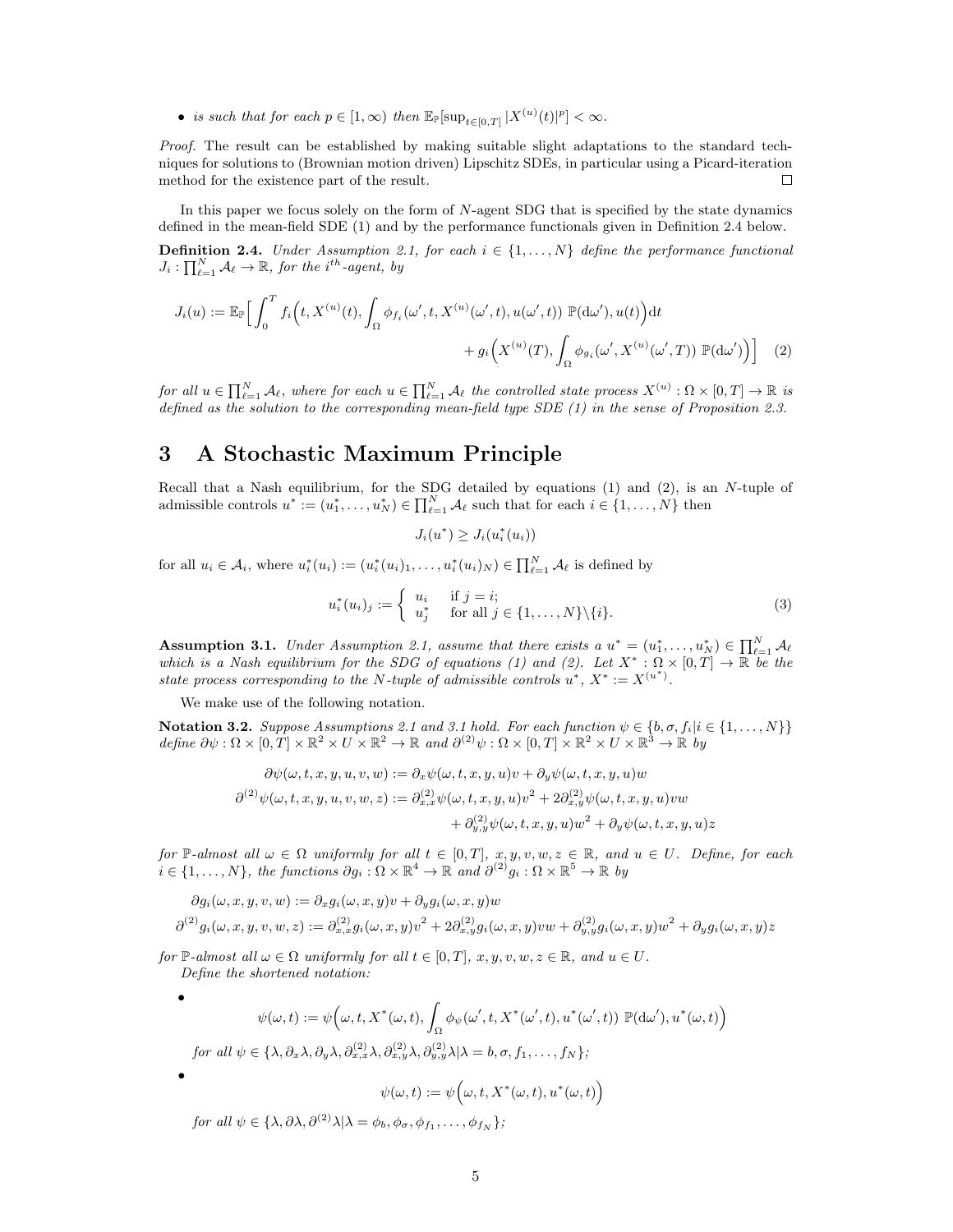$$
\psi(\omega) := \psi\Big(\omega, X^*(\omega, T), \int_{\Omega} \phi_{\psi}(\omega', X^*(\omega', T)) \mathbb{P}(\mathrm{d}\omega')\Big)
$$

 $for\ all\ \psi \in \{g_i, \partial_x g_i, \partial_y g_i, \partial_{x,x}^{(2)} g_i, \partial_{x,y}^{(2)} g_i, \partial_{y,y}^{(2)} g_i | i \in \{1, \ldots, N\} \};$ 

$$
\psi(\omega):=\psi(\omega,X^*(\omega,T))
$$

for all  $\psi \in \{\phi_{g_i}, \partial \phi_{g_i}, \partial^{(2)} \phi_{g_i} | i \in \{1, \ldots, N\}\}.$ 

•

•

Note that the definitions of the spaces  $S^2(\Omega \times [0,T];\mathbb{R})$  and  $\mathcal{H}^2(\Omega \times [0,T];\mathbb{R})$  are given in Definition 4.1.

**Definition 3.3.** Suppose Assumptions 2.1 and 3.1 hold. For each  $i \in \{1, \ldots, N\}$  define the map  $h_i: \Omega \times \Omega \times [0,T] \times \mathbb{R}^4 \to \mathbb{R}$  by

$$
h_i(\omega, \omega', t, v, v', w, w') := \partial_x f_i(\omega, t) + \partial_y f_i(\omega', t) \partial \phi_{f_i}(\omega, t) + v \partial_x b(\omega, t) + v' \partial_y b(\omega', t) \partial \phi_b(\omega, t) + w \partial_x \sigma(\omega, t) + w' \partial_y \sigma(\omega', t) \partial \phi_{\sigma}(\omega, t)
$$

for all  $(\omega, \omega') \in \Omega_0 \times \Omega_0$ ,  $t \in [0, T]$ , and  $v, v', w, w' \in \mathbb{R}$ , for some  $\Omega_0 \subseteq \Omega$  such that  $\mathbb{P}(\Omega_0) = 1$ . Then for each  $i \in \{1, ..., N\}$  define the processes  $(p_i, q_i) \in S^2(\Omega \times [0, T]; \mathbb{R}) \times \mathcal{H}^2(\Omega \times [0, T]; \mathbb{R})$  as the solution of the following MFBSDE

$$
\begin{cases}\n p_i(\omega, t) = p_i(\omega, T) + \int_t^T \int_{\Omega} h_i((\omega, \omega'), s, p_i(\omega, s), p_i(\omega', s), q_i(\omega, s), q_i(\omega', s)) \mathbb{P}(\text{d}\omega') \text{ d}s \\
 - \int_t^T q_i(\omega, s) \text{d}B(\omega, s) \\
 p_i(\omega, T) = \partial_x g_i(\omega) + \mathbb{E}_{\mathbb{P}}[\partial_y g_i] \partial \phi_{g_i}(\omega)\n\end{cases}
$$
\n(4)

for  $\mathbb{P}\text{-almost all } \omega \in \Omega \text{ uniformly for all } t \in [0,T].$ 

For each  $i \in \{1, ..., N\}$  define the map  $l_i : \Omega \times [0, T] \times \mathbb{R}^2 \to \mathbb{R}$  by

$$
l_i(t, v, w) := \partial_{x,x}^{(2)} f_i(t) + \mathbb{E}_{\mathbb{P}}[\partial_y f_i(t)] \partial^{(2)} \phi_{f_i}(t) + p_i(t) \partial_{x,x}^{(2)} b(t) + \mathbb{E}_{\mathbb{P}}[p_i(t) \partial_y b(t)] \partial^{(2)} \phi_b(t) + q_i(t) \partial_{x,x}^{(2)} \sigma(t) + \mathbb{E}_{\mathbb{P}}[q_i(t) \partial_y \sigma(t)] \partial^{(2)} \phi_{\sigma}(t) + v(2 \partial_x b(t) + (\partial_x \sigma(t))^2) + 2w \partial_x \sigma(t)
$$

for P-almost all  $\omega \in \Omega$  uniformly for all  $t \in [0,T]$ , and  $v, w \in \mathbb{R}$ . Then for each  $i \in \{1,\ldots,N\}$  define the processes  $(P_i, Q_i) \in \mathcal{S}^2(\Omega \times [0,T]; \mathbb{R}) \times \mathcal{H}^2(\Omega \times [0,T]; \mathbb{R})$  as the solution of the following BSDE

$$
\begin{cases}\nP_i(t) = P_i(T) + \int_t^T l_i(s, P_i(s), Q_i(s)) \, ds - \int_t^T Q_i(s) \, dB(s) \\
P_i(T) = \partial_{x,x}^{(2)} g_i + \mathbb{E}_{\mathbb{P}}[\partial_y g_i] \partial^{(2)} \phi_{g_i}\n\end{cases} \tag{5}
$$

for  $\mathbb{P}\text{-almost all }\omega \in \Omega$  uniformly for all  $t \in [0, T]$ .

Remark 3.4. Note that given the assumed properties in Assumption 2.1 then:

- For each  $i \in \{1, \ldots, N\}$ , the processes  $(p_i, q_i)$  in Definition 3.3 are well-defined, this can be shown by making a minor modification to Theorem 3.1 in [7].
- For each  $i \in \{1, \ldots, N\}$ , the processes  $(P_i, Q_i)$  in Definition 3.3 are well-defined due to known results in the theory of BSDEs, see, for example, subsection 2.1 of [8].

**Assumption 3.5.** Suppose Assumptions 2.1 and 3.1 hold. Assume that, for each  $i \in \{1, \ldots, N\}$ , there exist representations of the equivalence classes  $q_i, Q_i \in \mathcal{H}^2(\Omega \times [0,T]; \mathbb{R})$  which are defined  $\mathbb{P}$ almost surely uniformly for all  $t \in [0, T]$ . In the following we take each  $q_i$  and  $Q_i$  as denoting those representations.

Also, suppose that for each  $i \in \{1,\ldots,N\}$  there exists a  $\mathcal{P}(\mathbb{G}_i) \times \mathcal{B}(U_i)|\mathcal{B}(\mathbb{R})$ -measurable process  $H_i : \Omega \times [0, T] \times U_i \to \mathbb{R}$  such that:

- the map  $H_i(\omega, t, \cdot): U_i \to \mathbb{R}$  is continuous and bounded, uniformly for all  $(\omega, t) \in \Omega \times [0, T]$ ;
- for any given  $u_i \in \mathcal{A}_i$  then

$$
H_i(\omega, t, u_i(\omega, t)) = \rho_{\mathbb{G}_i} \Big[ f_i\Big(\cdot, X^*(\cdot), \int_{\Omega} \phi_{f_i}(\omega', \cdot, X^*(\omega', \cdot), u_i^*(u_i)(\omega', \cdot)) \mathbb{P}(\mathrm{d}\omega'), u_i^*(u_i)(\cdot)\Big) + p_i(\cdot) b\Big(\cdot, X^*(\cdot), \int_{\Omega} \phi_b(\omega', \cdot, X^*(\omega', \cdot), u_i^*(u_i)(\omega', \cdot)) \mathbb{P}(\mathrm{d}\omega'), u_i^*(u_i)(\cdot)\Big) + q_i(\cdot) \sigma\Big(\cdot, X^*(\cdot), \int_{\Omega} \phi_\sigma(\omega', \cdot, X^*(\omega', \cdot), u_i^*(u_i)(\omega', \cdot)) \mathbb{P}(\mathrm{d}\omega'), u_i^*(u_i)(\cdot)\Big) + P_i(\cdot) \Big(\sigma\Big(\cdot, X^*(\cdot), \int_{\Omega} \phi_\sigma(\omega', \cdot, X^*(\omega', \cdot), u_i^*(u_i)(\omega', \cdot)) \mathbb{P}(\mathrm{d}\omega'), u_i^*(u_i)(\cdot)\Big) - \sigma\Big(\cdot, X^*(\cdot), \int_{\Omega} \phi_\sigma(\omega', \cdot, X^*(\omega', \cdot), u^*(\omega', \cdot)) \mathbb{P}(\mathrm{d}\omega'), u^*(\cdot)\Big)\Big)^2\Big] (\omega, t)
$$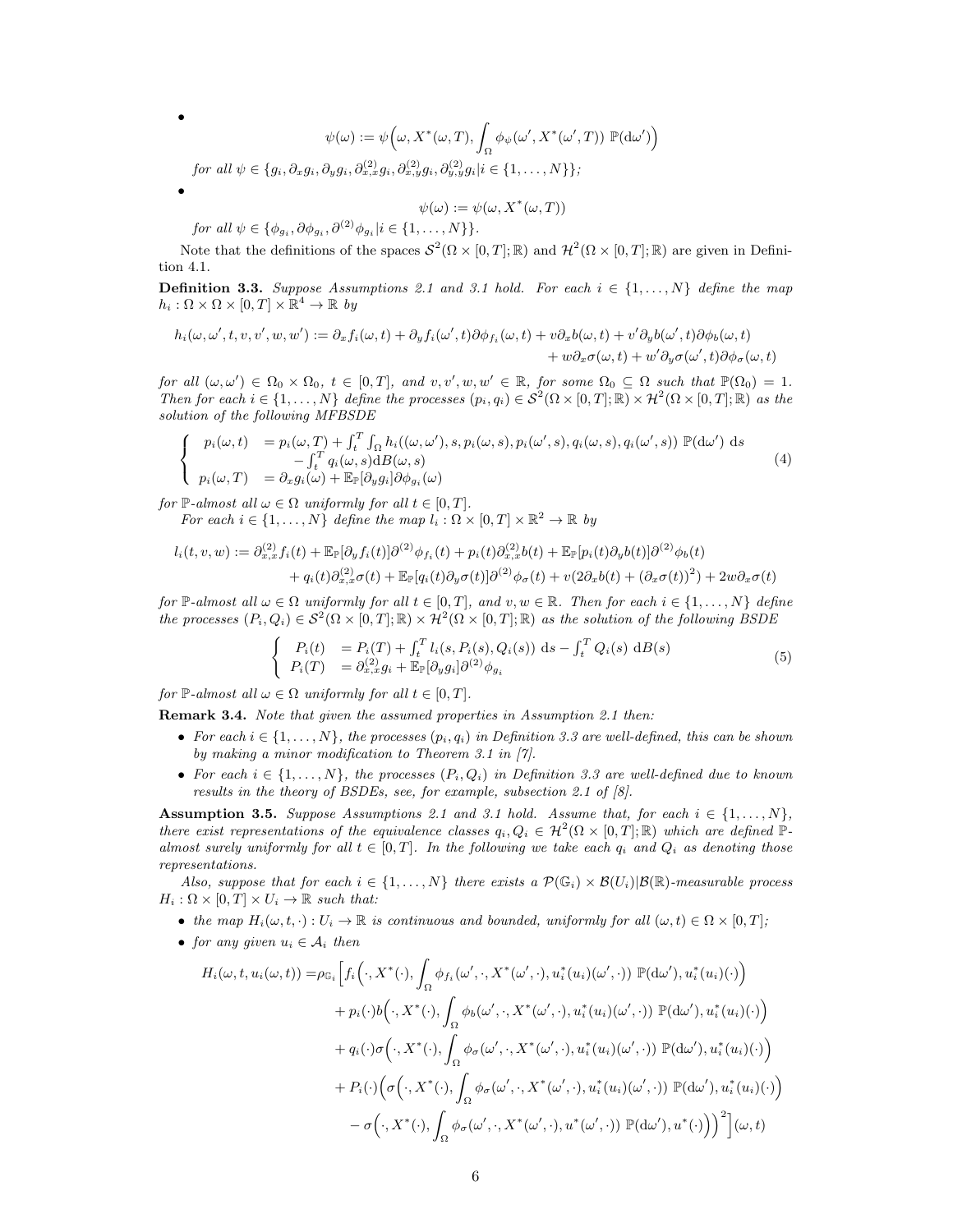for  $\mathbb{P}\text{-almost all } \omega \in \Omega \text{ uniformly for all } t \in [0,T], \text{ where } \rho_{\mathbb{G}_i}[\cdot] \text{ denotes the } \mathcal{P}(\mathbb{G}_i)\text{-predictable }$ projection.

Theorem 3.6 presents the SMP which provides necessary conditions for the existence of Nash equilibria in the considered SDG.

**Theorem 3.6.** Under Assumptions 2.1, 3.1 and 3.5, for  $u^* \in \prod_{\ell=1}^N A_\ell$  to be a Nash equilibrium for the SDG of equations (1) and (2), as assumed, then it is necessary that for each  $i \in \{1, \ldots, N\}$  the following SMP is satisfied

$$
\max_{v \in U_i} H_i(\omega, t, v) = H_i(\omega, t, u_i^*(\omega, t))
$$
\n(6)

for  $\mathbb{P} \otimes$  Leb-almost all  $(\omega, t) \in \Omega \times [0, T]$ .

*Proof.* Fix any arbitrary  $i \in \{1, ..., N\}$  and any arbitrary admissible control  $u_i \in A_i$  for the  $i^{th}$ -agent. Let  $u_i^*(u_i^{(r,\epsilon)}) = (u_i^*(u_i^{(r,\epsilon)})_1, \ldots, u_i^*(u_i^{(r,\epsilon)})_N) \in \prod_{\ell=1}^N \mathcal{A}_\ell$  denote

$$
u_i^*(u_i^{(r,\epsilon)})_j := \begin{cases} u_i^{(r,\epsilon)} & , \text{if } j = i; \\ u_j^* & , \text{if } j \in \{1,\ldots,N\} \backslash \{i\}; \end{cases}
$$

where the family of spike-variations,  $\{u_i^{(r,\epsilon)} | r \in [0,T), \epsilon \in (0,T-r] \}$ , of the *i*<sup>th</sup>-agent's control  $u_i^*$ , is defined by

$$
u_i^{(r,\epsilon)}(t) := u_i^*(t)(1 - \mathbf{1}_{(r,r+\epsilon]}(t)) + u_i(t)\mathbf{1}_{(r,r+\epsilon]}(t)
$$

for all  $(\omega, t) \in \Omega \times [0, T]$ . We aim to show that

$$
\lim_{\epsilon \downarrow 0} \epsilon^{-1} \Big( J_i(u_i^*(u_i^{(r,\epsilon)})) - J_i(u^*) \Big) = \mathbb{E}_{\mathbb{P}} \Big[ H_i(r, u_i(r)) - H_i(r, u_i^*(r)) \Big] \tag{7}
$$

for Leb-almost all  $r \in [0, T]$ , since if this were true then under the assumption that the N-tuple  $u^*$  of admissible controls is a Nash equilibrium, it would follow that for each  $u_i \in A_i$  then

$$
\mathbb{E}_{\mathbb{P}}\Big[H_i(r, u_i(r)) - H_i(r, u_i^*(r))\Big] \leq 0 \tag{8}
$$

for Leb-almost all  $r \in [0, T]$ . This follows the general principle of the Peng [21] method when transfered to the SDG setting, and is analogous to the method used in [19] and that used in [5].

The main part of this proof is concerned with the calculation of the limit in equation (7). The approach we take to do this is also developed on the general idea of that used in [21] for the corresponding problem. That approach being to expand the difference between the relevant two performance functionals into terms of certain types, and to introduce certain adjoint processes represented by backward stochastic equations (certain BSDEs in the case of [21]), to help one calculate the limit as required. The approach we use is also related in certain respects to that in [19] and that in [5], which are themselves related, again in certain respects, to the original work of Peng [21].

Let  $\{X^{(r,\epsilon)} : \Omega \times [0,T] \to \mathbb{R} | r \in [0,T), \epsilon \in (0,T-r] \}$  denote the family of controlled state processes corresponding to the controls  $u_i^*(u_i^{(r,\epsilon)})$ . Also, let  $\{\zeta^{(r,\epsilon)} : \Omega \times [0,T] \to \mathbb{R} | r \in [0,T), \epsilon \in (0,T-r] \}$  be the family of processes defined, for each  $r \in [0, T)$  and  $\epsilon \in (0, T - r]$ , by  $\zeta^{(r,\epsilon)} := X^{(r,\epsilon)} - X^*$ .

We use an expansion of the process  $\zeta^{(r,\epsilon)}$  (see Lemma A.1), which, in regards to its format, is more akin to that in [20] than that which is used in [21] and [5], but which we use in a similar role. Given Lemma A.1 and Assumption 3.1, we then decompose the term  $J_i(u_i^*(u_i^{(r,\epsilon)})) - J_i(u^*)$  into a sum of four components:

- a linear-type term with respect to the variables  $\zeta^{(r,\epsilon)}$ ;
- a quadratic-type term with respect to the variables  $\zeta^{(r,\epsilon)}$ ;
- a type of higher order term which we will show is of the order  $o(\epsilon)$  as  $\epsilon \downarrow 0$ ; and
- a term for which the required limit may be calculated in a relatively simple manner;

An analogous form of decomposition may also be identified in [21] and [5]. The decomposition used in [19], that is in the sense of Lemma 3.1 of [19], is, to some extent, of different type of format.

Our linear-type term takes the form

$$
\mathbb{E}_{\mathbb{P}}\Big[\int_{r+\epsilon}^T Y_1(s)\zeta^{(r,\epsilon)}(s)\,\mathrm{d} s+Y_1(T)\zeta^{(r,\epsilon)}(T)\Big]
$$

for certain factors  $Y_1$ . The procedure to deal with it is similar to that in [5] and is analogous to that which was first developed in [21], for their corresponding type terms. In [21], it was noted that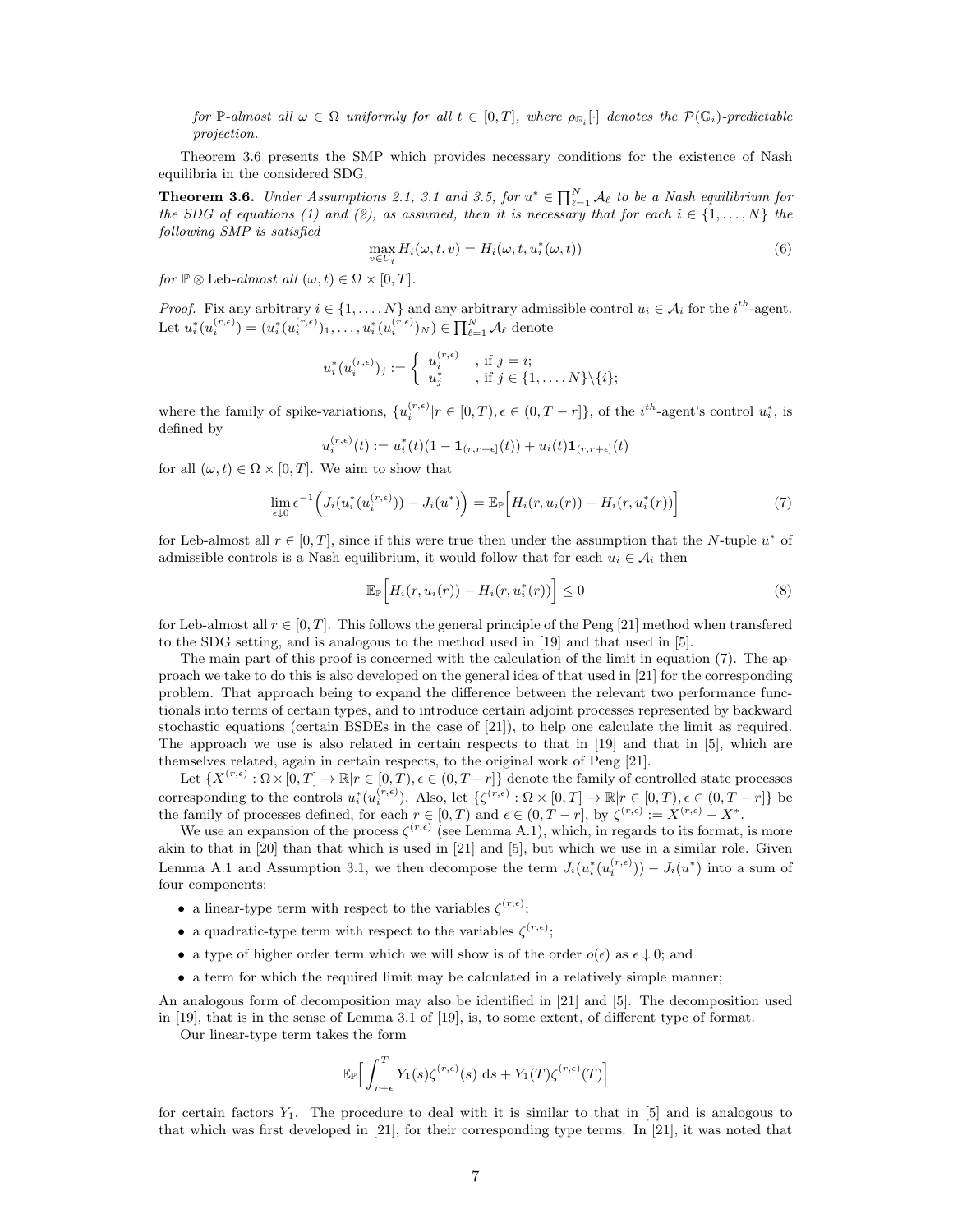the relevant linear-type component is in fact a linear functional of another term, and that when this linear functional is written (by the Riesz representation theorem) as an inner-product between that other term and its relevant adjoint term, then one may calculate, as desired, the limit as  $\epsilon \downarrow 0$  of the linear-type term multiplied by  $\epsilon^{-1}$ . With the expansion of  $\zeta^{(r,\epsilon)}$  that we use in this paper, we do not fully calculate the corresponding limit at this stage, but use the procedure to rewrite the linear-type term as a sum of elements that belong to the three other categories in the decomposition listed above. In [21], it is also described how this relevant adjoint term may be given by the solution of a certain linear BSDE. In this paper we introduce all our adjoint processes directly as solutions to the relevant backward stochastic equations. In our case, and as it is in [5], the form of the required backward stochastic equation for this linear-type term is that of a mean-field backward stochastic differential equation—a form of equation that has been studied in [6] and [7].

In [21], the relevant quadratic-type term is also treated using an adjoint representation technique, and it is shown that the adjoint term can be given by the solution of another linear BSDE. We apply a comparable form of procedure in order to deal with the quadratic-type term in our problem. Although, the procedure is, to some extent, complicated by the mean-field nature of our problem. Here we have two forms of quadratic-type terms: those of a form

$$
\mathbb{E}_{\mathbb{P}}\Big[\int_{r+\epsilon}^T Y_{2,1}(s)\zeta^{(r,\epsilon)}(s)^2\mathrm{~d} s+Y_{2,1}(T)\zeta^{(r,\epsilon)}(T)^2\Big]
$$

for certain factors  $Y_{2,1}$ ; and those of a form

$$
\int_{r+\epsilon}^{T} \mathbb{E}_{\mathbb{P}}[Y_{2,2,1}(s)\zeta^{(r,\epsilon)}(s)] \mathbb{E}_{\mathbb{P}}[Y_{2,2,2}(s)\zeta^{(r,\epsilon)}(s)] \, ds + \mathbb{E}_{\mathbb{P}}[Y_{2,2,1}(T)\zeta^{(r,\epsilon)}(T)] \mathbb{E}_{\mathbb{P}}[Y_{2,2,2}(T)\zeta^{(r,\epsilon)}(T)]
$$

for certain factors  $Y_{2,2,1}$  and  $Y_{2,2,2}$ . A comparable situation exists in [5] also.

We treat the first form of quadratic-type term using an adjoint process that is defined as the solution of a certain BSDE, which, again, is similar to how the relevant first form of quadratic-type term is treated in [5], and related to how the relevant quadratic-type term is treated in [21]. We treat the second form of quadratic-type term by applying an adjoint representation procedure on the completion of a product probability space formed from  $(\Omega, \mathcal{F}, \mathbb{P})$  and a copy of itself. The relevant adjoint process is given by the solution of an equation that is of a class of backward stochastic equations that we introduce in this paper (see Section 4), and which we term conditional mean-field backward stochastic differential equations (CMFBSDEs). By using this third form of adjoint process we are able to show that the limit as  $\epsilon \downarrow 0$  of this second form of quadratic-type term multiplied by  $\epsilon^{-1}$ , will be null. Thus these third-type adjoint processes do not appear in our final SMP equations. In [5] the authors establish bounds on their relevant second form of quadratic-type term, to imply that it is of order  $o(\epsilon)$ .

Define the shortened notation (using the notation  $u_i^*(u_i)$  as it is defined in equation (3)):

$$
\partial \psi(\omega, t) := \partial \psi \Big(\omega, t, X^*(\omega, t), \int_{\Omega} \phi_{\psi}(\omega', t, X^*(\omega', t), u^*(\omega', t)) \mathbb{P}(\mathrm{d}\omega'), u^*(\omega, t),
$$
  

$$
\zeta^{(r,\epsilon)}(\omega, t), \int_{\Omega} \partial \phi_{\psi}(\omega', t, X^*(\omega', t), u^*(\omega', t)) \zeta^{(r,\epsilon)}(\omega', t) \mathbb{P}(\mathrm{d}\omega') \Big)
$$
  

$$
\partial^{(2)} \psi(\omega, t) := \partial^{(2)} \psi \Big(\omega, t, X^*(\omega, t), \int_{\Omega} \phi_{\psi}(\omega', t, X^*(\omega', t), u^*(\omega', t)) \mathbb{P}(\mathrm{d}\omega'), u^*(\omega, t),
$$
  

$$
\zeta^{(r,\epsilon)}(\omega, t), \int_{\Omega} \partial \phi_{\psi}(\omega', t, X^*(\omega', t), u^*(\omega', t)) \zeta^{(r,\epsilon)}(\omega', t) \mathbb{P}(\mathrm{d}\omega'),
$$
  

$$
\int_{\Omega} \partial^{(2)} \phi_{\psi}(\omega', t, X^*(\omega', t), u^*(\omega', t)) \zeta^{(r,\epsilon)}(\omega', t)^2 \mathbb{P}(\mathrm{d}\omega') \Big)
$$
  
for all  $\psi \in \{b, \sigma, f_1, \ldots, f_N\}.$ 

•

•

$$
\partial g_i(\omega) := \partial g_i\left(\omega, X^*(\omega, T), \int_{\Omega} \phi_{g_i}(\omega', X^*(\omega', T)) \mathbb{P}(\mathrm{d}\omega'), \zeta^{(r,\epsilon)}(\omega, T), \right)
$$
  

$$
\int_{\Omega} \partial \phi_{g_i}(\omega', X^*(\omega', T)) \zeta^{(r,\epsilon)}(\omega', T) \mathbb{P}(\mathrm{d}\omega') \right)
$$
  

$$
\partial^{(2)} g_i(\omega) := \partial^{(2)} g_i\left(\omega, X^*(\omega, T), \int_{\Omega} \phi_{g_i}(\omega', X^*(\omega', T)) \mathbb{P}(\mathrm{d}\omega'), \zeta^{(r,\epsilon)}(\omega, T), \right)
$$
  

$$
\int_{\Omega} \partial \phi_{g_i}(\omega', X^*(\omega', T)) \zeta^{(r,\epsilon)}(\omega', T) \mathbb{P}(\mathrm{d}\omega'), \int_{\Omega} \partial^{(2)} \phi_{g_i}(\omega', X^*(\omega', T)) \zeta^{(r,\epsilon)}(\omega', T)^2 \mathbb{P}(\mathrm{d}\omega') \right)
$$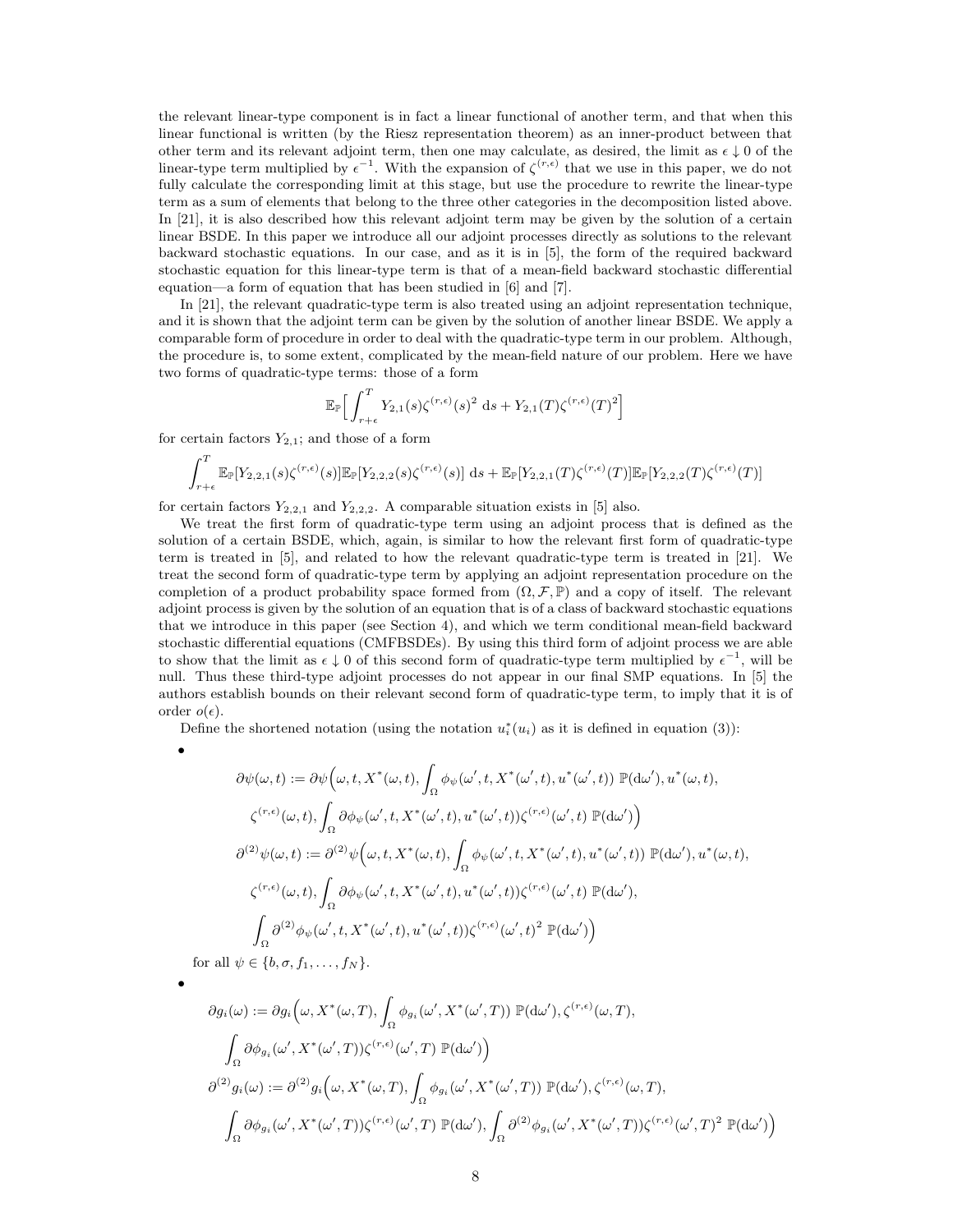for all  $i\in\{1,\ldots,N\}.$ 

$$
\bullet
$$

$$
\Delta^{(r,\epsilon)}\psi(\omega,t) := \psi\Big(\omega,t,X^{(r,\epsilon)}(\omega,t),\int_{\Omega}\phi_{\psi}(\omega',t,X^{(r,\epsilon)}(\omega',t),u_i^*(u_i)(\omega',t))\mathbb{P}(\mathrm{d}\omega'),u_i^*(u_i)(\omega,t)\Big) \n- \psi\Big(\omega,t,X^*(\omega,t),\int_{\Omega}\phi_{\psi}(\omega',t,X^*(\omega',t),u^*(\omega',t))\mathbb{P}(\mathrm{d}\omega'),u^*(\omega,t)\Big) \n\delta^{(r,\epsilon)}\psi(\omega,t) := \psi\Big(\omega,t,X^{(r,\epsilon)}(\omega,t),\int_{\Omega}\phi_{\psi}(\omega',t,X^{(r,\epsilon)}(\omega',t),u_i^*(u_i)(\omega',t))\mathbb{P}(\mathrm{d}\omega'),u_i^*(u_i)(\omega,t)\Big) \n- \psi\Big(\omega,t,X^*(\omega,t),\int_{\Omega}\phi_{\psi}(\omega',t,X^*(\omega',t),u_i^*(u_i)(\omega',t))\mathbb{P}(\mathrm{d}\omega'),u_i^*(u_i)(\omega,t)\Big) \n\delta^*\psi(\omega,t) := \psi\Big(\omega,t,X^*(\omega,t),\int_{\Omega}\phi_{\psi}(\omega',t,X^*(\omega',t),u_i^*(u_i)(\omega',t))\mathbb{P}(\mathrm{d}\omega'),u_i^*(u_i)(\omega,t)\Big) \n- \psi\Big(\omega,t,X^*(\omega,t),\int_{\Omega}\phi_{\psi}(\omega',t,X^*(\omega',t),u^*(\omega',t))\mathbb{P}(\mathrm{d}\omega'),u^*(\omega,t)\Big)
$$

for all  $\psi \in \{b, \sigma, f_1, \ldots, f_N\}.$ 

The families of all processes  $\eta_1^{(r,\epsilon)}, \eta_2^{(r,\epsilon)}, \eta_{4,i}^{(r,\epsilon)}$ , and random variables  $\eta_{3,i}^{(r,\epsilon)}$  are defined as in Lemma A.1. Step 1. Decomposition.

By the definition of the MFBSDE (4), the result of Lemma A.1, and the Itô product formula then

$$
p_i(T)\zeta^{(r,\epsilon)}(T) = p_i(r+\epsilon)\zeta^{(r,\epsilon)}(r+\epsilon) + \int_{r+\epsilon}^T \left( p_i(s)(\partial b(s) + \frac{1}{2}\partial^{(2)}b(s) + \eta_1^{(r,\epsilon)}(s)) + q_i(s)(\partial \sigma(s) + \frac{1}{2}\partial^{(2)}\sigma(s) + \eta_2^{(r,\epsilon)}(s)) - \zeta^{(r,\epsilon)}(s)\int_{\Omega} h_i(\omega',s,p_i(s),p_i(\omega',s),q_i(s),q_i(\omega',s)) \mathbb{P}(\mathrm{d}\omega')\right) ds + \int_{r+\epsilon}^T \left\{p_i(s)\Big(\partial \sigma(s) + \frac{1}{2}\partial^{(2)}\sigma(s) + \eta_2^{(r,\epsilon)}(s)\Big) + q_i(s)\zeta^{(r,\epsilon)}(s)\right\} \mathrm{d}B(s)
$$

hence it follows, given the definition of the MFBSDE (4), that

$$
\mathbb{E}_{\mathbb{P}}\Big[\int_{r+\epsilon}^{T} \partial f_{i}(s)ds + \partial g_{i}\Big] = \mathbb{E}_{\mathbb{P}}\Big[\int_{r+\epsilon}^{T} \partial f_{i}(s)ds + p_{i}(T)\zeta^{(r,\epsilon)}(T)\Big]
$$
\n
$$
= \mathbb{E}_{\mathbb{P}}\Big[p_{i}(r+\epsilon)\zeta^{(r,\epsilon)}(r+\epsilon) + \int_{r+\epsilon}^{T} \zeta^{(r,\epsilon)}(s)\Big\{\partial_{x}f_{i}(s) + \partial_{x}b(s)p_{i}(s) + \partial_{x}\sigma(s)q_{i}(s) + \int_{\Omega}\Big(\partial\phi_{f_{i}}(s)\partial_{y}f_{i}(\omega',s) + \partial\phi_{b}(s)\partial_{y}b(\omega',s)p_{i}(\omega',s) + \partial\phi_{\sigma}(s)\partial_{y}\sigma(\omega',s)q_{i}(\omega',s) - h_{i}(\omega',s,p_{i}(s),p_{i}(\omega',s),q_{i}(s),q_{i}(\omega',s))\Big)\ \mathbb{P}(\mathrm{d}\omega')\Big\}\ ds
$$
\n
$$
+ \int_{r+\epsilon}^{T}\Big(p_{i}(s)(\frac{1}{2}\partial^{(2)}b(s) + \eta_{1}^{(r,\epsilon)}(s)) + q_{i}(s)(\frac{1}{2}\partial^{(2)}\sigma(s) + \eta_{2}^{(r,\epsilon)}(s))\Big)\ \mathrm{d}s\Big]
$$
\n
$$
= \mathbb{E}_{\mathbb{P}}\Big[p_{i}(r+\epsilon)\zeta^{(r,\epsilon)}(r+\epsilon) + \int_{r+\epsilon}^{T}\Big(p_{i}(s)(\frac{1}{2}\partial^{(2)}b(s) + \eta_{1}^{(r,\epsilon)}(s)) + q_{i}(s)(\frac{1}{2}\partial^{(2)}\sigma(s) + \eta_{2}^{(r,\epsilon)}(s))\Big)\ \mathrm{d}s\Big]
$$

for all  $r \in [0, T)$  and  $\epsilon \in (0, T - r]$ .

Define, for each  $r \in [0, T)$ , the functions  $I_1^{(r)}, I_2^{(r)}, I_3^{(r)}, I_4^{(r)} : (0, T - r] \to \mathbb{R}$  by

$$
I_1^{(r)}(\epsilon) := \mathbb{E}_{\mathbb{P}} \Big[ \int_r^{r+\epsilon} \Delta^{(r,\epsilon)} f_i(s) ds \Big]
$$
  
\n
$$
I_2^{(r)}(\epsilon) := \mathbb{E}_{\mathbb{P}} \Big[ p_i(r+\epsilon) \zeta^{(r,\epsilon)}(r+\epsilon) \Big]
$$
  
\n
$$
I_3^{(r)}(\epsilon) := \frac{1}{2} \mathbb{E}_{\mathbb{P}} \Big[ \int_{r+\epsilon}^T \Big( p_i(s) \partial^{(2)} b(s) + q_i(s) \partial^{(2)} \sigma(s) + \partial^{(2)} f_i(s) \Big) ds + \partial^{(2)} g_i \Big]
$$
  
\n
$$
I_4^{(r)}(\epsilon) := \mathbb{E}_{\mathbb{P}} \Big[ \int_{r+\epsilon}^T \Big( p_i(s) \eta_1^{(r,\epsilon)}(s) + q_i(s) \eta_2^{(r,\epsilon)}(s) + \eta_{4,i}^{(r,\epsilon)}(s) \Big) ds + \eta_{3,i}^{(r,\epsilon)} \Big]
$$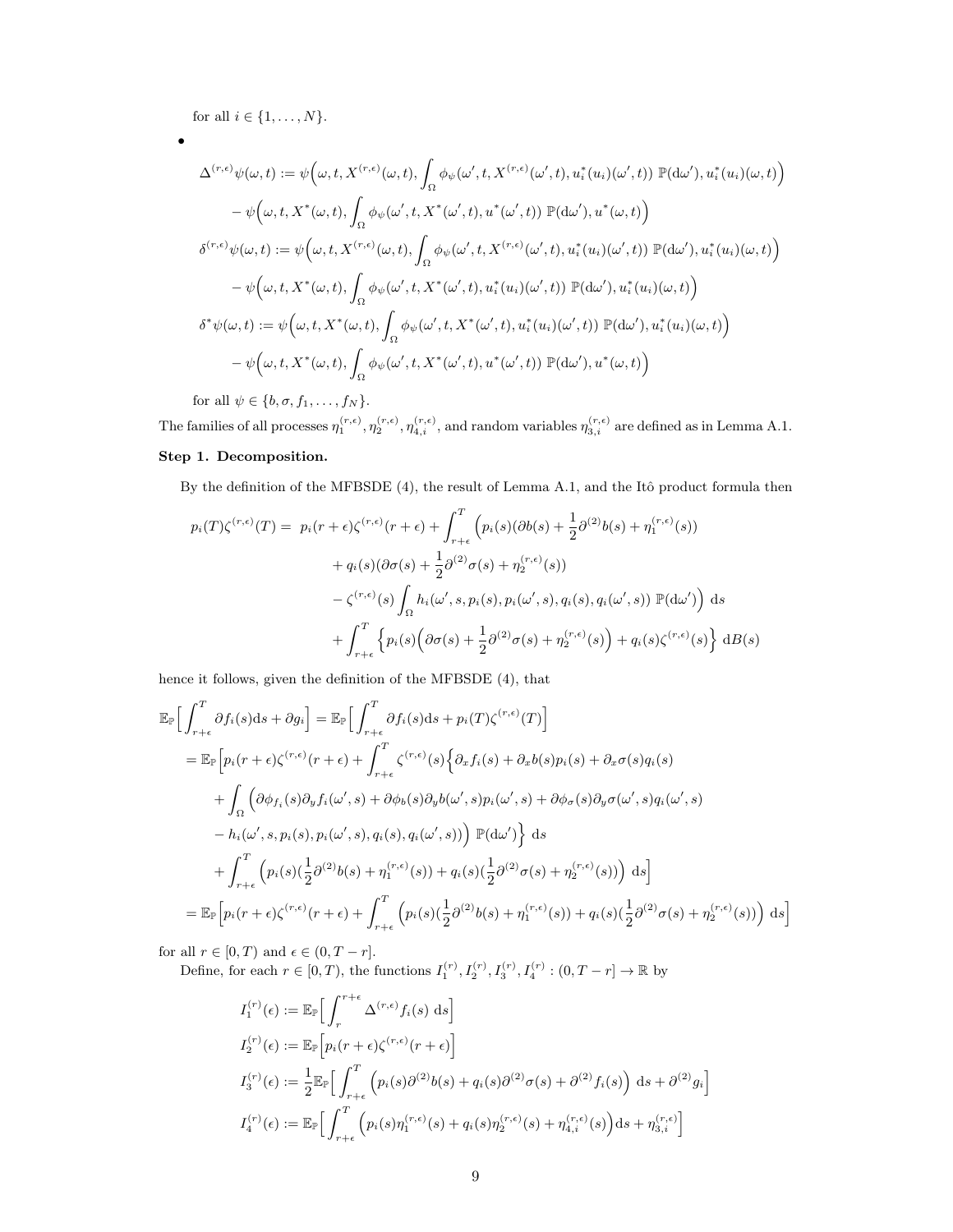for all  $\epsilon \in (0, T - r]$ , and so, from the above and Lemma A.1, then

$$
J_i(u_i^*(u_i^{(r,\epsilon)})) - J_i(u^*) = I_1^{(r)}(\epsilon) + I_2^{(r)}(\epsilon) + I_3^{(r)}(\epsilon) + I_4^{(r)}(\epsilon)
$$

for all  $r \in [0, T)$  and  $\epsilon \in (0, T - r]$ .

### Step 2. Limit of  $\epsilon^{-1} I_1^{(r)}(\epsilon)$ .

By Assumption 2.1 and Lemma A.1, for any  $r \in [0, T)$  then

$$
\lim_{\epsilon \downarrow 0} \epsilon^{-1} \int_r^{r+\epsilon} \mathbb{E}_{\mathbb{P}}[\delta^{(r,\epsilon)} f_i(s)] \, \mathrm{d}s = 0.
$$

Hence, by the fundamental theorem of calculus for the Lebesgue integral,

$$
\lim_{\epsilon \downarrow 0} \epsilon^{-1} I_1^{(r)}(\epsilon) = \mathbb{E}_{\mathbb{P}}[\delta^* f_i(r)]
$$

for Leb-almost all  $r \in [0, T]$ .

Step 3. Limit of  $\epsilon^{-1} I_2^{(r)}(\epsilon)$ .

Using the Itô product formula, we have that

$$
I_2^{(r)}(r) = \int_r^{r+\epsilon} \mathbb{E}_{\mathbb{P}}\Big[p_i(s)\Delta^{(r,\epsilon)}b(s) - \left(\int_{\Omega} h_i(\omega',s,p_i(s),p_i(\omega',s),q_i(s),q_i(\omega',s))\ \mathbb{P}(\mathrm{d}\omega')\right)\zeta^{(r,\epsilon)}(s) + q_i(s)\Delta^{(r,\epsilon)}\sigma(s)\Big] ds
$$

for all  $r \in [0, T)$  and  $\epsilon \in (0, T - r]$ . By the Cauchy-Schwarz inequality, Assumption 2.1, Lemma A.1, the properties of each  $p_i$ ,  $q_i$ , and  $h_i$ , and the dominated convergence theorem, then

$$
\lim_{\epsilon \downarrow 0} \epsilon^{-1} \int_{r}^{r+\epsilon} \left| \mathbb{E}_{\mathbb{P}} \left[ p_i(s) \delta^{(r,\epsilon)} b(s) - \left( \int_{\Omega} h_i(\omega', s, p_i(s), p_i(\omega', s), q_i(s), q_i(\omega', s)) \ \mathbb{P}(\mathrm{d}\omega') \right) \zeta^{(r,\epsilon)}(s) + q_i(s) \delta^{(r,\epsilon)} \sigma(s) \right] \right| = 0
$$

for any  $r \in [0, T)$ . Therefore, by the fundamental theorem of calculus for the Lebesgue integral,

$$
\lim_{\epsilon \downarrow 0} \epsilon^{-1} I_2^{(r)}(\epsilon) = \lim_{\epsilon \downarrow 0} \epsilon^{-1} \int_r^{r+\epsilon} \mathbb{E}_{\mathbb{P}}[p_i(s)\delta^* b(s) + q_i(s)\delta^* \sigma(s)] \, ds = \mathbb{E}_{\mathbb{P}}[p_i(r)\delta^* b(r) + q_i(r)\delta^* \sigma(r)]
$$
\nLeb-almost, all  $r \in [0, T]$ 

for Leb-almost all  $r \in [0, T]$ .

### Step 4. Limit of  $\epsilon^{-1}K_1^{(r)}(\epsilon)$ : Part 1.

Let

$$
I_3^{(r)}(\epsilon) = K_1^{(r)}(\epsilon) + K_2^{(r)}(\epsilon)
$$

for

$$
K_1^{(r)}(\epsilon) := \frac{1}{2} \mathbb{E}_{\mathbb{P}} \Big[ \int_{r+\epsilon}^T \Big\{ -Z^{(r,\epsilon)}(s) + \Big( \partial_{x,x}^{(2)} f_i(s) + \mathbb{E}_{\mathbb{P}}[\partial_y f_i(s)] \partial^{(2)} \phi_{f_i}(s) + p_i(s) \partial_{x,x}^{(2)} b(s) + \mathbb{E}_{\mathbb{P}}[p_i(s) \partial_y b(s)] \partial^{(2)} \phi_b(s) + \partial_{x,x}^{(2)} \sigma(s) q_i(s) + \mathbb{E}_{\mathbb{P}}[\partial_y \sigma(s) q_i(s)] \partial^{(2)} \phi_{\sigma}(s) \Big) \Xi^{(r,\epsilon)}(s) \Big\} ds + \left( \partial_{x,x}^{(2)} g_i + \mathbb{E}_{\mathbb{P}}[\partial_y g_i] \partial^{(2)} \phi_{g_i} \Big) \Xi^{(r,\epsilon)}(T) \Big]
$$

and

$$
K_2^{(r)}(\epsilon) := \frac{1}{2} \int_{r+\epsilon}^T \left\{ \mathbb{E}_{\mathbb{P}}[Z^{(r,\epsilon)}(s)] + \left(2\mathbb{E}_{\mathbb{P}}[\zeta^{(r,\epsilon)}(s)p_i(s)\partial_{x,y}^{(2)}b(s)] \right) \right.+ \mathbb{E}_{\mathbb{P}}[\zeta^{(r,\epsilon)}(s)\partial\phi_b(s)] \mathbb{E}_{\mathbb{P}}[p_i(s)\partial_{y,y}^{(2)}b(s)] \right\} \mathbb{E}_{\mathbb{P}}[\partial\phi_b(s)\zeta^{(r,\epsilon)}(s)]+ \left(2\mathbb{E}_{\mathbb{P}}[\zeta^{(r,\epsilon)}(s)\partial_{x,y}^{(2)}\sigma(s)q_i(s)] + \mathbb{E}_{\mathbb{P}}[\zeta^{(r,\epsilon)}(s)\partial\phi_{\sigma}(s)] \mathbb{E}_{\mathbb{P}}[\partial_{y,y}^{(2)}\sigma(s)q_i(s)] \right) \mathbb{E}_{\mathbb{P}}[\partial\phi_{\sigma}(s)\zeta^{(r,\epsilon)}(s)]+ \left(2\mathbb{E}_{\mathbb{P}}[\zeta^{(r,\epsilon)}(s)\partial_{x,y}^{(2)}f_i(s)] + \mathbb{E}_{\mathbb{P}}[\zeta^{(r,\epsilon)}(s)\partial\phi_{f_i}(s)] \mathbb{E}_{\mathbb{P}}[\partial_{y,y}^{(2)}f_i(s)] \right) \mathbb{E}_{\mathbb{P}}[\partial\phi_{f_i}(s)\zeta^{(r,\epsilon)}(s)] \Big\} ds+ \frac{1}{2} \left(2\mathbb{E}_{\mathbb{P}}[\zeta^{(r,\epsilon)}(T)\partial_{x,y}^{(2}g_i] + \mathbb{E}_{\mathbb{P}}[\zeta^{(r,\epsilon)}(T)\partial\phi_{g_i}] \mathbb{E}_{\mathbb{P}}[\partial_{y,y}^{(2)}g_i] \right) \mathbb{E}_{\mathbb{P}}[\partial\phi_{g_i}\zeta^{(r,\epsilon)}(T)]
$$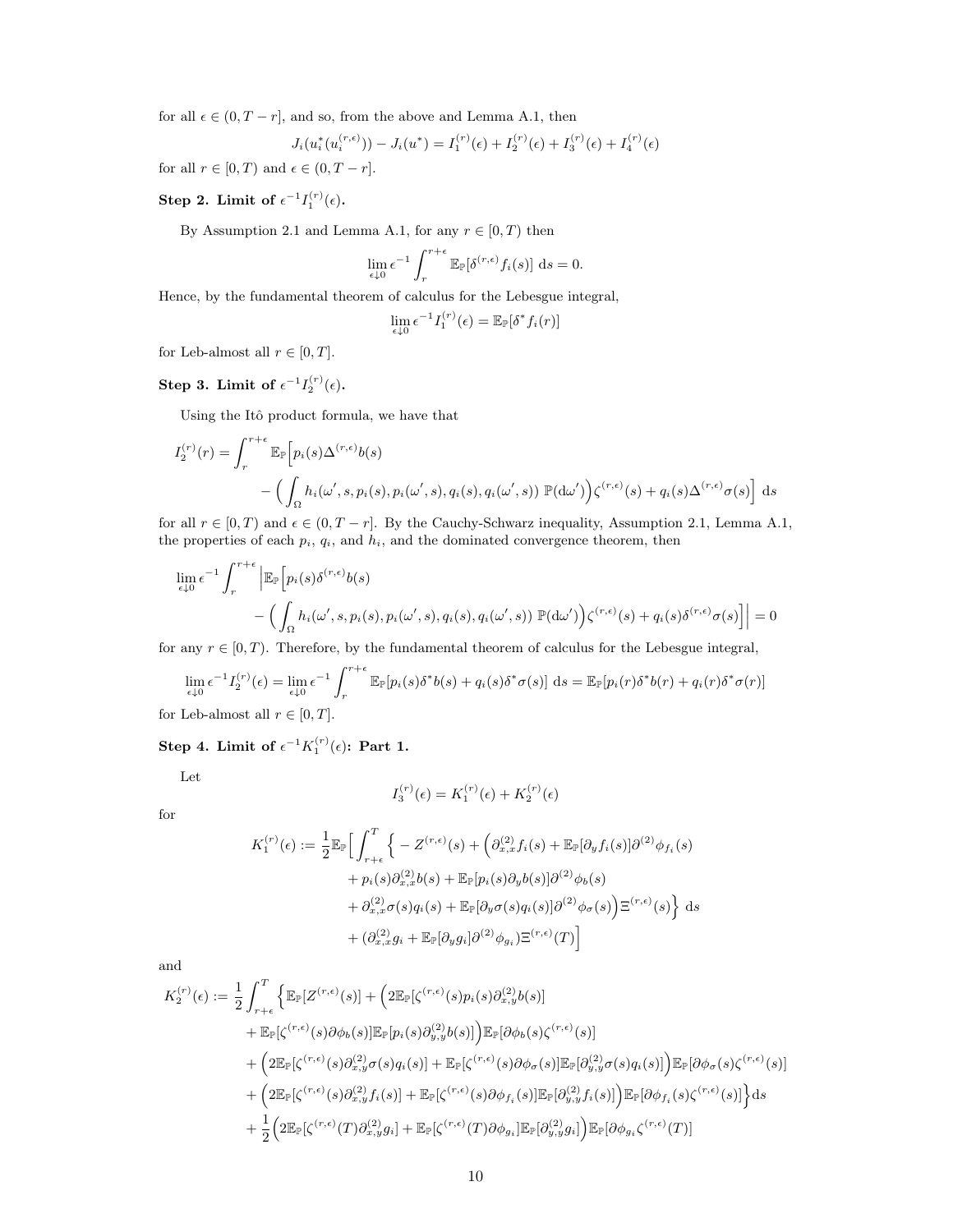for all  $r \in [0,T)$  and  $\epsilon \in (0,T-r]$ , where  $\Xi^{(r,\epsilon)} := \zeta^{(r,\epsilon)}(t)^2$  and  $\{Z^{(r,\epsilon)} : \Omega \times [0,T] \to \mathbb{R} \mid r \in [0,T) \}$ ,  $\epsilon \in$  $(0, T - r]$ } is, for each  $r \in [0, T)$  and  $\epsilon \in (0, T - r]$ , defined by

$$
Z^{(r,\epsilon)}(t) := P_i(t) \Big( 2\zeta^{(r,\epsilon)}(t) \partial_y b(t) \mathbb{E}_{\mathbb{P}}[\partial \phi_b(t) \zeta^{(r,\epsilon)}(t)] + 2 \partial_x \sigma(t) \zeta^{(r,\epsilon)}(t) \partial_y \sigma(t) \mathbb{E}_{\mathbb{P}}[\partial \phi_\sigma(t) \zeta^{(r,\epsilon)}(t)] + (\partial_y \sigma(t) \mathbb{E}_{\mathbb{P}}[\partial \phi_\sigma(t) \zeta^{(r,\epsilon)}(t)])^2 \Big) + 2Q_i(t) \zeta^{(r,\epsilon)}(t) \partial_y \sigma(t) \mathbb{E}_{\mathbb{P}}[\partial \phi_\sigma(t) \zeta^{(r,\epsilon)}(t)]
$$

for P-almost all  $\omega \in \Omega$  uniformly for all  $t \in [0, T]$ .

Given the definition of the BSDE (5), one has, using the Itô product formula and Lemma A.1, that

$$
\mathbb{E}_{\mathbb{P}}[(\partial_{x,x}^{(2)}g_i + \mathbb{E}_{\mathbb{P}}[\partial_y g_i] \partial^{(2)} \phi_{g_i}) \mathbb{E}^{(r,\epsilon)}(T)] = \mathbb{E}_{\mathbb{P}}[P_i(T)\mathbb{E}^{(r,\epsilon)}(T)]
$$
\n
$$
= \mathbb{E}_{\mathbb{P}}[P_i(r+\epsilon)\mathbb{E}^{(r,\epsilon)}(r+\epsilon)] + \int_{r+\epsilon}^T \mathbb{E}_{\mathbb{P}}\Big[R_1^{(r,\epsilon)}(s) - l_i(s, P_i(s), Q_i(s))\mathbb{E}^{(r,\epsilon)}(s) + P_i(s)\Big(2\zeta^{(r,\epsilon)}(s)\partial b(s) + (\partial \sigma(s))^2\Big) + 2Q_i(s)\zeta^{(r,\epsilon)}(s)\partial \sigma(s)\Big] ds
$$

where  $\{R_1^{(r,\epsilon)}:\Omega\times[0,T]\to\mathbb{R}|\ r\in[0,T),\epsilon\in(0,T-r]\}$  is defined, for each  $r\in[0,T)$  and  $\epsilon\in(0,T-r]$ , as

$$
R_1^{(r,\epsilon)}(t) := P_i(t) \Big( 2\zeta^{(r,\epsilon)}(t) \Big( \frac{1}{2} \partial^{(2)} b(t) + \eta_1^{(r,\epsilon)}(t) \Big) + \Big\{ \Big( \partial \sigma(t) + \frac{1}{2} \partial^{(2)} \sigma(t) + \eta_2^{(r,\epsilon)}(t) \Big)^2 - (\partial \sigma(t))^2 \Big\} \Big) + 2Q_i(t) \zeta^{(r,\epsilon)}(t) \Big( \frac{1}{2} \partial^{(2)} \sigma(t) + \eta_2^{(r,\epsilon)}(t) \Big)
$$

for P-almost all  $\omega \in \Omega$  uniformly for all  $t \in [0, T]$ . Furthermore, it can be shown that

$$
\mathbb{E}_{\mathbb{P}}[P_i(T)\Xi^{(r,\epsilon)}(T)] = \mathbb{E}_{\mathbb{P}}\Big[P_i(r+\epsilon)\Xi^{(r,\epsilon)}(r+\epsilon) + \int_{r+\epsilon}^T \Big\{R_1^{(r,\epsilon)}(s) + Z^{(r,\epsilon)}(s) + \Big(-l_i(s, P_i(s), Q_i(s)) + 2P_i(s)\partial_x b(s) + P_i(s)(\partial_x \sigma(s))^2 + 2Q_i(s)\partial_x \sigma(s)\Big)\Xi^{(r,\epsilon)}(s)\Big\} ds\Big]
$$

and hence, given the definition of each  $\ell_i$ , then

$$
K_1^{(r)}(\epsilon) = \frac{1}{2} \mathbb{E}_{\mathbb{P}} \Big[ P_i(r+\epsilon) \Xi^{(r,\epsilon)}(r+\epsilon) + \int_{r+\epsilon}^T R_1^{(r,\epsilon)}(s) \, \mathrm{d}s \Big]
$$

for all  $r \in [0, T)$  and  $\epsilon \in (0, T - r]$ . Using Assumption 2.1, Lemma A.1 and the properties of each  $P_i$ and  $Q_i$ , one may show that

$$
\lim_{\epsilon \downarrow 0} \epsilon^{-1} \mathbb{E}_{\mathbb{P}} \Big[ \int_{r+\epsilon}^T R_1^{(r,\epsilon)}(s) \, \mathrm{d}s \Big] = 0
$$

for all  $r \in [0, T)$ , and so

$$
\lim_{\epsilon \downarrow 0} \epsilon^{-1} K_1^{(r)}(\epsilon) = \lim_{\epsilon \downarrow 0} \frac{1}{2} \epsilon^{-1} \mathbb{E}_{\mathbb{P}} \Big[ P_i(r + \epsilon) \Xi^{(r,\epsilon)}(r + \epsilon) \Big]
$$

for all  $r \in [0, T)$ .

Step 5. Limit of  $\epsilon^{-1}K_1^{(r)}(\epsilon)$ : Part 2.

Using the Itô product formula, we have that

$$
\mathbb{E}_{\mathbb{P}}[P_i(r+\epsilon)\Xi^{(r,\epsilon)}(r+\epsilon)] = \int_r^{r+\epsilon} \mathbb{E}_{\mathbb{P}}\Big[P_i(s)\Big(2\zeta^{(r,\epsilon)}(s)\Delta^{(r,\epsilon)}b(s) + (\Delta^{(r,\epsilon)}\sigma(s))^2\Big) - \ell_i(s,P_i(s),Q_i(s))\Xi^{(r,\epsilon)}(s) + 2Q_i(s)\zeta^{(r,\epsilon)}(s)\Delta^{(r,\epsilon)}\sigma(s)\Big] ds
$$

for all  $r \in [0, T)$  and  $\epsilon \in (0, T - r]$ . By the Cauchy-Schwarz inequality, Assumption 2.1, Lemma A.1, the properties of each  $P_i$ ,  $Q_i$ , and  $\ell_i$ , Proposition 2.3, and the dominated convergence theorem, then

$$
\lim_{\epsilon \downarrow 0} \epsilon^{-1} \int_{r}^{r+\epsilon} \left| \mathbb{E}_{\mathbb{P}} \Big[ P_i(s) \Big( 2\zeta^{(r,\epsilon)}(s) \Delta^{(r,\epsilon)} b(s) + (\delta^{(r,\epsilon)} \sigma(s))^2 + 2\delta^{(r,\epsilon)} \sigma(s) \delta^* \sigma(s) \Big) \right| ds - \ell_i(s, P_i(s), Q_i(s)) \mathbb{E}^{(r,\epsilon)}(s) + 2Q_i(s) \zeta^{(r,\epsilon)}(s) \Delta^{(r,\epsilon)} \sigma(s) \Big] \right| ds = 0
$$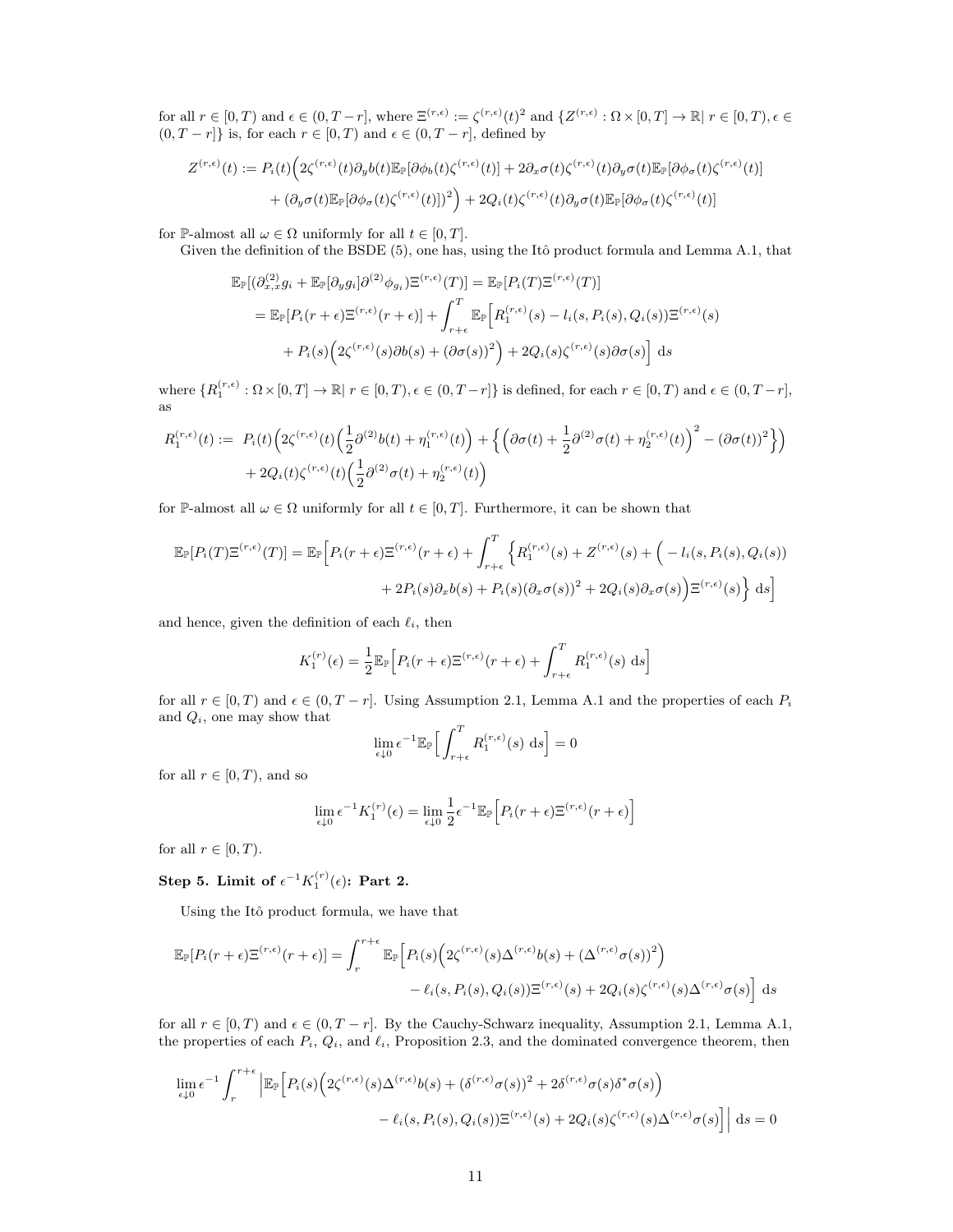for all  $r \in [0, T)$ . Therefore, by the fundamental theorem of calculus for the Lebesgue integral,

$$
\lim_{\epsilon \downarrow 0} \epsilon^{-1} K_1^{(r)}(\epsilon) = \frac{1}{2} \lim_{\epsilon \downarrow 0} \epsilon^{-1} \int_r^{r+\epsilon} \mathbb{E}_{\mathbb{P}} \Big[ P_i(s) (\delta^* \sigma(s))^2 \Big] ds = \frac{1}{2} \mathbb{E}_{\mathbb{P}} \Big[ P_i(r) (\delta^* \sigma(r))^2 \Big]
$$

for Leb-almost all  $r \in [0, T]$ .

### Step 6. Limit of  $\epsilon^{-1}K_2^{(r)}(\epsilon)$ .

Let  $(\overline{\Omega}, \overline{\mathcal{F}}, \overline{\mathbb{P}})$  be the completion of the product probability space  $(\Omega \times \Omega, \mathcal{F} \times \mathcal{F}, \mathbb{P} \otimes \mathbb{P})$ . Define the process  $B : \overline{\Omega} \times [0,T] \to \mathbb{R}^2$  by  $\overline{B}(\overline{\omega},t) := (B(\omega,t), B(\omega',t))^{\top}$  for all  $(\overline{\omega},t) = ((\omega,\omega'),t) \in \overline{\Omega} \times [0,T]$ . Let  $\bar{\mathbb{F}} := {\{\bar{\mathcal{F}}_t | t \in [0,T]\}}$  be the  $\bar{\mathbb{P}}$ -augmented natural filtration generated by  $\bar{B}$ . Note that  $\bar{B}$  is a  $\mathbb{R}^2$ -valued standard Brownian motion with respect to  $\bar{\mathbb{F}}$  and which  $\bar{\mathbb{P}}$ -almost surely has continuous paths. Thus it is known that  $\bar{\mathbb{F}}$  is right-continuous, and note that  $\bar{\mathcal{F}}_T = \bar{\mathcal{F}}$ .

Define the family of processes  $\{\bar{\Xi}^{(r,\epsilon)} : \bar{\Omega} \times [0,T] \to \mathbb{R} \mid r \in [0,T), \epsilon \in (0,T-r] \}$  such that for each  $r \in [0, T)$ , and  $\epsilon \in (0, T - r]$  then

$$
\bar{\Xi}^{(r,\epsilon)}(\bar{\omega},t):=\zeta^{(r,\epsilon)}(\omega,t)\zeta^{(r,\epsilon)}(\omega',t)
$$

for  $\bar{\mathbb{P}}$ -almost all  $\bar{\omega} = (\omega, \omega') \in \bar{\Omega}$  uniformly for all  $t \in [0, T]$ . Note that with respect to  $(\bar{\Omega}, \bar{\mathcal{F}}, \bar{\mathbb{P}})$  and  $\overline{\mathbb{F}}$ , the quadratic-covariation of  $(\overline{\omega}, t) \mapsto \zeta^{(r,\epsilon)}(\omega, t)$  and  $(\overline{\omega}, t) \mapsto \zeta^{(r,\epsilon)}(\omega', t)$  is null. Hence, for each  $r \in [0, T]$  and  $\epsilon \in (0, T - r]$ , by the Itô product formula then

$$
\bar{\Xi}^{(r,\epsilon)}(\bar{\omega},t) = \int_r^{r\wedge t} \zeta^{(r,\epsilon)}(\omega,s) d\zeta^{(r,\epsilon)}(\omega',s) + \int_r^{r\wedge t} \zeta^{(r,\epsilon)}(\omega',s) d\zeta^{(r,\epsilon)}(\omega,s)
$$

for  $\bar{\mathbb{P}}$ -almost all  $\bar{\omega} \in \bar{\Omega}$  uniformly for all  $t \in [0, T]$ .

Using the Tonelli-Fubini theorem (for completed product spaces), it can be shown that

$$
K_2^{(r)}(\epsilon) = \frac{1}{2} \int_{\bar{\Omega}} \int_{r+\epsilon}^T \Gamma(\bar{\omega}, s) \bar{\Xi}^{(r,\epsilon)}(\bar{\omega}, s) \, ds + \left(2 \partial_{x,y}^{(2)} g_i(\omega) + \partial \phi_{g_i}(\omega) \mathbb{E}_{\mathbb{P}}[\partial_{y,y}^{(2)} g_i]\right) \partial \phi_{g_i}(\omega') \bar{\Xi}^{(r,\epsilon)}(\bar{\omega}, T) \, \bar{\mathbb{P}}(\mathrm{d}\bar{\omega})
$$

for all  $r \in [0, T)$  and  $\epsilon \in (0, T - r]$ , where the process  $\Gamma : \overline{\Omega} \times [0, T] \to \mathbb{R}$  is defined by

$$
\Gamma(\bar{\omega},t) := 2P_i(\omega,t)\partial_y b(\omega,t)\partial\phi_b(\omega',t) + 2P_i(\omega,t)\partial_x\sigma(\omega,t)\partial_y\sigma(\omega,t)\partial\phi_\sigma(\omega',t) \n+ \mathbb{E}_{\mathbb{P}}[P_i(t)(\partial_y\sigma(t))^2]\partial\phi_\sigma(\omega,t)\partial\phi_\sigma(\omega',t) + 2Q_i(\omega,t)\partial_y\sigma(\omega,t)\partial\phi_\sigma(\omega',t) \n+ \left(2p_i(\omega,t)\partial_{x,y}^{(2)}b(\omega,t) + \partial\phi_b(\omega,t)\mathbb{E}_{\mathbb{P}}[p_i(t)\partial_{y,y}^{(2)}b(t)]\right)\partial\phi_b(\omega',t) \n+ \left(2\partial_{x,y}^{(2)}\sigma(\omega,t)q_i(\omega,t) + \partial\phi_\sigma(\omega,t)\mathbb{E}_{\mathbb{P}}[\partial_{y,y}^{(2)}\sigma(t)q_i(t)]\right)\partial\phi_\sigma(\omega',t) \n+ \left(2\partial_{x,y}^{(2)}f_i(\omega,t) + \partial\phi_{f_i}(\omega,t)\mathbb{E}_{\mathbb{P}}[\partial_{y,y}^{(2)}f_i(t)]\right)\partial\phi_{f_i}(\omega',t)
$$

for  $\bar{\mathbb{P}}$ -almost all  $\bar{\omega} = (\omega, \omega') \in \bar{\Omega}$  uniformly for all  $t \in [0, T]$ .

By Theorem 4.3 we may define the pair of processes  $(\bar{P}_i, \bar{Q}_i) \in S^2(\bar{\Omega} \times [0,T]; \mathbb{R}) \times \mathcal{H}^2(\bar{\Omega} \times [0,T]; \mathbb{R}^2)$ as the solution of the following CMFBSDE (see Section 4)

$$
\begin{cases}\n\bar{P}_i(\bar{\omega},t) = \bar{P}_i(\bar{\omega},T) + \int_t^T \int_{\Omega} \bar{l}_i(\bar{\omega},s,\omega'',\bar{P}_i(\bar{\omega},s),\bar{P}_i((\omega,\omega''),s),\bar{P}_i((\omega'',\omega'),s), \\
\bar{Q}_i(\bar{\omega},s),\bar{Q}_i((\omega,\omega''),s),\bar{Q}_i((\omega'',\omega'),s))\n\end{cases} \begin{cases}\n\bar{P}_i(\bar{\omega},t) = \bar{P}_i(\bar{\omega},t) \\
\bar{P}_i(\bar{\omega},t) = \bar{P}_i(\bar{\omega},t) \\
\bar{P}_i(\bar{\omega},t) = \frac{1}{2}\frac{\partial \bar{Q}_i(\bar{\omega},t)}{\partial \bar{Q}_i(\bar{\omega})} + \frac{\partial \bar{\phi}_i(\omega)\mathbb{E}_{\mathbb{P}}[\partial \bar{Q}_i(\bar{\omega},t)]}{\partial \bar{\phi}_i(\omega')}\n\end{cases} \tag{9}
$$

for  $\bar{\mathbb{P}}$ -almost all  $\bar{\omega} = (\omega, \omega') \in \bar{\Omega}$  uniformly for all  $t \in [0, T]$ , where the generator  $\bar{l}_i : \bar{\Omega} \times [0, T] \times \Omega \times \mathbb{R}^9 \to$ R is defined as

$$
\bar{l}_{i}(\bar{\omega},t,\omega'',u,u',u'',v,v',v'') := \Gamma(\bar{\omega},t) \n+ u(\partial_{x}b(\omega',t) + \partial_{x}b(\omega,t)) + u'\partial_{y}b(\omega'',t)\partial\phi_{b}(\omega',t) + u''\partial_{y}b(\omega'',t)\partial\phi_{b}(\omega,t) \n+ v_{1}\partial_{x}\sigma(\omega,t) + v_{2}\partial_{x}\sigma(\omega',t) + v'_{2}\partial_{y}\sigma(\omega'',t)\partial\phi_{\sigma}(\omega',t) + v''_{1}\partial_{y}\sigma(\omega'',t)\partial\phi_{\sigma}(\omega,t)
$$

for all  $\bar{\omega} = (\omega, \omega') \in \Omega_0, t \in [0, T], \omega'' \in \Omega_1, u, u', u'' \in \mathbb{R}$  and  $v, v', v'' \in \mathbb{R}^2$ , for some  $\Omega_0 \subseteq \bar{\Omega}$  and  $\Omega_1 \subseteq \Omega$  with  $\bar{\mathbb{P}}(\Omega_0) = \mathbb{P}(\Omega_1) = 1$  such that the terms on the right-hand side of this definition are well-defined; and we set  $\bar{l}_i(\bar{\omega}, t, \omega'', u, u', u'', v, v', v'') = 0$  for all  $(\bar{\omega}, t, \omega'', u, u', u'', v, v', v'')$  otherwise.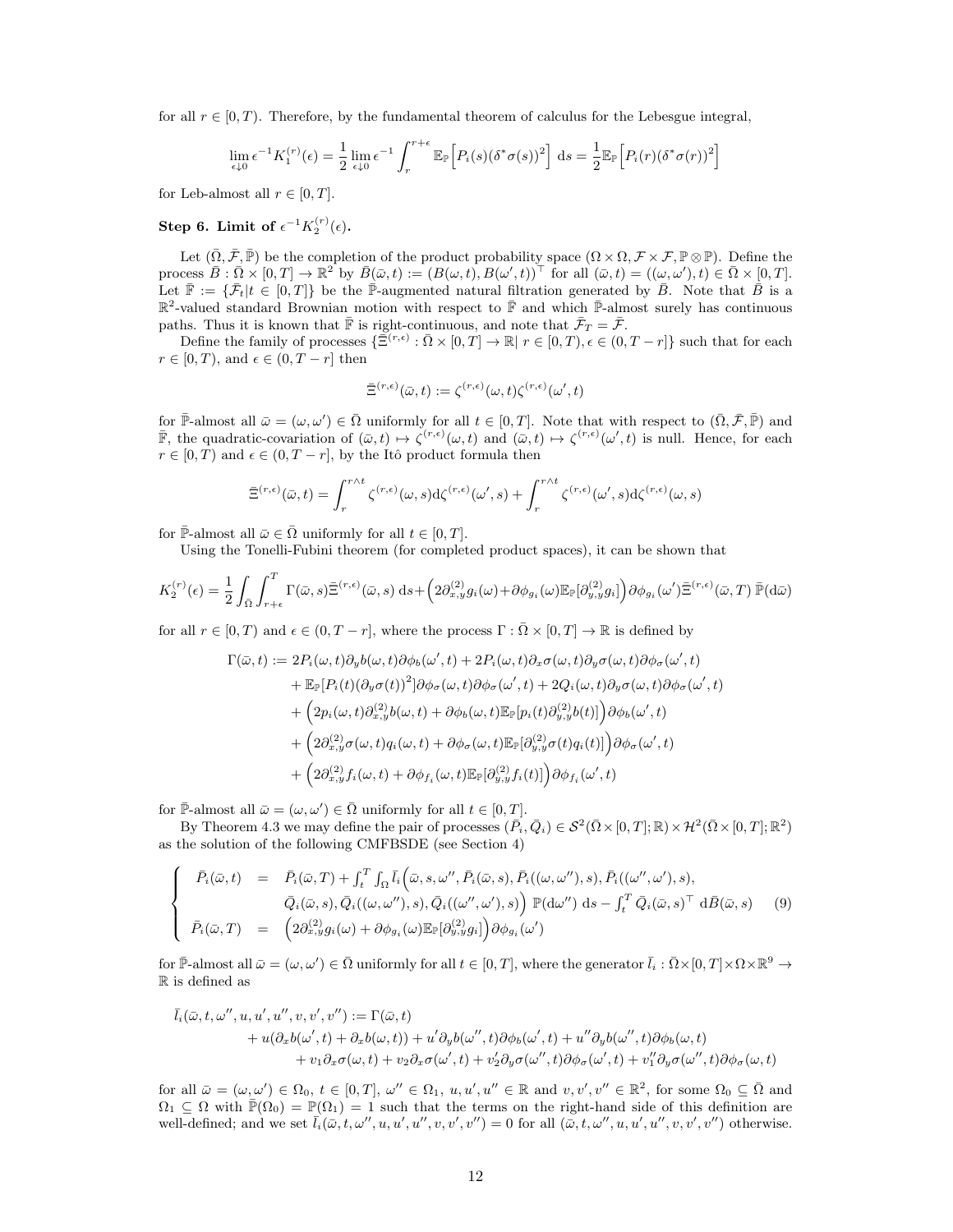Note that each  $\bar{\ell}_i$  satisfies Condition 4.2. Given the definition of the CMFBSDE (9) then, by the Itô product formula, and Lemma A.1, it follows that

$$
\mathbb{E}_{\bar{\mathbb{P}}}[\bar{P}_{i}(T)\bar{\Xi}^{(r,\epsilon)}(T)] = \int_{\bar{\Omega}} \left\{ \bar{P}_{i}(\bar{\omega},r+\epsilon)\bar{\Xi}^{(r,\epsilon)}(\bar{\omega},r+\epsilon) + \int_{r+\epsilon}^{T} \left\{ R_{2}^{(r,\epsilon)}(\bar{\omega},s) - \int_{\Omega} \bar{l}_{i}\left( (\omega,\omega',\omega''),s,\bar{P}_{i}(\bar{\omega},s),\bar{P}_{i}((\omega,\omega''),s),\bar{P}_{i}((\omega'',\omega'),s),\bar{P}_{i}((\omega'',\omega'),s) \right) \right. \right. \\ \left. \left. \bar{Q}_{i}(\bar{\omega},s),\bar{Q}_{i}((\omega,\omega''),s),\bar{Q}_{i}((\omega'',\omega'),s)\right\} \mathbb{P}(\mathrm{d}\omega'')\bar{\Xi}^{(r,\epsilon)}(\bar{\omega},s) \\ \left. + \bar{P}_{i}(\bar{\omega},s)(\zeta^{(r,\epsilon)}(\omega,s)\partial b(\omega',s) + \partial b(\omega,s)\zeta^{(r,\epsilon)}(\omega',s)) \right. \\ \left. + \bar{Q}_{i}(\bar{\omega},s)_{1}\partial\sigma(\omega,s)\zeta^{(r,\epsilon)}(\omega',s) + \bar{Q}_{i}(\bar{\omega},s)_{2}\zeta^{(r,\epsilon)}(\omega,s)\partial\sigma(\omega',s)\right\} \mathrm{d}s \right\} \bar{\mathbb{P}}(\mathrm{d}\bar{\omega})
$$

where the family of processes  $\{R_2^{(r,\epsilon)} : \overline{\Omega} \times [0,T] \to \mathbb{R} \mid r \in [0,T), \epsilon \in (0,T-r] \}$  is defined, for each  $r \in [0, T)$  and  $\epsilon \in (0, T - r]$ , by

$$
R_2^{(r,\epsilon)}(\bar{\omega},t) := \bar{P}_i(\bar{\omega},t) \Big(\zeta^{(r,\epsilon)}(\omega,t) \Big(\frac{1}{2}\partial^{(2)}b(\omega',t) + \eta_1^{(r,\epsilon)}(\omega',t)\Big) + \Big(\frac{1}{2}\partial^{(2)}b(\omega,t) + \eta_1^{(r,\epsilon)}(\omega,t)\Big)\zeta^{(r,\epsilon)}(\omega',t)\Big) + \bar{Q}_i(\bar{\omega},t)_{1}\Big(\frac{1}{2}\partial^{(2)}\sigma(\omega,t) + \eta_2^{(r,\epsilon)}(\omega,t)\Big)\zeta^{(r,\epsilon)}(\omega',t) + \bar{Q}_i(\bar{\omega},t)_{2}\zeta^{(r,\epsilon)}(\omega,t) \Big(\frac{1}{2}\partial^{(2)}\sigma(\omega',t) + \eta_2^{(r,\epsilon)}(\omega',t)\Big)
$$

for  $\overline{\mathbb{P}} \otimes$  Leb-almost all  $(\overline{\omega}, t) = ((\omega, \omega'), t) \in \overline{\Omega} \times [0, T]$ . Furthermore, for each  $r \in [0, T)$  and  $\epsilon \in (0, T-r]$ , it can be shown, using the Tonelli-Fubini theorem (for completed product spaces), that

$$
\mathbb{E}_{\bar{\mathbb{P}}}[\bar{P}_{i}(T)\bar{\Xi}^{(r,\epsilon)}(T)] = \int_{\bar{\Omega}} \left\{ \bar{P}_{i}(\bar{\omega},r+\epsilon)\bar{\Xi}^{(r,\epsilon)}(\bar{\omega},r+\epsilon) + \int_{r+\epsilon}^{T} \left\{ R_{2}^{(r,\epsilon)}(\bar{\omega},s) + \int_{\Omega} \left( \bar{\omega},\bar{\omega}^{(r,\epsilon)}(\bar{\omega},\bar{\omega}^{(r,\epsilon)}(\bar{\omega},s)) + \bar{Q}_{i}(\bar{\omega},\bar{\omega}^{(r,\epsilon)}(\bar{\omega},s),\bar{Q}_{i}(\bar{\omega},s),\bar{Q}_{i}(\bar{\omega},\bar{\omega}),s),\bar{Q}_{i}(\bar{\omega},\bar{\omega},\bar{\omega},\bar{Q}_{i}(\bar{\omega},\bar{\omega}^{(r,\epsilon)}(\bar{\omega}^{(r,\epsilon)}(\bar{\omega}^{(r,\epsilon)}),s)) + \partial_{y}b(\omega'',s)\left(\bar{P}_{i}((\omega,\omega''),s)\partial\phi_{b}(\omega',s) + \bar{P}_{i}(\bar{\omega},s)(\partial_{x}b(\omega',s) + \partial_{x}b(\omega,s))\right) \right. \\
\left. + \bar{Q}_{i}(\bar{\omega},s)_{1}\partial_{x}\sigma(\omega,s) + \bar{Q}_{i}(\bar{\omega},s)_{2}\partial_{x}\sigma(\omega',s) + \bar{P}_{i}((\omega'',\omega'),s)\partial\phi_{b}(\omega,s)\right) \right\} \\
+ \partial_{y}\sigma(\omega'',s)\left(\bar{Q}_{i}((\omega'',\omega'),s)_{1}\partial\phi_{\sigma}(\omega,s) + \bar{Q}_{i}((\omega,\omega''),s)_{2}\partial\phi_{\sigma}(\omega',s)\right)\right)\mathbb{P}(\mathrm{d}\omega'') \\
\left\} \bar{\Xi}^{(r,\epsilon)}(\bar{\omega},s)\right\} \mathrm{d}s\right\} \bar{\mathbb{P}}(\mathrm{d}\bar{\omega}).
$$

Given the definition of each  $\bar{\ell}_i$ , then

$$
K_2^{(r)}(\epsilon) = \frac{1}{2} \mathbb{E}_{\bar{\mathbb{P}}}\Big[ \bar{P}_i(r+\epsilon) \bar{\Xi}^{(r,\epsilon)}(r+\epsilon) + \int_{r+\epsilon}^T R_2^{(r,\epsilon)}(s) \ \mathrm{d}s \Big]
$$

for all  $r \in [0, T)$  and  $\epsilon \in (0, T - r]$ . Using Assumption 2.1, Lemma A.1, the Cauchy-Schwarz inequality, the Tonelli-Fubini theorem, and the properties of each  $\bar{P}_i$ ,  $\bar{Q}_i$ , and  $\bar{\ell}_i$ , one may show that

$$
\lim_{\epsilon\downarrow 0} \epsilon^{-1} \mathbb{E}_{\bar{\mathbb{P}}}\Big[\int_{r+\epsilon}^T R_2^{(r,\epsilon)}(s) \mathrm{~d} s\Big] = 0
$$

for all  $r \in [0, T)$ . By the Itô product formula then

$$
\mathbb{E}_{\bar{\mathbb{P}}}[\bar{P}_i(r+\epsilon)\bar{\Xi}^{(r,\epsilon)}(r+\epsilon)]
$$
\n
$$
=\int_{\bar{\Omega}}\int_r^{r+\epsilon}\left\{-\int_{\Omega}\bar{l}_i\left((\bar{\omega},\omega''),s,\bar{P}_i(\bar{\omega},s),\bar{P}_i((\omega,\omega''),s),\bar{P}_i((\omega'',\omega'),s),\bar{P}_i((\omega'',\omega'),s)\right)\right\}
$$
\n
$$
\bar{Q}_i(\bar{\omega},s),\bar{Q}_i((\omega,\omega''),s),\bar{Q}_i((\omega'',\omega'),s)\right)\mathbb{P}(\mathrm{d}\omega'')\bar{\Xi}^{(r,\epsilon)}(\bar{\omega},s)
$$
\n
$$
+\bar{P}_i(\bar{\omega},s)\Big(\Delta^{(r,\epsilon)}b(\omega,s)\zeta^{(r,\epsilon)}(\omega',s)+\zeta^{(r,\epsilon)}(\omega,s)\Delta^{(r,\epsilon)}b(\omega',s)\Big)
$$
\n
$$
+\bar{Q}_i(\bar{\omega},s)_1\Delta^{(r,\epsilon)}\sigma(\omega,s)\zeta^{(r,\epsilon)}(\omega',s)+\bar{Q}_i(\bar{\omega},s)_2\zeta^{(r,\epsilon)}(\omega,s)\Delta^{(r,\epsilon)}\sigma(\omega',s)\Big\}\,\mathrm{d}s\,\bar{\mathbb{P}}(\mathrm{d}\bar{\omega})
$$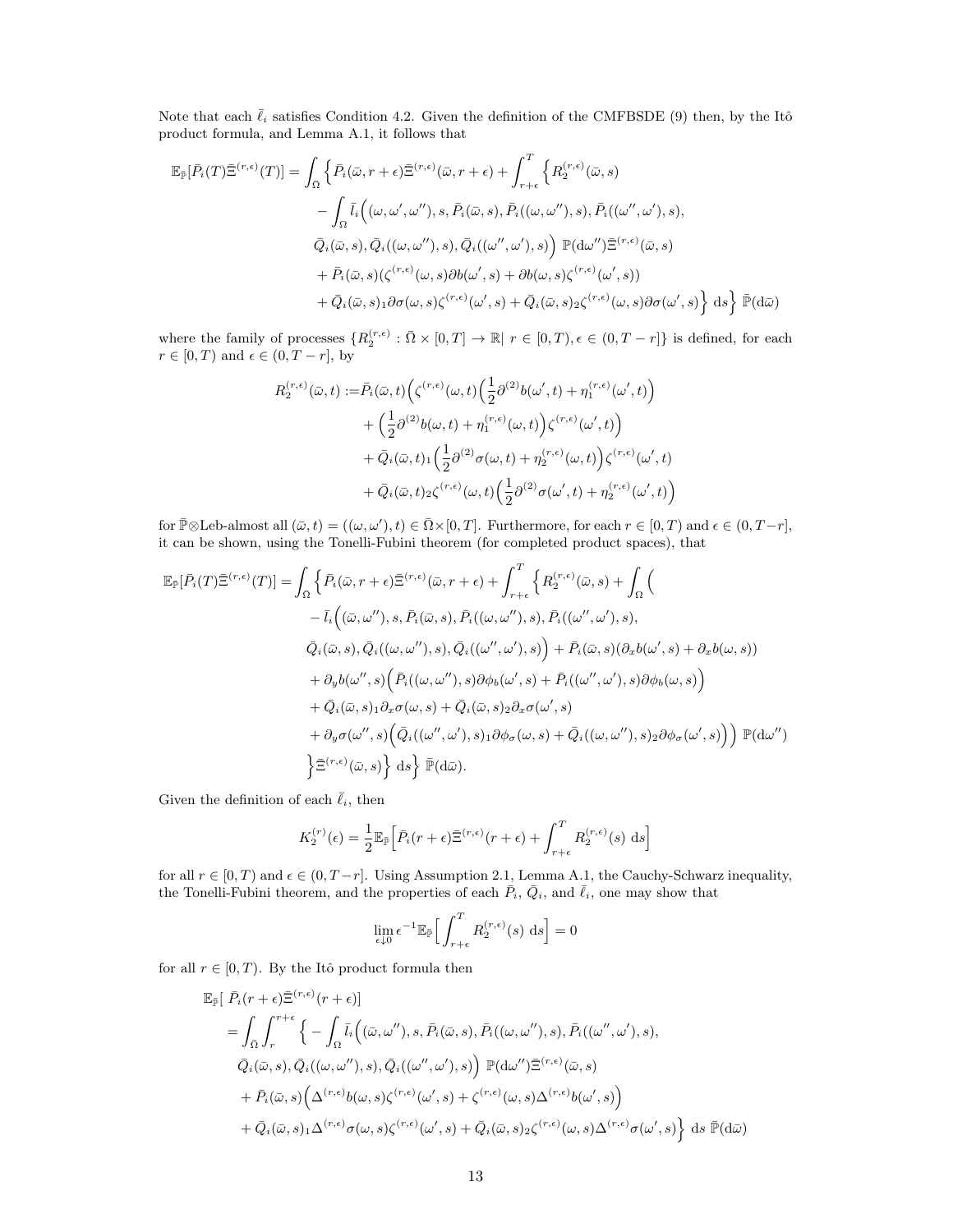for all  $r \in [0, T)$  and  $\epsilon \in (0, T - r]$ . Therefore, using Assumption 2.1, Lemma A.1, Proposition 2.3, the Cauchy-Schwarz inequality, the Jensen inequality, the Tonelli-Fubini theorem, the dominated convergence theorem, and the fundamental theorem of calculus for the Lebesgue integral, then

$$
\lim_{\epsilon \downarrow 0} \epsilon^{-1} K_2^{(r)}(\epsilon) = 0
$$

for Leb-almost all  $r \in [0, T]$ .

#### Step 7.

Recall that for each  $r \in [0, T)$  then

$$
I_4^{(r)}(\epsilon) := \mathbb{E}_{\mathbb{P}} \Big[ \int_r^T \left( p_i(s) \eta_1^{(r,\epsilon)}(s) + q_i(s) \eta_2^{(r,\epsilon)}(s) + \eta_{4,i}^{(r,\epsilon)}(s) \right) ds + \eta_{3,i}^{(r,\epsilon)} \Big]
$$

for all  $\epsilon \in (0, T - r]$ . Using Lemma A.1, then

$$
\lim_{\epsilon \downarrow 0} \epsilon^{-1} I_4^{(r)}(\epsilon) = 0
$$

for all  $r \in [0, T)$ .

Therefore, from this and all of the previous steps, we have proved equation (7), and so for any  $u_i \in A_i$  then equation (8) holds for Leb-almost all  $r \in [0,T]$ . In order to establish the SMP of equation (6) from the expectation-level SMP of equation (8) we apply the form of measurable-selection based argument which appears in the proof of Theorem 4.1 in [12]—that is based on our understanding that the definition of the control " $\tilde{u}^{\circ}$ " in [12] should be corrected to  $\tilde{u}^{\circ} := \tilde{u}I_{\Delta^c} + u^{\circ}I_{\Delta}$  (with respect to the notation in [12]). The rest of this proof below is thus an adaption of that basic argument to our setting, which we detail here for the sake of completeness and clarity.

Although the N-tuple of admissible controls  $u^* \in \prod_{\ell=1}^N \mathcal{A}_\ell$  is assumed to be a Nash equilibrium, we now also suppose that the SMP of equation (6) does not hold, that is we now also suppose that the subset  $R \in \mathcal{P}(\mathbb{G}_i)$  defined by

$$
R := \left\{ (\omega, t) \in \Omega \times [0, T] \Big| \sup_{v \in U_i} H_i(\omega, t, v) > H_i(\omega, t, u_i^*(\omega, t)) \right\}
$$

is such that  $\mathbb{P} \otimes \text{Leb}(R) > 0$ .

Define a sequence of subsets  $\{R_m|m \in \mathbb{N}\}\subseteq \mathcal{P}(\mathbb{G}_i)$  by

$$
R_m := \left\{ (\omega, t) \in R \Big| \sup_{v \in U_i} H_i(\omega, t, v) > H_i(\omega, t, u_i^*(\omega, t)) + m^{-1} \right\}
$$

for all  $m \in \mathbb{N}$ . Since  $R_m \uparrow R$ , as  $m \to \infty$ , then by the continuity of the measure  $\mathbb{P} \otimes$  Leb there exists a  $m_0 \in \mathbb{N}$  and  $\epsilon > 0$  such that  $\mathbb{P} \otimes \text{Leb}(R_m) > \epsilon$  for all  $m \geq m_0$ . The fact that  $R, \{R_m | m \in \mathbb{N}\} \subseteq \mathcal{P}(\mathbb{G}_i)$ follows given Assumption 3.5.

Define the function  $\bar{H}_i : \Omega \times [0,T] \times U_i \to \mathbb{R}$  by

$$
\bar{H}_i(\omega, t, u_i) := H_i(\omega, t, u_i) - \sup_{v \in U_i} H_i(\omega, t, v)
$$

for all  $(\omega, t, u_i) \in \Omega \times [0, T] \times U_i$ . Let  $\Pi : \Omega \times [0, T] \rightarrow U_i$  be the set-valued map defined by

$$
\Pi(\omega, t) := \left\{ u_i \in U_i \middle| \bar{H}_i(\omega, t, u_i) \in [-m_0^{-1}, 0] \right\}
$$

for all  $(\omega, t) \in \Omega \times [0, T]$ . Note that for all  $(\omega, t) \in \Omega \times [0, T]$  the set  $\Pi(\omega, t)$  is closed since the map  $u_i \mapsto \bar{H}_i(\omega, t, u_i)$  is continuous. Also, note that for any  $(\omega, t) \in \Omega \times [0, T]$  then the set  $\Pi(\omega, t)$  is non-empty, indeed if it were not true then there would exist a pair  $(\omega, t) \in \Omega \times [0, T]$  such that for each  $u_i \in U_i$  then either:

$$
H_i(\omega, t, u_i) > \sup_{v \in U_i} H_i(\omega, t, v)
$$

or

$$
\sup_{v \in U_i} H_i(\omega, t, v) > H_i(\omega, t, u_i) + m_0^{-1}
$$

holds. Which is a contradiction of the definition of the supremum.

It can be shown (by using the monotone class theorem) that for each subset  $V \in \mathcal{P}(\mathbb{G}_i) \times \mathcal{B}(U_i)$ then

$$
\left\{(\omega,t)\in\Omega\times[0,T]\Big|V_{(\omega,t)}\cap O\neq\emptyset\right\}\in\mathcal{P}(\mathbb{G}_i)
$$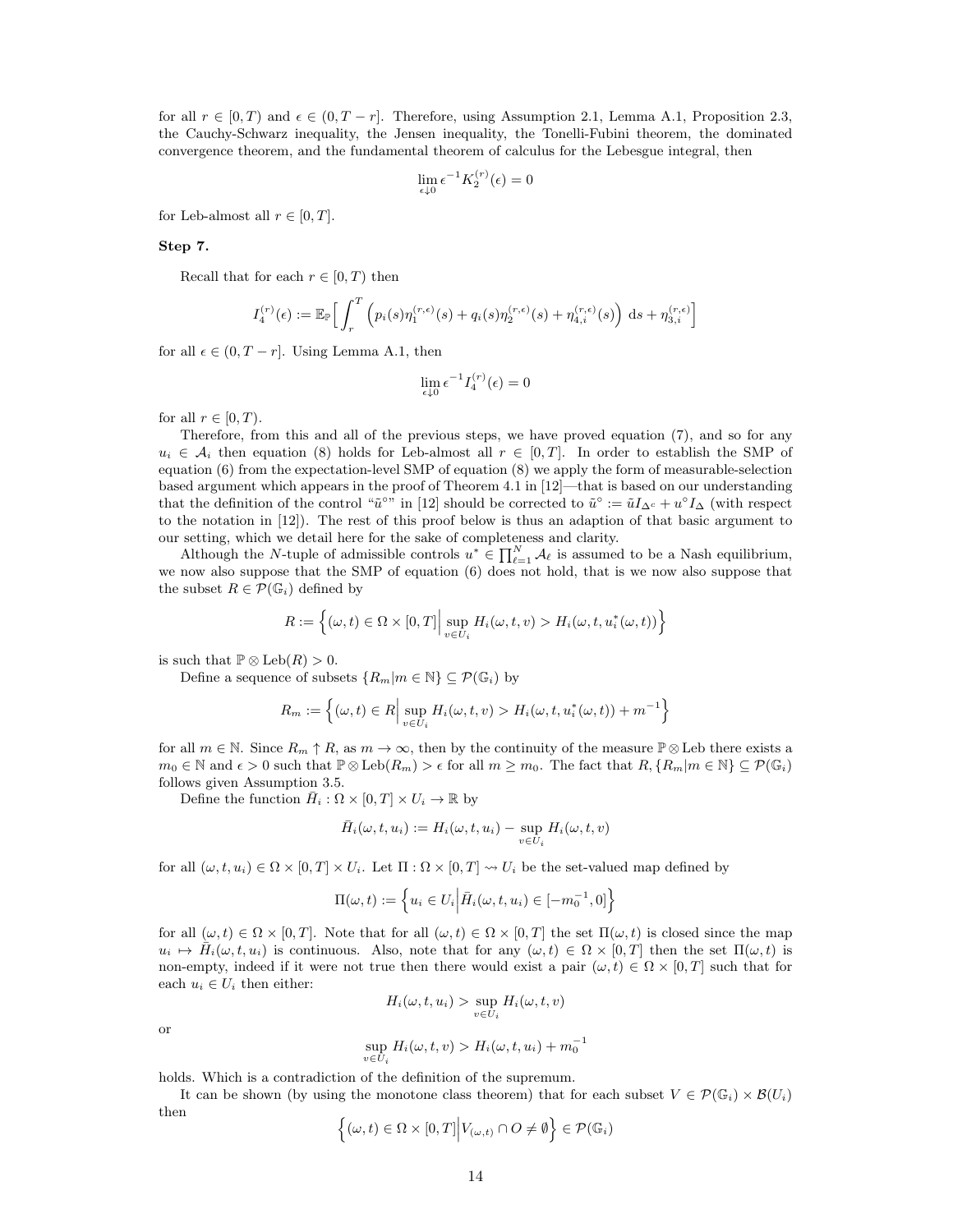for all open sets  $O \in \mathcal{B}(U_i)$ , where  $V_{(\omega,t)} := \{u \in U_i | (\omega, t, u) \in V\}$ . Since, from Assumption 3.5, the subset  $Z \subseteq \Omega \times [0, T] \times U_i$  defined by

$$
Z := \left\{ (\omega, t, u_i) \in \Omega \times [0, T] \times U_i \middle| \bar{H}_i(\omega, t, u_i) \in [-m_0^{-1}, 0] \right\}
$$

is in  $\mathcal{P}(\mathbb{G}_i) \times \mathcal{B}(U_i)$ , and as  $\Pi(\omega, t) = Z_{(\omega, t)}$  for all  $(\omega, t) \in \Omega \times [0, T]$ , then

$$
\left\{(\omega, t) \in \Omega \times [0, T] \middle| \Pi(\omega, t) \cap O \neq \emptyset \right\} \in \mathcal{P}(\mathbb{G}_i)
$$

for all open sets  $O \in \mathcal{B}(U_i)$ . That is, the set-valued map  $\Pi$  is weakly measurable with respect to  $\mathcal{P}(\mathbb{G}_i)$ .

Let  $\pi : \Omega \times [0, T] \to U_i$  be a  $\mathcal{P}(\mathbb{G}_i)$ -measurable selection for  $\Pi$ , in the sense that:

(i)  $\pi$  is  $\mathcal{P}(\mathbb{G}_i)|\mathcal{B}(U_i)$ -measurable; and

(ii)  $\pi(\omega, t) \in \Pi(\omega, t)$  for all  $(\omega, t) \in \Omega \times [0, T]$ .

Note that the existence of such a  $\pi$  is given by the Kuratowski–Ryll-Nardzewski measurable section theorem (see [13]). Define the  $\mathcal{A}_i$ -admissible control  $\bar{u}: \Omega \times [0, T] \to U_i$  by

$$
\bar{u}(\omega, t) := \begin{cases}\n\pi(\omega, t) & , \text{if } (\omega, t) \in R_{m_0}; \\
u_i^*(\omega, t) & , \text{otherwise.}\n\end{cases}
$$

First, note that

$$
H_i(\omega, t, \bar{u}(\omega, t)) = H_i(\omega, t, \pi(\omega, t))
$$
  
\n
$$
\geq \sup_{v \in U_i} H_i(\omega, t, v) - m_0^{-1}
$$
  
\n
$$
H_i(\omega, t, u_i^*(\omega, t))
$$

for all  $(\omega, t) \in R_{m_0}$ . Secondly, it is clear that

$$
H_i(\omega, t, \bar{u}(\omega, t)) = H_i(\omega, t, u_i^*(\omega, t))
$$

for all  $(\omega, t) \in (\Omega \times [0, T]) \backslash R_{m_0}$ . Therefore

$$
\int_0^T \mathbb{E}_{\mathbb{P}}\Big[H_i(t,\bar{u}(t)) - H_i(t,u_i^*(t))\Big]dt
$$
\n
$$
= \int_{R_{m_0}} \Big(H_i(\omega,t,\bar{u}(\omega,t)) - H_i(\omega,t,u_i^*(\omega,t))\Big) \mathbb{P} \otimes \text{Leb}(d\omega,dt) > 0
$$
\n(10)

recalling that, from assumption,  $\mathbb{P} \otimes \text{Leb}(R_{m_0}) > 0$ . However, we know from before that if  $u^*$  is a Nash equilibrium then one would have that

$$
\mathbb{E}_{\mathbb{P}}\Big[H_i(t,\bar{u}(t))-H_i(t,u_i^*(t))\Big]\leq 0
$$

for Leb-almost all  $t \in [0, T]$ , which is a contradiction of equation (10). Thus—under the assumption that u<sup>\*</sup> is a Nash equilibrium—the supposed property that  $P \otimes \text{Leb}(R) > 0$ , has been shown to be false. That is, if  $u^*$  is a Nash equilibrium then it must be that

$$
\max_{v \in U_i} H_i(\omega, t, v) = H_i(\omega, t, u_i^*(\omega, t))
$$

for  $\mathbb{P} \otimes$  Leb-almost all  $(\omega, t) \in \Omega \times [0, T]$ .

## 4 Conditional mean-field BSDEs

In this section we present an existence and uniqueness result for a class of backward stochastic equations that we call conditional mean-field backward stochastic differential equations (CMFBSDEs). This result ensures, in particular, that each of the adjoint processes  $(\bar{P}_i, \bar{Q}_i)$  in Step 6 of the proof of Theorem 3.6 are well-defined as the solutions to certain such CMFBSDEs.

Let  $(\overline{\Omega}, \overline{\mathcal{F}}, \overline{\mathbb{P}})$  be the completion of the product probability space  $(\Omega \times \Omega, \mathcal{F} \times \mathcal{F}, \mathbb{P} \otimes \mathbb{P})$ . Suppose that B is now a standard  $\mathbb{R}^d$ -valued Brownian motion, with P-almost sure continuous paths, and let F :=

 $\Box$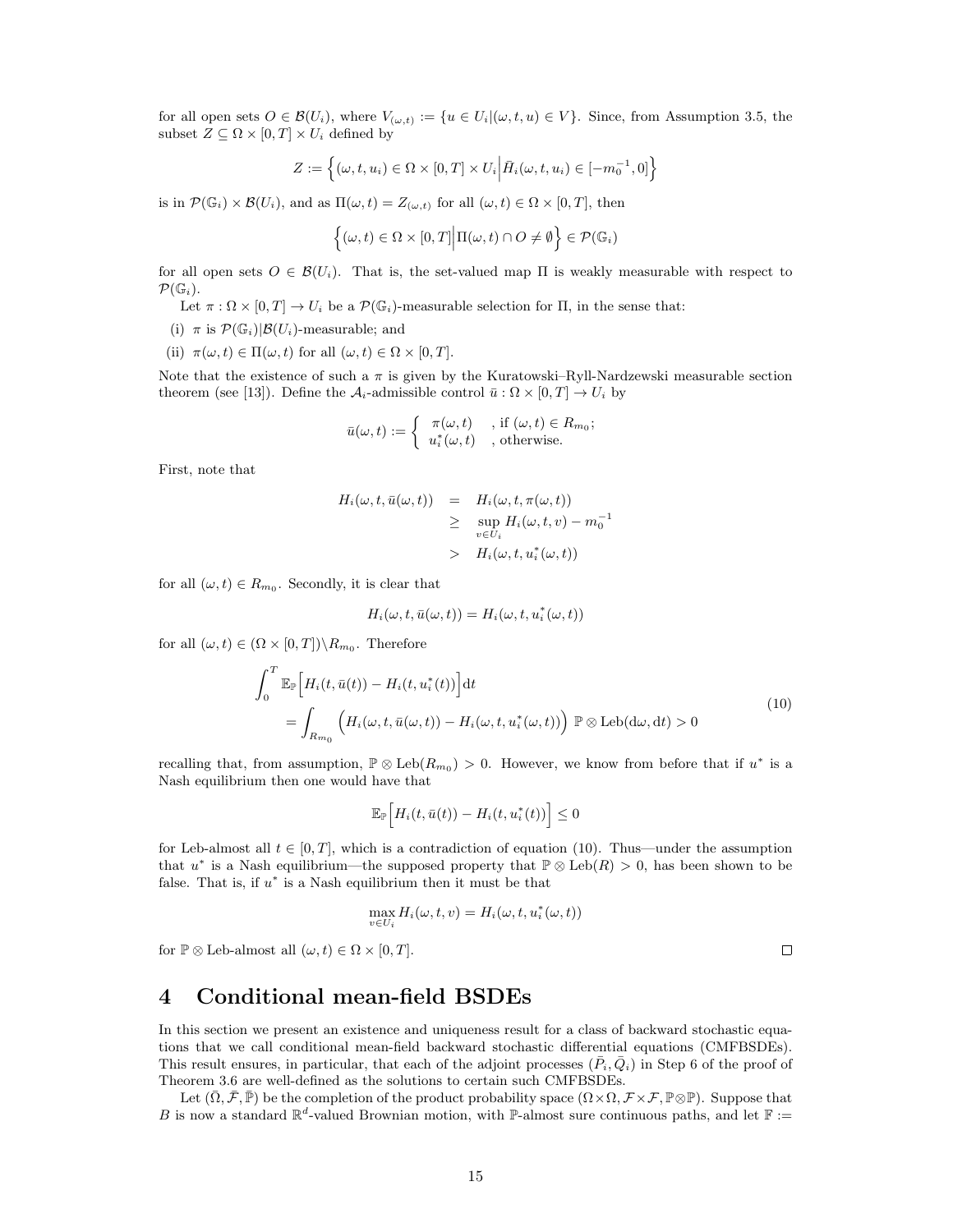$\{\mathcal{F}_t | t \in [0, T]\}$  represent the corresponding P-augmented natural filtration (which is known to be rightcontinuous). Assume that  $\mathcal{F}_T = \mathcal{F}$ . Define  $\bar{B} : \bar{\Omega} \times [0,T] \to \mathbb{R}^{2d}$  by  $\bar{B}(\bar{\omega},t) := (B(\omega,t)^{\top}, B(\omega',t)^{\top})^{\top}$ for all  $(\bar{\omega}, t) = ((\omega, \omega'), t) \in \bar{\Omega} \times [0, T]$ . Let  $\bar{\mathbb{F}} := {\bar{\mathcal{F}}_t | t \in [0, T]}$  be the  $\bar{\mathbb{P}}$ -augmented natural filtration generated by  $\bar{B}$ . Note that  $\bar{B}$  is a  $\mathbb{R}^{2d}$ -valued standard Brownian motion with respect to  $\bar{\mathbb{F}}$ , and which  $\mathbb{\bar{P}}$ -almost surely has continuous paths. Thus it is known that  $\mathbb{\bar{F}}$  is right-continuous, and note that  $\bar{\mathcal{F}} = \bar{\mathcal{F}}_T$ .

**Definition 4.1.** Let E be a finite dimensional Banach space with norm  $\|\cdot\|_E$ . For each  $(\tilde{\Omega}, \tilde{\mathcal{F}}, \tilde{\mathbb{F}}, \tilde{\mathbb{P}})$  =  $(\Omega, \mathcal{F}, \mathbb{F}, \mathbb{P}), (\overline{\Omega}, \overline{\mathcal{F}}, \overline{\mathbb{F}}, \overline{\mathbb{P}})$  then let:

•  $\mathcal{H}^2(\tilde{\Omega} \times [0,T]; E)$  denote the Hilbert space of  $\tilde{\mathbb{P}} \otimes$ Leb-almost sure equivalence classes of  $\mathcal{P}(\tilde{\mathbb{F}})|\mathcal{B}(E)$ measurable processes  $\phi : \tilde{\Omega} \times [0,T] \to E$  such that

$$
\|\phi\|_{\mathcal{H}^2(\tilde{\Omega}\times[0,T];E)} := \Big\| \Big( \int_0^T \|\phi(t)\|_E^2 \, \mathrm{d}t \Big)^{1/2} \Big\|_{L^2(\tilde{\Omega},\tilde{\mathcal{F}},\tilde{\mathbb{P}},\mathbb{R})} < \infty;
$$

•  $S^2(\tilde{\Omega} \times [0,T]; E)$  denote the Banach space of  $\tilde{\mathbb{P}}$ -almost sure equivalence classes of random variables  $\psi : \tilde{\Omega} \to \mathcal{C}([0,T];E)$  such that

$$
\|\psi\|_{\mathcal{S}^2(\tilde{\Omega}\times[0,T];E)}:=\Big\|\sup_{t\in[0,T]}\|\psi(t)\|_E\Big\|_{L^2(\tilde{\Omega},\tilde{\mathcal{F}},\tilde{\mathbb{P}};\mathbb{R})}<\infty
$$

and which, as processes, are  $\mathbb{F}\text{-}adapted$  (here  $\mathcal{C}([0,T];E)$  denotes the space of all continuous functions with domain  $[0, T]$  and range  $E$ ).

**Condition 4.2.** A function  $l : \overline{\Omega} \times [0,T] \times \Omega \times \mathbb{R}^{3n} \times (\mathbb{R}^n \otimes \mathbb{R}^{2d})^3 \to \mathbb{R}^n$  is said to satisfy Condition 4.2 if the following properties hold:

- $\ell$  is  $\mathcal{P}(\overline{\mathbb{F}}) \times \mathcal{F}_T \times \mathcal{B}(\mathbb{R}^{3n} \times (\mathbb{R}^n \otimes \mathbb{R}^{2d})^3)|\mathcal{B}(\mathbb{R}^n)$ -measurable;
- there exist subsets  $\Omega_0 \subseteq \overline{\Omega}$  and  $\Omega_1 \subseteq \Omega$ , with  $\overline{\mathbb{P}}(\Omega_0) = \mathbb{P}(\Omega_1) = 1$ , and a constant  $c > 0$  such that

$$
||l(\bar{\omega}, t, \omega'', x_1, x_2, x_3, y_1, y_2, y_3) - l(\bar{\omega}, t, \omega'', x_1', x_2', x_3', y_1', y_2', y_3')||_{\mathbb{R}^n}
$$
  

$$
\leq c \sum_{i=1}^3 \left( ||x_i - x_i'||_{\mathbb{R}^n} + ||y_i - y_i'||_{\mathbb{R}^n \otimes \mathbb{R}^{2d}} \right)
$$

for all  $\bar{\omega} \in \Omega_0$ ,  $t \in [0, T]$ ,  $\omega'' \in \Omega_1$ ,  $x_1, x_2, x_3 \in \mathbb{R}^n$  and  $y_1, y_2, y_3 \in \mathbb{R}^n \otimes \mathbb{R}^{2d}$ ; and

• the process given by the mapping  $(\bar{\omega}, t) \rightarrow \int_{\Omega} l(\bar{\omega}, t, \omega'', 0, 0, 0, 0, 0, 0) \mathbb{P}(\mathrm{d}\omega'')$  is in  $\mathcal{H}^2(\bar{\Omega} \times$  $[0, T]; \mathbb{R}^n$ .

**Theorem 4.3** (cf. Theorem 3.1 in [7]). Let  $l : \overline{\Omega} \times [0,T] \times \Omega \times \mathbb{R}^{3n} \times (\mathbb{R}^n \otimes \mathbb{R}^{2d})^3 \to \mathbb{R}^n$  be a function satisfying Condition 4.2, and let  $F \in L^2(\overline{\Omega}, \overline{\mathcal{F}}_T, \overline{\mathbb{P}}; \mathbb{R}^n)$ . There exists a unique  $(Y, Z) \in$  $\mathcal{S}^2(\bar{\Omega}\times[0,T];\mathbb{R}^n)\times\mathcal{H}^2(\bar{\Omega}\times[0,T];\mathbb{R}^n\otimes\mathbb{R}^{2d})$  which solves the conditional mean-field backward stochastic differential equation

$$
Y(\bar{\omega},t) = F(\bar{\omega}) + \int_t^T \int_{\Omega} l(\bar{\omega},s,\omega'',Y(\bar{\omega},s),Y((\omega,\omega''),s),Y((\omega'',\omega'),s),
$$

$$
Z(\bar{\omega},s),Z((\omega,\omega''),s),Z((\omega'',\omega'),s)) \mathbb{P}(\mathrm{d}\omega'') \mathrm{d}s - \int_t^T Z(\bar{\omega},s) \mathrm{d}\bar{B}(\bar{\omega},s) \quad (11)
$$

for  $\bar{\mathbb{P}}$ -almost all  $\bar{\omega} = (\omega, \omega') \in \bar{\Omega}$  uniformly for all  $t \in [0, T]$ , where given any  $(Y', Z') \in \mathcal{H}^2(\bar{\Omega} \times$  $[0,T];\mathbb{R}^n$   $\times$   $\mathcal{H}^2(\bar{\Omega} \times [0,T];\mathbb{R}^n \otimes \mathbb{R}^{2d})$  then the function

$$
(\bar \omega,t,y,z) \mapsto \int_\Omega l\Big(\bar \omega,t,\omega'',y,Y'((\omega,\omega''),t),Y'((\omega'',\omega'),t),z,Z'((\omega,\omega''),t),Z'((\omega'',\omega'),t)\Big)~\mathbb{P}(\mathrm{d}\omega'')
$$

defined for  $\overline{\mathbb{P}}$ -almost all  $\overline{\omega} \in \overline{\Omega}$  uniformly for all  $(t, x, y) \in [0, T] \times \mathbb{R}^n \times \mathbb{R}^n \otimes \mathbb{R}^{2d}$ , is taken as denoting the corresponding  $\mathcal{P}(\bar{\mathbb{F}}) \times \mathcal{B}(\mathbb{R}^n \times \mathbb{R}^n \otimes \mathbb{R}^{2d})|\mathcal{B}(\mathbb{R}^n)$ -measurable function that is given by Lemma 4.4.

Proof. We prove the theorem by slightly modifying the two step procedure used to prove Theorem 3.1 in [7]—which is an existence and uniqueness result for the solution of certain mean-field BSDEs.

Step 1. Fix any  $\alpha \in \mathcal{H}^2(\bar{\Omega} \times [0,T]; \mathbb{R}^n)$ , and  $\beta \in \mathcal{H}^2(\bar{\Omega} \times [0,T]; \mathbb{R}^n \otimes \mathbb{R}^{2d})$ . Define  $l^{\alpha,\beta}$ :  $\overline{\Omega} \times [0, T] \times \mathbb{R}^n \times \mathbb{R}^n \otimes \mathbb{R}^{2d} \to \mathbb{R}^n$  by

$$
l^{\alpha,\beta}(\bar\omega,t,x,y):=\int_\Omega l\Big(\bar\omega,t,\omega^{\prime\prime},x,\alpha((\omega,\omega^{\prime\prime}),t),\alpha((\omega^{\prime\prime},\omega^\prime),t),y,\beta((\omega,\omega^{\prime\prime}),t),\beta((\omega^{\prime\prime},\omega^\prime),t)\Big)\;{\mathbb P}({\rm d}\omega^{\prime\prime})
$$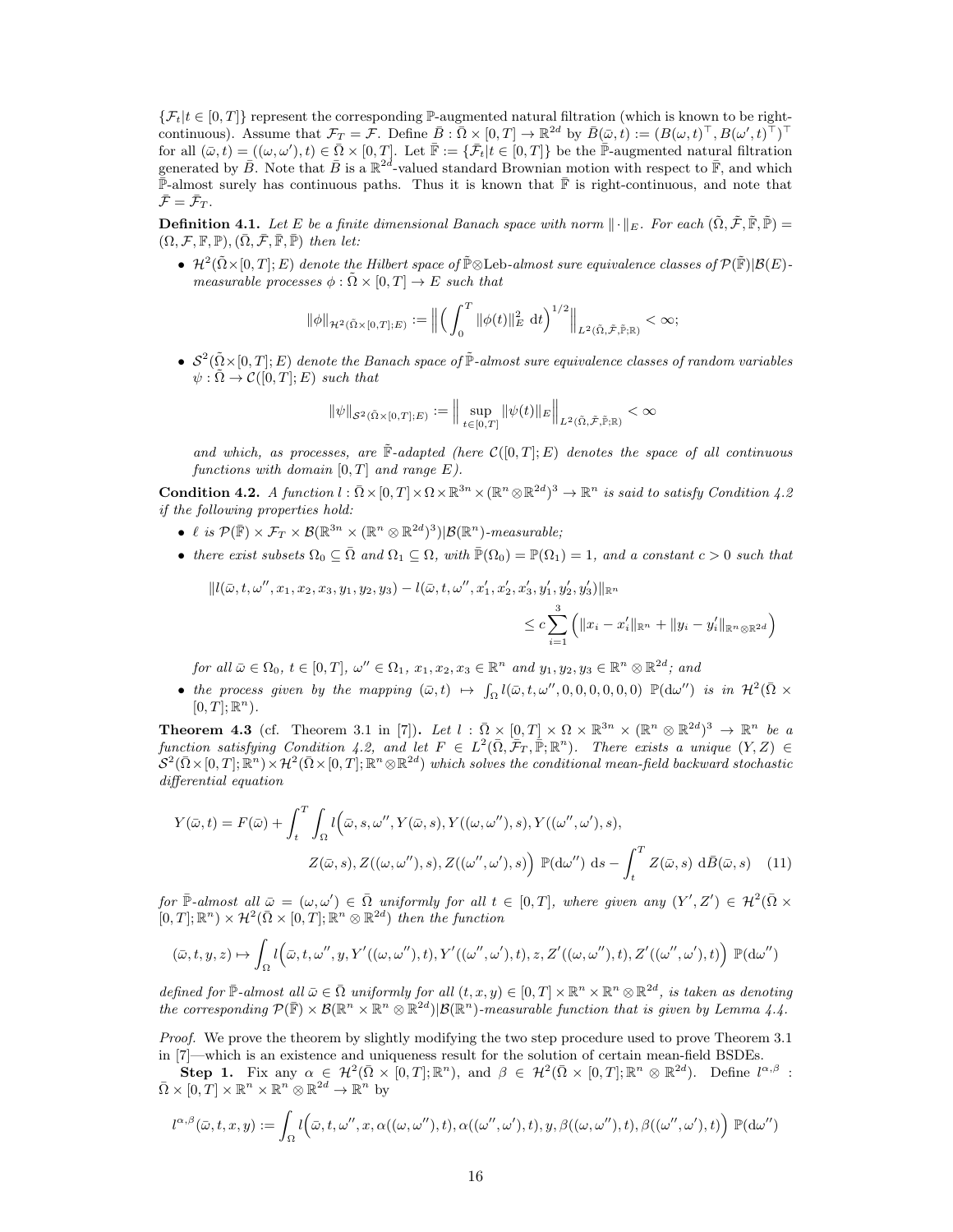for  $\bar{\mathbb{P}}$ -almost all  $\bar{\omega} = (\omega, \omega') \in \bar{\Omega}$  uniformly for all  $(t, x, y) \in [0, T] \times \mathbb{R}^n \times \mathbb{R}^n \otimes \mathbb{R}^{2d}$ , where this integral denotes the corresponding  $\mathcal{P}(\mathbb{F}) \times \mathcal{B}(\mathbb{R}^n \times \mathbb{R}^n \otimes \mathbb{R}^{2d}) | \mathcal{B}(\mathbb{R}^n)$ -measurable function given by Lemma 4.4. Given Condition 4.2 and Lemma 4.4 then note that:

- $l^{\alpha,\beta}$  is  $\mathcal{P}(\overline{\mathbb{F}}) \times \mathcal{B}(\mathbb{R}^n \times \mathbb{R}^n \otimes \mathbb{R}^{2d})|\mathcal{B}(\mathbb{R}^n)$ -measurable;
- there exists a constant  $c > 0$  such that

$$
||l^{\alpha,\beta}(\bar \omega,t,x,y)-l^{\alpha,\beta}(\bar \omega,t,x',y')||_{\mathbb{R}^n}\leq c(||x-x'||_{\mathbb{R}^n}+||y-y'||_{\mathbb{R}^n\otimes\mathbb{R}^{2d}})
$$

for  $\bar{\mathbb{P}}$ -almost all  $\bar{\omega} \in \bar{\Omega}$  uniformly for all  $t \in [0, T]$ ,  $x, x' \in \mathbb{R}^n$  and  $y, y' \in \mathbb{R}^n \otimes \mathbb{R}^{2d}$ ; and

• the process defined by  $(\bar{\omega}, t) \mapsto l^{\alpha, \beta}(\bar{\omega}, t, 0, 0)$  is in  $\mathcal{H}^2(\bar{\Omega} \times [0, T]; \mathbb{R}^n)$ .

Therefore, for each  $\alpha \in \mathcal{H}^2(\bar{\Omega} \times [0,T]; \mathbb{R}^n)$ , and  $\beta \in \mathcal{H}^2(\bar{\Omega} \times [0,T]; \mathbb{R}^n \otimes \mathbb{R}^{2d})$ , given these above properties of  $l^{\alpha,\beta}$ , known results (see, for example, subsection 2.1 of [8]) imply that there exists a unique solution  $(Y^{\alpha,\beta}, Z^{\alpha,\beta}) \in \mathcal{S}^2(\overline{\Omega} \times [0,T]; \mathbb{R}^n) \times \mathcal{H}^2(\overline{\Omega} \times [0,T]; \mathbb{R}^n \otimes \mathbb{R}^{2d})$  to the BSDE

$$
Y^{\alpha,\beta}(\bar{\omega},t) = F(\bar{\omega}) + \int_{t}^{T} l^{\alpha,\beta}(\bar{\omega},s,Y^{\alpha,\beta}(\bar{\omega},s),Z^{\alpha,\beta}(\bar{\omega},s)) \,ds - \int_{t}^{T} Z^{\alpha,\beta}(\bar{\omega},s) \,d\bar{B}(\bar{\omega},s) \tag{12}
$$

for  $\mathbb{P}$ -almost all  $\bar{\omega} \in \bar{\Omega}$  uniformly for all  $t \in [0, T]$ . In particular it can be shown that this uniqueness of the solution is such that if  $(\alpha, \beta) = (\alpha', \beta')$  in  $\mathcal{H}^2(\overline{\Omega} \times [0,T]; \mathbb{R}^n) \times \mathcal{H}^2(\overline{\Omega} \times [0,T]; \mathbb{R}^n \otimes \mathbb{R}^{2d})$  then the respective solutions must be equal  $(Y^{\alpha,\beta}, Z^{\alpha,\beta}) = (Y^{\alpha',\beta'}, Z^{\alpha',\beta'})$  in  $\mathcal{S}^2(\bar{\Omega} \times [0,T]; \mathbb{R}^n) \times \mathcal{H}^2(\bar{\Omega} \times [0,T]; \mathbb{R}^n)$  $[0, T]; \mathbb{R}^n \otimes \mathbb{R}^{2d}$ .

**Step 2.** Let  $\gamma \in (0, \infty)$  be some constant that will be specified later. By the Itô formula and the definition of the BSDE (12), for any  $\alpha, \alpha' \in \mathcal{H}^2(\bar{\Omega} \times [0,T]; \mathbb{R}^n)$ , and  $\beta, \beta' \in \mathcal{H}^2(\bar{\Omega} \times [0,T]; \mathbb{R}^n \otimes \mathbb{R}^{2d})$ one has that

$$
0 = e^{\gamma T} ||Y^{\alpha,\beta}(T) - Y^{\alpha',\beta'}(T)||_{\mathbb{R}^n}^2
$$
  
\n
$$
= ||Y^{\alpha,\beta}(0) - Y^{\alpha',\beta'}(0)||_{\mathbb{R}^n}^2 + \mathbb{E}_{\bar{\mathbb{P}}}\Big[\int_0^T \gamma e^{\gamma s} ||Y^{\alpha,\beta}(s) - Y^{\alpha',\beta'}(s)||_{\mathbb{R}^n}^2 ds
$$
  
\n
$$
+ \int_0^T e^{\gamma s} ||Z^{\alpha,\beta}(s) - Z^{\alpha',\beta'}(s)||_{\mathbb{R}^n \otimes \mathbb{R}^{2d}}^2 ds + 2 \int_0^T e^{\gamma s} \langle Y^{\alpha,\beta}(s) - Y^{\alpha',\beta'}(s),
$$
  
\n
$$
l^{\alpha',\beta'}(s, Y^{\alpha',\beta'}(s), Z^{\alpha',\beta'}(s)) - l^{\alpha,\beta}(s, Y^{\alpha,\beta}(s), Z^{\alpha,\beta}(s)) \rangle_{\mathbb{R}^n} ds\Big]
$$

and so

$$
\mathbb{E}_{\bar{\mathbb{P}}}\Big[\int_0^T \gamma e^{\gamma s} \|Y^{\alpha,\beta}(s) - Y^{\alpha',\beta'}(s)\|_{\mathbb{R}^n}^2 ds\Big] + \mathbb{E}_{\bar{\mathbb{P}}}\Big[\int_0^T e^{\gamma s} \|Z^{\alpha,\beta}(s) - Z^{\alpha',\beta'}(s)\|_{\mathbb{R}^n \otimes \mathbb{R}^{2d}}^2 ds\Big]
$$
  
\n
$$
\leq 2 \mathbb{E}_{\bar{\mathbb{P}}}\Big[\int_0^T e^{\gamma s} \Big\langle Y^{\alpha,\beta}(s) - Y^{\alpha',\beta'}(s),
$$
  
\n
$$
l^{\alpha,\beta}(s, Y^{\alpha,\beta}(s), Z^{\alpha,\beta}(s)) - l^{\alpha',\beta'}(s, Y^{\alpha',\beta'}(s), Z^{\alpha',\beta'}(s))\Big\rangle_{\mathbb{R}^n} ds\Big].
$$

By the Cauchy-Schwarz inequality, the assumed Lipschitz property of l, and Lemma 4.4, there exists a constant  $c > 0$  (independent of  $\gamma$ ) such that

$$
\mathbb{E}_{\mathbb{P}}\Big[\int_{0}^{T}\gamma e^{\gamma s}\|Y^{\alpha,\beta}(s)-Y^{\alpha',\beta'}(s)\|_{\mathbb{R}^{n}}^{2}ds\Big]+\mathbb{E}_{\mathbb{P}}\Big[\int_{0}^{T}e^{\gamma s}\|Z^{\alpha,\beta}(s)-Z^{\alpha',\beta'}(s)\|_{\mathbb{R}^{n}\otimes\mathbb{R}^{2d}}^{2}ds\Big]
$$
  
\n
$$
\leq 2c\int_{\bar{\Omega}}\Big[\int_{0}^{T}e^{\gamma s}\|Y^{\alpha,\beta}(\bar{\omega},s)-Y^{\alpha',\beta'}(\bar{\omega},s)\|_{\mathbb{R}^{n}}\Big(\|Y^{\alpha,\beta}(\bar{\omega},s)-Y^{\alpha',\beta'}(\bar{\omega},s)\|_{\mathbb{R}^{n}}\Big)
$$
  
\n
$$
+\|Z^{\alpha,\beta}(\bar{\omega},s)-Z^{\alpha',\beta'}(\bar{\omega},s)\|_{\mathbb{R}^{n}\otimes\mathbb{R}^{2d}}+\int_{\Omega}\Big\{\|\alpha((\omega,\omega''),s)-\alpha'((\omega,\omega''),s)\|_{\mathbb{R}^{n}}\Big\}
$$
  
\n
$$
+\|\alpha((\omega'',\omega'),s)-\alpha'((\omega'',\omega'),s)\|_{\mathbb{R}^{n}}+\|\beta((\omega,\omega''),s)-\beta'((\omega,\omega''),s)\|_{\mathbb{R}^{n}\otimes\mathbb{R}^{2d}}\Big\}
$$
  
\n
$$
+\|\beta((\omega'',\omega'),s)-\beta'((\omega'',\omega'),s)\|_{\mathbb{R}^{n}\otimes\mathbb{R}^{2d}}\Big\}\mathbb{P}(\mathrm{d}\omega'')\Big)\,\mathrm{d}s\Big]\,\mathbb{P}(\mathrm{d}\bar{\omega}).
$$

Moreover, using the Tonelli-Fubini theorem, the arithmetic-geometric mean inequality, and Jensen's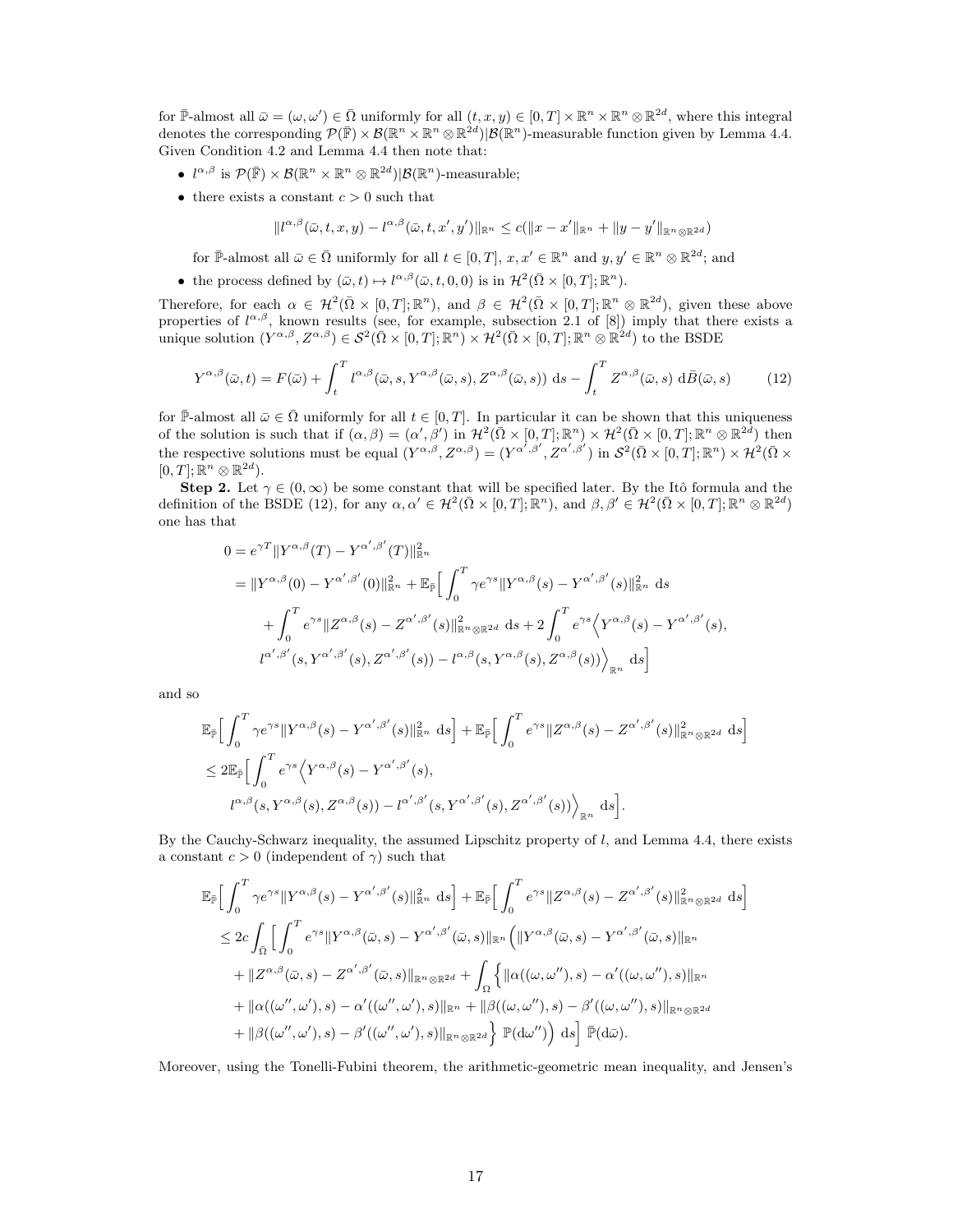inequality, it follows that there exists a constant  $c > 0$  (independent of  $\gamma$ ) such that

$$
\left(\gamma - c(2+\lambda^2)\right) \mathbb{E}_{\mathbb{P}}\Big[\int_0^T e^{\gamma s} \|Y^{\alpha,\beta}(s) - Y^{\alpha',\beta'}(s)\|_{\mathbb{R}^n}^2 ds\Big] + \left(1 - \frac{c}{\lambda^2}\right) \mathbb{E}_{\mathbb{P}}\Big[\int_0^T e^{\gamma s} \|Z^{\alpha,\beta}(s) - Z^{\alpha',\beta'}(s)\|_{\mathbb{R}^n \otimes \mathbb{R}^{2d}}^2 ds\Big] \leq \frac{2c}{\lambda^2} \mathbb{E}_{\mathbb{P}}\Big[\int_0^T e^{\gamma s} \Big(\|\alpha(s) - \alpha'(s)\|_{\mathbb{R}^n}^2 + \|\beta(s) - \beta'(s)\|_{\mathbb{R}^n \otimes \mathbb{R}^{2d}}^2\Big) ds\Big]
$$
\n(13)

for all  $\lambda \in \mathbb{R}$ .

Define a norm  $\|\cdot\|_{\gamma}$  on  $H^2 := \mathcal{H}^2(\bar{\Omega} \times [0,T]; \mathbb{R}^n) \oplus \mathcal{H}^2(\bar{\Omega} \times [0,T]; \mathbb{R}^n \otimes \mathbb{R}^{2d})$  by

$$
\|(Y,Z)\|_{\gamma} := \mathbb{E}_{\bar{\mathbb{P}}}\Big[\int_0^T e^{\gamma s} \Big(\|Y(s)\|_{\mathbb{R}^n}^2 + \|Z(s)\|_{\mathbb{R}^n\otimes\mathbb{R}^{2d}}^2\Big) \,\mathrm{d}s\Big]^{1/2}
$$

for all  $(Y, Z) \in H^2$ . Let  $S^2 := \mathcal{S}^2(\bar{\Omega} \times [0, T]; \mathbb{R}^n) \oplus \mathcal{H}^2(\bar{\Omega} \times [0, T]; \mathbb{R}^n \otimes \mathbb{R}^{2d})$  be the direct sum Banach space with norm

$$
\|(Y,Z)\|_{S^2} := (\|Y\|_{S^2(\bar{\Omega} \times [0,T]; \mathbb{R}^n)}^2 + \|Z\|_{\mathcal{H}^2(\bar{\Omega} \times [0,T]; \mathbb{R}^n \otimes \mathbb{R}^{2d})}^2)^{1/2}
$$

for all  $(Y, Z) \in S^2$ . By Step 1, one may define a mapping  $I : H^2 \to S^2$  as that which takes each  $(\alpha, \beta) \in H^2$  to the solution  $(Y^{\alpha, \beta}, Z^{\alpha, \beta})$  of equation (12). Recall that by the uniqueness property noted in Step 1, if  $(\alpha, \beta) = (\alpha', \beta')$  in  $H^2$  then  $I(\alpha, \beta) = I(\alpha', \beta')$  in  $S^2$ .

Given the constant  $c > 0$  in equation (13), by setting  $\lambda = \sqrt{8c}$  and  $\gamma = 2c(1+4c) + 0.75$  then equation (13) implies that

$$
||I(\alpha, \beta) - I(\alpha', \beta')||_{\gamma} \le \frac{1}{3} ||(\alpha, \beta) - (\alpha', \beta')||_{\gamma}
$$

for all  $(\alpha, \beta), (\alpha', \beta') \in H^2$ . By the Banach contraction mapping theorem there exists a unique  $(\alpha^*, \beta^*) \in H^2$  such that  $I(\alpha^*, \beta^*) = (\alpha^*, \beta^*)$  in  $H^2$ .

Let  $\alpha^{**} \in \mathcal{S}^2(\bar{\Omega} \times [0,T]; \mathbb{R}^n)$  be defined by  $\alpha^{**} := Y^{\alpha^*, \beta^*}$ . Note that  $(\alpha^{**}, \beta^*) = (\alpha^*, \beta^*)$  in  $H^2$ , and so  $I(\alpha^{**}, \beta^*) = I(\alpha^*, \beta^*)$  in  $S^2$ . Therefore

$$
I(\alpha^{**},\beta^*)=(\alpha^{**},\beta^*)
$$

in  $S^2$ , that is  $(\alpha^{**}, \beta^*)$  is a  $\mathcal{S}^2(\bar{\Omega} \times [0,T]; \mathbb{R}^n) \times \mathcal{H}^2(\bar{\Omega} \times [0,T]; \mathbb{R}^n \otimes \mathbb{R}^{2d})$ -solution of the CMFBSDE (11).

To establish the property of uniqueness, suppose that both pairs  $(Y, Z)$  and  $(Y', Z')$  are  $S^2(\overline{\Omega} \times$  $[0,T];\mathbb{R}^n\times\mathcal{H}^2(\bar{\Omega}\times[0,T];\mathbb{R}^n\otimes\mathbb{R}^{2\bar{d}})$ -solutions of the CMFBSDE (11). By the Minkowski, Jensen, and Cauchy-Schwarz inequalities, the Doob martingale inequality, the Itô-isometry, and Lemma 4.4, then there exists a constant  $c > 0$  such that

$$
\mathbb{E}_{\mathbb{P}}\Big[\sup_{t\in[0,T]}\|Y(t)-Y'(t)\|_{\mathbb{R}^n}^2\Big]\leq c\int_{\bar{\Omega}}\int_0^T\Big[T\int_{\Omega}\Big\|l(\bar{\omega},s,\omega'',Y(\bar{\omega},s),Y((\omega,\omega''),s),\nY((\omega'',\omega'),s),Z(\bar{\omega},s),Z((\omega,\omega''),s),Z((\omega'',\omega'),s)\Big)\n-l(\bar{\omega},s,\omega'',Y'(\bar{\omega},s),Y'((\omega,\omega''),s),Y'((\omega'',\omega'),s),\nZ'(\bar{\omega},s),Z'((\omega,\omega''),s),Z'((\omega'',\omega'),s)\Big)\Big\|_{\mathbb{R}^n}^2\mathbb{P}(\mathrm{d}\omega'')\n+\|Z(\bar{\omega},s)-Z'(\bar{\omega},s)\|_{\mathbb{R}^n\otimes\mathbb{R}^{2d}}^2\Big]\mathrm{d}s\ \mathbb{P}(\mathrm{d}\bar{\omega}).
$$

Therefore, by the Lipschitz property of  $l$  from Condition 4.2, and the Tonelli-Fubini theorem, there exists a constant  $c > 0$  such that

$$
\mathbb{E}_{\mathbb{P}}\Big[\sup_{t\in[0,T]} \|Y(t) - Y'(t)\|_{\mathbb{R}^n}^2\Big] \leq c \int_0^T \left(\mathbb{E}_{\mathbb{P}}\Big[\sup_{s\in[0,t]} \|Y(s) - Y'(s)\|_{\mathbb{R}^n}^2\Big] + \mathbb{E}_{\mathbb{P}}\Big[\|Z(t) - Z'(t)\|_{\mathbb{R}^n\otimes\mathbb{R}^{2d}}^2\Big]\right) dt. \tag{14}
$$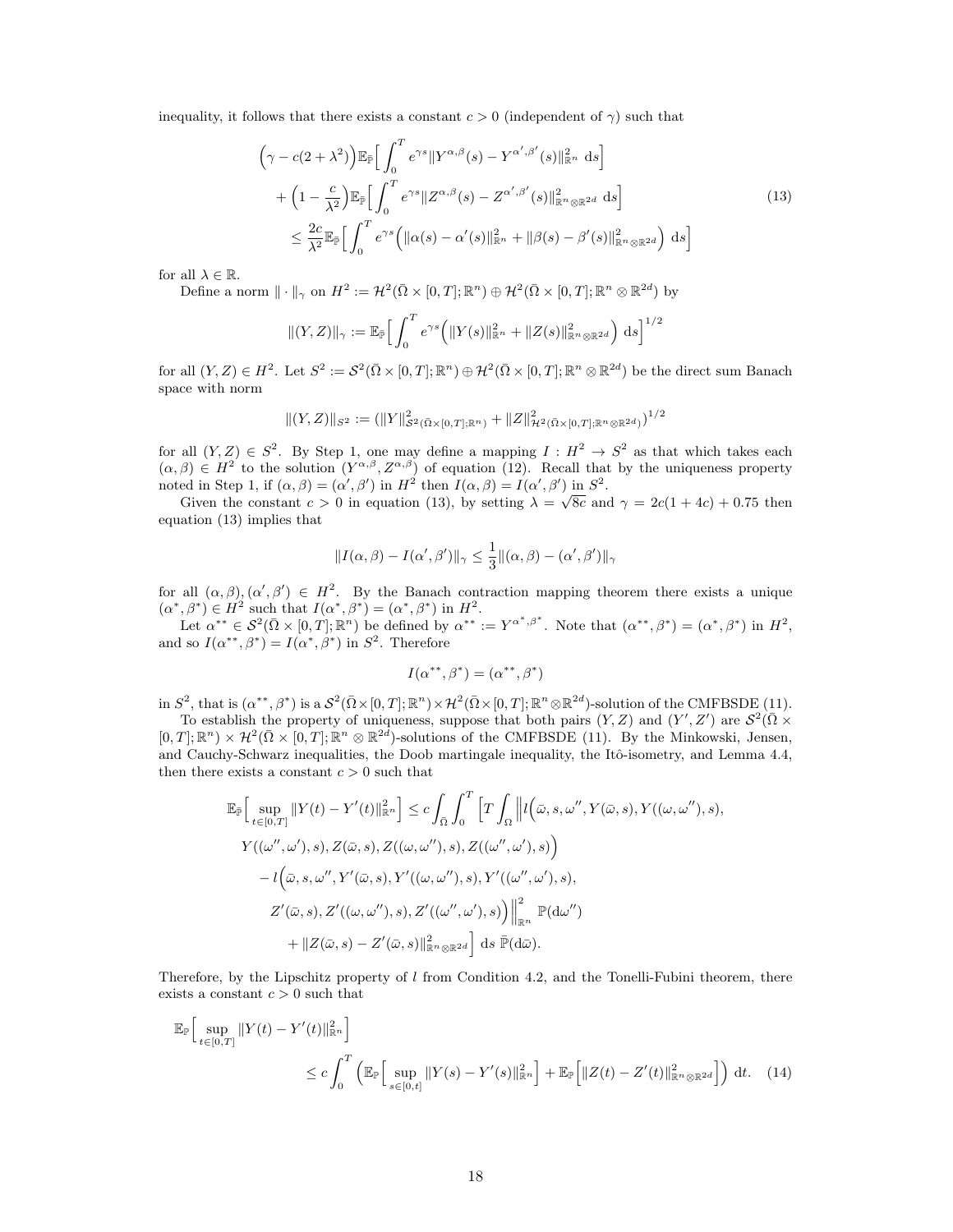Any possible solution  $(Y'', Z'') \in \mathcal{S}^2(\bar{\Omega} \times [0,T]; \mathbb{R}^n) \times \mathcal{H}^2(\bar{\Omega} \times [0,T]; \mathbb{R}^n \otimes \mathbb{R}^{2d})$  of the CMFBSDE (11) gives a unique fixed point of the map I on  $H^2$ . Thus  $(Y, Z) = (Y', Z')$  in  $H^2$ , and so equation (14) reduces to the fact that there exists a constant  $c > 0$  such that

$$
\mathbb{E}_{\mathbb{P}}\Big[\sup_{t\in[0,T]}\|Y(t)-Y'(t)\|_{\mathbb{R}^n}^2\Big]\leq c\int_0^T\mathbb{E}_{\mathbb{P}}\Big[\sup_{s\in[0,t]}\|Y(s)-Y'(s)\|_{\mathbb{R}^n}^2\Big]\,\mathrm{d} t
$$

then moreover by the Gronwall inequality it follows that  $Y = Y'$  in  $\mathcal{S}^2(\bar{\Omega} \times [0,T]; \mathbb{R}^n)$ . Therefore the solution  $(Y, Z) \in \mathcal{S}^2(\bar{\Omega} \times [0,T]; \mathbb{R}^n) \times \mathcal{H}^2(\bar{\Omega} \times [0,T]; \mathbb{R}^n \otimes \mathbb{R}^{2d})$  to the CMFBSDE (11) is unique.

**Lemma 4.4.** For any function  $\ell : \overline{\Omega} \times [0,T] \times \Omega \times \mathbb{R}^{3n} \times (\mathbb{R}^n \otimes \mathbb{R}^{2d})^3 \to \mathbb{R}^n$  satisfying Condition 4.2, and any  $(\alpha, \beta) \in \mathcal{H}^2(\overline{\Omega} \times [0,T]; \mathbb{R}^n) \times \mathcal{H}^2(\overline{\Omega} \times [0,T]; \mathbb{R}^n \otimes \mathbb{R}^{2d})$  then let the process  $\ell^{\alpha, \beta} : \overline{\Omega} \times [0,T] \times$  $\mathbb{R}^n \times \mathbb{R}^n \otimes \mathbb{R}^{2d} \to \mathbb{R}^n$  be defined by

$$
\ell^{\alpha,\beta}(\bar{\omega},t,x,y) := \int_{\Omega} \ell(\bar{\omega},t,\omega'',x,\alpha((\omega,\omega''),t),\alpha((\omega'',\omega'),t),y,\beta((\omega,\omega''),t),\beta((\omega'',\omega'),t)) \; \mathbb{P}(\mathrm{d}\omega'')
$$

for  $\overline{\mathbb{P}} \otimes$  Leb-almost all  $(\overline{\omega}, t) \in \overline{\Omega} \times [0, T]$  uniformly for all  $(x, y) \in \mathbb{R}^n \times \mathbb{R}^n \otimes \mathbb{R}^{2d}$ . That is, we first define the integral for each fixed  $(x, y) \in \mathbb{R}^n \times \mathbb{R}^n \otimes \mathbb{R}^{2d}$  using the Tonelli-Fubini theorem for completed product spaces, so that the integral is well-defined for  $\mathbb{P} \otimes$  Leb-almost all  $(\bar{\omega}, t) \in \bar{\Omega} \times [0, T]$ uniformly for all  $(x, y) \in \mathbb{Q}^n \times \mathbb{Q}^n \otimes \mathbb{Q}^{2d}$ , then we may extend the definition to  $\mathbb{P} \otimes$  Leb-almost all  $(\bar{\omega}, t) \in \bar{\Omega} \times [0, T]$  uniformly for all  $(x, y) \in \mathbb{R}^n \times \mathbb{R}^n \otimes \mathbb{R}^{2d}$  by using the dominated convergence theorem and Condition 4.2.

There exists a function  $\bar{\ell}^{\alpha,\beta} : \bar{\Omega} \times [0,T] \times \mathbb{R}^n \times \mathbb{R}^n \otimes \mathbb{R}^{2d} \to \mathbb{R}^n$  such that:

- $\bullet \ \bar{\ell}^{\alpha,\beta}(\bar{\omega},t,x,y) = \ell^{\alpha,\beta}(\bar{\omega},t,x,y)$  for  $\bar{\mathbb{P}} \otimes$  Leb-almost all  $(\bar{\omega},t) \in \bar{\Omega} \times [0,T]$  uniformly for all  $(x,y) \in$  $\mathbb{R}^n \times \mathbb{R}^n \otimes \mathbb{R}^{2d}$ ; and
- $\bar{\ell}^{\alpha,\beta}$  is  $\mathcal{P}(\bar{\mathbb{F}}) \times \mathcal{B}(\mathbb{R}^n \times \mathbb{R}^n \otimes \mathbb{R}^{2d})|\mathcal{B}(\mathbb{R}^n)$ -measurable.

*Proof.* Step 1. For this first step of the proof we suppose that  $\alpha$  and  $\beta$  are elementary processes of the form

$$
\alpha(\bar{\omega},t) = a_0(\bar{\omega}) + \sum_{i=1}^m a_i(\bar{\omega}) \mathbf{1}_{(t_{i-1},t_i]}(t), \qquad \beta(\bar{\omega},t) = b_0(\bar{\omega}) + \sum_{i=1}^m b_i(\bar{\omega}) \mathbf{1}_{(t_{i-1},t_i]}(t)
$$

for some  $0 = t_0 < t_1 < \ldots < t_m = T$ , where for each  $i \in \{0, 1, \ldots, m\}$  then  $a_i$  and  $b_i$  are bounded and, respectively,  $\bar{\mathcal{F}}_{t_{i-1}}|\mathcal{B}(\mathbb{R}^n)$ -measurable and  $\bar{\mathcal{F}}_{t_{i-1}}|\mathcal{B}(\mathbb{R}^n \otimes \mathbb{R}^{2d})$ -measurable random variables, denoting  $t_{-1} := 0$ . Note that for each  $t \in [0,T]$  then  $\overline{\mathcal{F}}_t = \overline{\mathcal{F}_t \times \mathcal{F}_t}|_{\overline{p}},$  and as such it follows that for any  $C \in \mathcal{B}(\mathbb{R}^n)$  then

$$
\{(\bar{\omega},t) \in \bar{\Omega} \times [0,T] | \alpha(\bar{\omega},t) \in C\} = (\{\bar{\omega}|a_0(\bar{\omega}) \in C\} \times \{t_0\}) \cup (\cup_{i=1}^m \{\bar{\omega}|a_i(\bar{\omega}) \in C\} \times (t_{i-1},t_i])
$$
  
=  $(A_0 \cup B_0 \times \{t_0\}) \cup (\cup_{i=1}^m A_i \cup B_i \times (t_{i-1},t_i])$ 

for some subsets  $\{A_i | i \in \{0, 1, ..., m\}\}\subseteq \overline{\Omega}$ , where  $A_i \in \mathcal{F}_{t_{i-1}} \times \mathcal{F}_{t_{i-1}}$  for each  $i \in \{0, 1, ..., m\}$ , and  ${B_i | i \in \{0, 1, \ldots, m\}} \subseteq \mathcal{N}_{\bar{p}}$ , where  $\mathcal{N}_{\bar{p}}$  denotes the collection of all  $\bar{P}$ -negligible subsets of  $\bar{\Omega}$ . For such subsets  $\{A_i | i \in \{0, 1, \ldots, m\}\}\$  then it may be seen that

$$
\left\{ (\omega, \omega', t, \omega'') \in \bar{\Omega} \times [0, T] \times \Omega \middle| (\omega, \omega'', t) \in (A_0 \times \{t_0\}) \cup (\cup_{i=1}^m A_i \times (t_{i-1}, t_i]) \right\} \in \mathcal{P}(\bar{\mathbb{F}}) \times \mathcal{F}_T
$$

and for such subsets  $\{B_i | i \in \{0, 1, \ldots, m\}\}\$  then, by the Tonelli-Fubini theorem

$$
\left\{ (\omega, \omega', t, \omega'') \in \bar{\Omega} \times [0, T] \times \Omega \middle| (\omega, \omega'', t) \in (B_0 \times \{t_0\}) \cup (\cup_{i=1}^m B_i \times (t_{i-1}, t_i]) \right\} \in \mathcal{T}
$$

where  $\mathcal T$  denotes the collection of subsets defined by

$$
\mathcal{T} := \left\{ \{ (\omega, \omega', t, \omega'') | (\omega, \omega', \omega'', t) \in \bigcup_{i=1}^{\ell} N_i \times M_i \} \Big| \right\}
$$
  

$$
\ell \in \mathbb{N}, \{ N_i \}_{i \in \{1, ..., \ell\}} \subseteq \mathcal{N}_{\mathbb{P} \otimes \mathbb{P} \otimes \mathbb{P}}, \{ M_i \}_{i \in \{1, ..., \ell\}} \subseteq \mathcal{B}([0, T]) \right\}
$$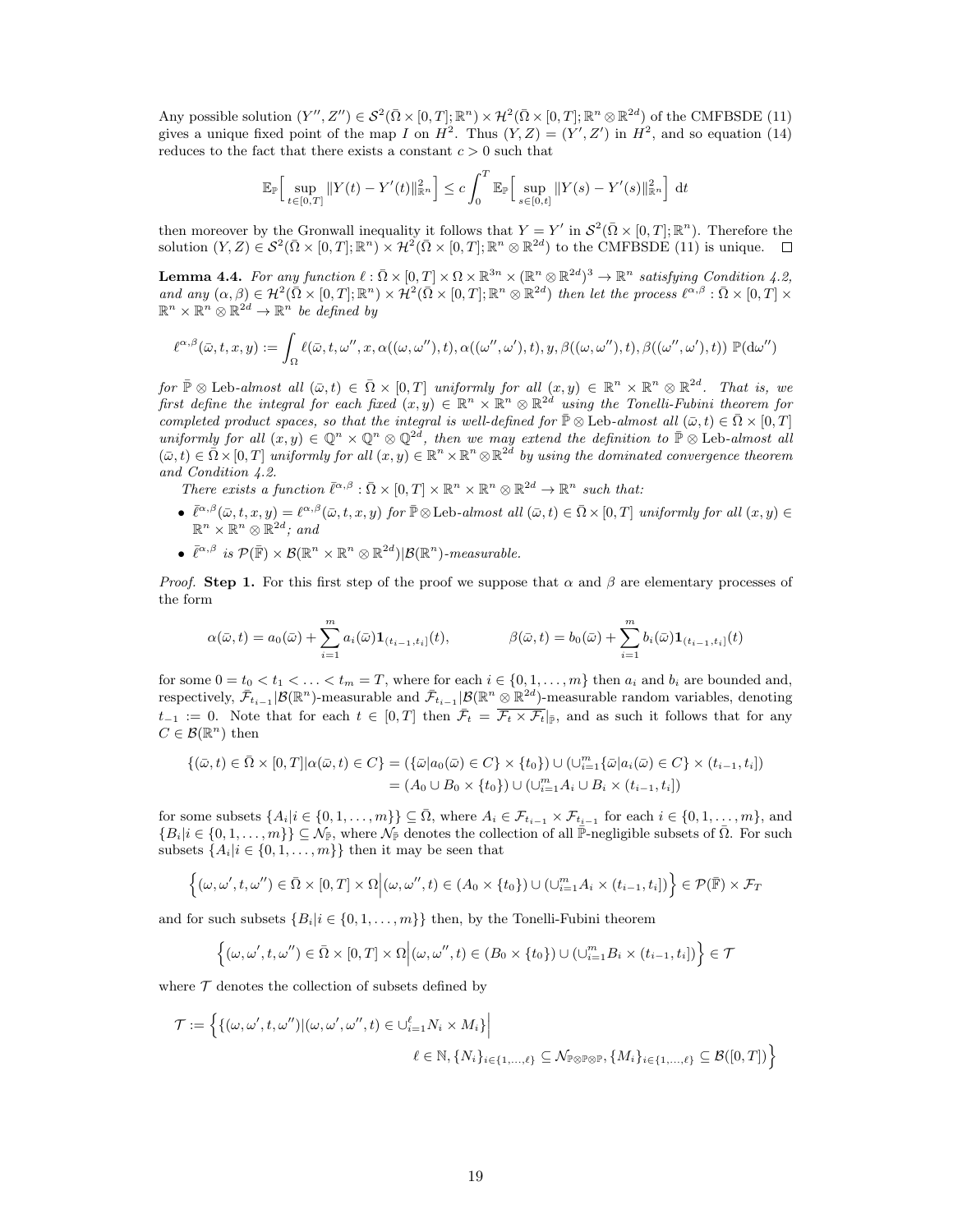and where  $\mathcal{N}_{\mathbb{P} \otimes \mathbb{P} \otimes \mathbb{P}}$  denotes the collection of all  $\mathbb{P} \otimes \mathbb{P} \otimes \mathbb{P}$ -negligible subsets of  $\Omega \times \Omega \times \Omega$ . Hence, using a similar argument for the process  $\beta$ , it follows that for any  $C \in \mathcal{P}(\overline{\mathbb{F}}) \times \mathcal{F}_T \times \mathcal{B}(\mathbb{R}^n \times \mathbb{R}^n \otimes \mathbb{R}^{2d})$  then

$$
\left\{ (\bar{\omega}, t, \omega'', x, y) \in \bar{\Omega} \times [0, T] \times \Omega \times \mathbb{R}^n \times \mathbb{R}^n \otimes \mathbb{R}^{2d} \Big|
$$
  

$$
(\bar{\omega}, t, \omega'', x, \alpha((\omega, \omega''), t), \alpha((\omega'', \omega'), t), y, \beta((\omega, \omega''), t), \beta((\omega'', \omega'), t)) \in C \right\}
$$
  

$$
\in \sigma \left( \mathcal{P}(\bar{\mathbb{F}}) \times \mathcal{F}_T, \mathcal{T} \right) \times \mathcal{B}(\mathbb{R}^n \times \mathbb{R}^n \otimes \mathbb{R}^{2d}). \tag{15}
$$

Let  $M$  be the family of subsets defined by

$$
\mathcal{M} := \left\{ M \in \sigma \left( \mathcal{P}(\overline{\mathbb{F}}) \times \mathcal{F}_T, \mathcal{T} \right) \times \mathcal{B}(\mathbb{R}^n \times \mathbb{R}^n \otimes \mathbb{R}^{2d}) \middle| \text{ the map } \right.
$$
  

$$
(\bar{\omega}, t, x, y) \mapsto \int_{\Omega} \mathbf{1}_{\{\omega_0 \in \Omega | (\bar{\omega}, t, \omega_0, x, y) \in M\}}(\omega'') \mathbb{P}(\mathrm{d}\omega'') \text{ is } \mathcal{P}(\overline{\mathbb{F}}) \times \mathcal{B}(\mathbb{R}^n \times \mathbb{R}^n \otimes \mathbb{R}^{2d})\text{-measurable} \right\}.
$$

By the Tonelli-Fubini theorem then  $\mathcal{P}(\bar{\mathbb{F}}) \times \mathcal{F}_T \times \mathcal{B}(\mathbb{R}^n \times \mathbb{R}^n \otimes \mathbb{R}^{2d}) \subseteq \mathcal{M}$  and, also, for any set  $M := M_1 \times M_2$ , for some  $M_1 \in \mathcal{T}$  and  $M_2 \in \mathcal{B}(\mathbb{R}^n \times \mathbb{R}^n \otimes \mathbb{R}^{2d})$ , then

$$
\int_{\Omega} \mathbf{1}_{\{\omega_0 \in \Omega | (\bar{\omega}, t, \omega_0, x, y) \in M\}}(\omega'') \, \mathbb{P}(\mathrm{d}\omega'') = 0
$$

for  $\bar{\mathbb{P}}$ -almost all  $\bar{\omega} \in \bar{\Omega}$  uniformly for all  $(t, x, y) \in [0, T] \times \mathbb{R}^n \times \mathbb{R}^n \otimes \mathbb{R}^{2d}$ , thus  $M \in \mathcal{M}$ . Moreover, it may be shown that  $M$  contains the algebra of subsets formed from the collection of all finite length compositions of the set operations union, intersection and complement and sets from the families  $\mathcal{P}(\overline{\mathbb{F}}) \times \mathcal{F}_T \times \mathcal{B}(\mathbb{R}^n \times \mathbb{R}^n \otimes \mathbb{R}^{2d})$  and  $\{M_1 \times M_2 | M_1 \in \mathcal{T}, M_2 \in \mathcal{B}(\mathbb{R}^n \times \mathbb{R}^n \otimes \mathbb{R}^{2d})\}$ . Thus M contains the algebra of subsets generated by  $\{P(\bar{\mathbb{F}}) \times \mathcal{F}_T \times \mathcal{B}(\mathbb{R}^n \times \mathbb{R}^n \otimes \mathbb{R}^{2d}), \{M_1 \times M_2 | M_1 \in \mathcal{T}, M_2 \in \mathcal{T}\}$  $\mathcal{B}(\mathbb{R}^n\times\mathbb{R}^n\otimes\mathbb{R}^{2d})\}$ .

Let  $\{S_m\}_{m\in\mathbb{N}}\subseteq\mathcal{M}$  be such that  $S_m\subseteq S_{m+1}$  for each  $m\in\mathbb{N}$ . For each  $m\in\mathbb{N}\cup\{\infty\}$  define the function  $f_m : \overline{\Omega} \times [0, T] \times \mathbb{R}^n \times \mathbb{R}^n \otimes \mathbb{R}^{2d} \to \mathbb{R}$  by

$$
f_m(\bar{\omega},t,x,y):=\int_{\Omega} \mathbf{1}_{\{\omega_0 \in \Omega | (\bar{\omega},t,\omega_0,x,y) \in \cup_{i=1}^m S_i\}}(\omega'') \; \mathbb{P}(\mathrm{d}\omega'')
$$

for all  $(\bar{\omega}, t, x, y) \in \bar{\Omega} \times [0, T] \times \mathbb{R}^n \times \mathbb{R}^n \otimes \mathbb{R}^{2d}$ . By the monotone convergence theorem then, for each  $(\bar{\omega}, t, x, y) \in \bar{\Omega} \times [0, T] \times \mathbb{R}^n \times \mathbb{R}^n \otimes \mathbb{R}^{2d}, f_{\infty}(\bar{\omega}, t, x, y) = \lim_{m \to \infty} f_m(\bar{\omega}, t, x, y)$  and so, given that for each  $m \in \mathbb{N}$  then  $f_m$  is  $\mathcal{P}(\overline{\mathbb{F}}) \times \mathcal{B}(\mathbb{R}^n \times \mathbb{R}^n \otimes \mathbb{R}^{2d})$ -measurable, it follows that  $f_\infty$  is  $\mathcal{P}(\overline{\mathbb{F}}) \times \mathcal{B}(\mathbb{R}^n \times \mathbb{R}^n \otimes \mathbb{R}^{2d})$ measurable and hence  $\bigcup_{i=1}^{\infty} S_i \in \mathcal{M}$ . Similarly, one may show that for any  $\{S_m\}_{m\in\mathbb{N}} \subseteq \mathcal{M}$  such that  $S_m \supseteq S_{m+1}$  for each  $m \in \mathbb{N}$ , then  $\bigcap_{m=1}^{\infty} S_m \in \mathcal{M}$ . Thus M is a monotone class, and so by the monotone class theorem  $\mathcal{M} = \sigma(\mathcal{P}(\overline{\mathbb{F}}) \times \mathcal{F}_T, \mathcal{T}) \times \mathcal{B}(\mathbb{R}^n \times \mathbb{R}^n \otimes \mathbb{R}^{2d})$ . Given equation (15), and the fact that  $\ell$  is  $\mathcal{P}(\overline{\mathbb{F}}) \times \mathcal{F}_T \times \mathcal{B}(\mathbb{R}^{3n} \times (\mathbb{R}^n \otimes \mathbb{R}^{2d})^3)|\mathcal{B}(\mathbb{R}^n)$ -measurable, then it follows that  $\ell^{\alpha,\beta}$  is  $\mathcal{P}(\overline{\mathbb{F}}) \times \mathcal{B}(\mathbb{R}^n \times \mathbb{R}^n \otimes \mathbb{R}^{2d})|\mathcal{B}(\mathbb{R}^n)$ -measurable.

Step 2. For this second step of the proof we suppose that  $\alpha \in \mathcal{H}^2(\bar{\Omega} \times [0,T]; \mathbb{R}^n)$  and  $\beta \in$  $\mathcal{H}^2(\bar{\Omega}\times[0,T];\mathbb{R}^n\otimes\mathbb{R}^{2d})$  are general such processes. It is known that there exist sequences of such elementary processes  $\{\alpha_m\}_{m\in\mathbb{N}} \subseteq \mathcal{H}^2(\bar{\Omega} \times [0,T]; \mathbb{R}^n)$  and  $\{\beta_m\}_{m\in\mathbb{N}} \subseteq \mathcal{H}^2(\bar{\Omega} \times [0,T]; \mathbb{R}^n \otimes \mathbb{R}^{2d})$  such that  $\alpha_m \to_{m \to \infty} \alpha$  in  $\mathcal{H}^2(\bar{\Omega} \times [0,T]; \mathbb{R}^n)$ , and  $\beta_m \to_{m \to \infty} \beta$  in  $\mathcal{H}^2(\bar{\Omega} \times [0,T]; \mathbb{R}^n \otimes \mathbb{R}^{2d})$ . Under Condition 4.2, then there exists a constant  $c > 0$  such that

$$
\| \sup_{(x,y)\in \mathbb{R}^n \times \mathbb{R}^n \otimes \mathbb{R}^{2d}} \| \ell^{\alpha,\beta}(\cdot,x,y) - \ell^{\alpha_m,\beta_m}(\cdot,x,y) \|_{\mathbb{R}^n} \Big\|_{\mathcal{H}^2(\bar{\Omega} \times [0,T];\mathbb{R})}
$$
  

$$
\leq c \Big( \| \alpha - \alpha_m \|_{\mathcal{H}^2(\bar{\Omega} \times [0,T];\mathbb{R}^n)} + \| \beta - \beta_m \|_{\mathcal{H}^2(\bar{\Omega} \times [0,T];\mathbb{R}^n \otimes \mathbb{R}^{2d})} \Big)
$$

for all  $m \in \mathbb{N}$ . Hence, by the Markov inequality, for any  $\epsilon > 0$  then

$$
\lim_{m\to\infty}\bar{\mathbb{P}}\otimes \mathrm{Leb}\left(\sup_{(x,y)\in\mathbb{R}^n\times\mathbb{R}^n\otimes\mathbb{R}^d}\|\ell^{\alpha,\beta}(\cdot,x,y)-\ell^{\alpha_m,\beta_m}(\cdot,x,y)\|_{\mathbb{R}^n}>\epsilon\right)=0.
$$

Therefore there exists a subset  $S \in \bar{\mathcal{F}}_T \times \mathcal{B}([0,T])$  with  $\bar{\mathbb{P}} \otimes \text{Leb}(S) = T$  and a subsequence  $\{m_k \subseteq$  $\mathbb{N}|k \in \mathbb{N}\}$  such that

$$
\ell^{\alpha,\beta}(\bar{\omega},t,x,y) = \lim_{k \to \infty} \ell^{\alpha_{m_k},\beta_{m_k}}(\bar{\omega},t,x,y)
$$
\n(16)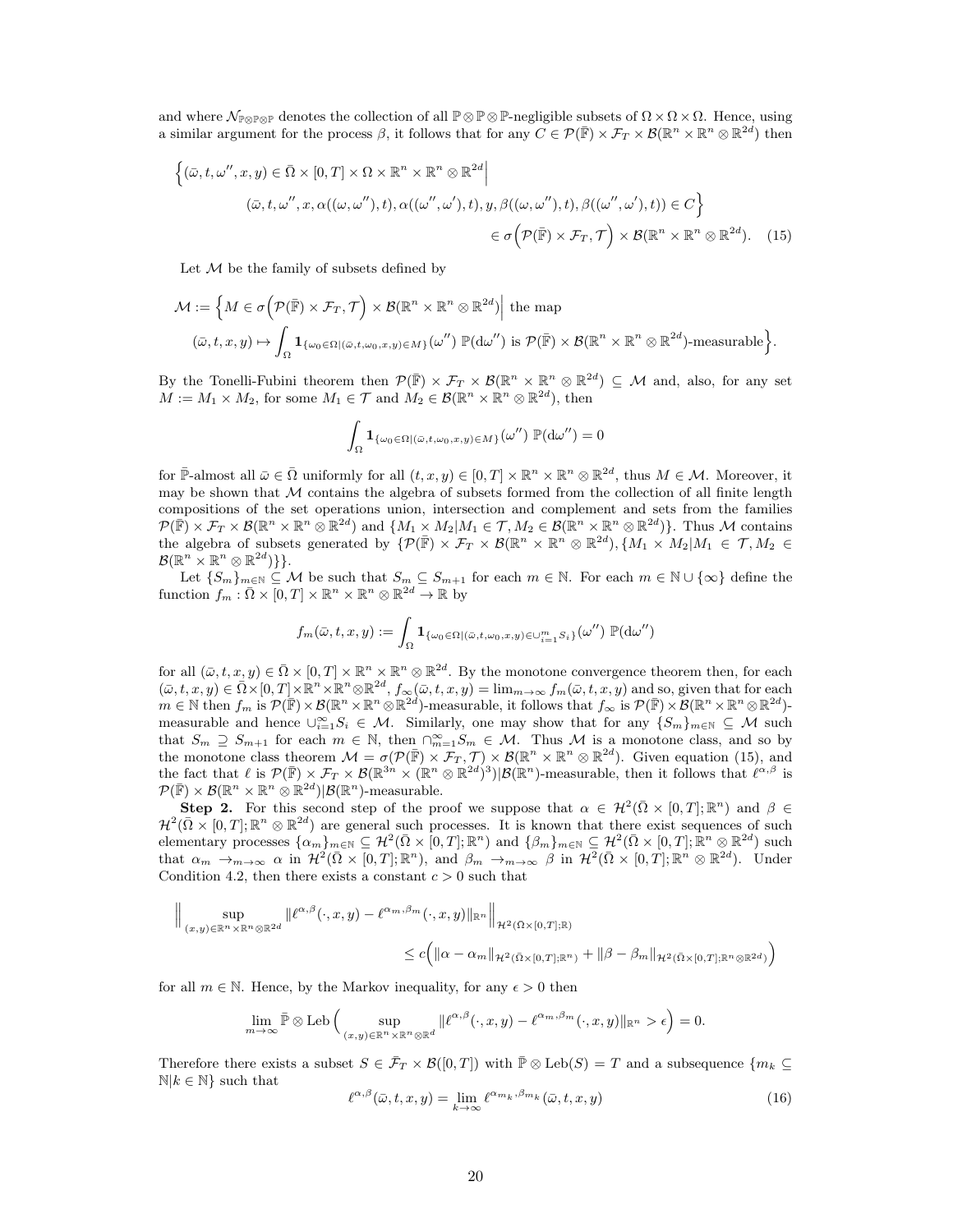for all  $(\bar{\omega}, t, x, y) \in S \times \mathbb{R}^n \times \mathbb{R}^n \otimes \mathbb{R}^{2d}$ . Note that

$$
I := \{ (\bar{\omega}, t, x, y) | \lim_{k \to \infty} \ell^{\alpha_{m_k}, \beta_{m_k}}(\bar{\omega}, t, x, y) \text{ exists in } \mathbb{R}^n \}
$$
  
= 
$$
\Big( \bigcup_{q \in \mathbb{Q}} (\{ \liminf_{k \to \infty} \ell^{\alpha_{m_k}, \beta_{m_k}} < q \} \cap \{ \limsup_{k \to \infty} \ell^{\alpha_{m_k}, \beta_{m_k}} > q \}) \Big)^c \in \mathcal{P}(\bar{\mathbb{F}}) \times \mathcal{B}(\mathbb{R}^n \times \mathbb{R}^n \otimes \mathbb{R}^{2d}).
$$

Define  $\bar{\ell}^{\alpha,\beta} : \bar{\Omega} \times [0,T] \times \mathbb{R}^n \times \mathbb{R}^n \otimes \mathbb{R}^{2d} \to \mathbb{R}^n$  by

$$
\bar{\ell}^{\alpha,\beta}(\bar{\omega},t,x,y) := \begin{cases} \begin{array}{ll} \lim_{k \to \infty} \ell^{\alpha_{m_k},\beta_{m_k}}(\bar{\omega},t,x,y) & , \text{ for all } (\bar{\omega},t,x,y) \in I \\ 0 & , \text{ for all } (\bar{\omega},t,x,y) \notin I. \end{array} \end{cases}
$$

Thus  $\bar{\ell}^{\alpha,\beta}$  is  $\mathcal{P}(\bar{\mathbb{F}}) \times \mathcal{B}(\mathbb{R}^n \times \mathbb{R}^n \otimes \mathbb{R}^{2d})$ -measurable, and from equation (16) then

$$
\ell^{\alpha,\beta}(\bar \omega,t,x,y)=\bar \ell^{\alpha,\beta}(\bar \omega,t,x,y)
$$

for all  $(\bar{\omega}, t, x, y) \in S \times \mathbb{R}^n \times \mathbb{R}^n \otimes \mathbb{R}^{2d}$ . That is  $\ell^{\alpha, \beta}$  is in the  $\bar{\mathbb{P}} \otimes$  Leb-almost sure equivalence class of the  $\mathcal{P}(\mathbb{\bar{F}}) \times \mathcal{B}(\mathbb{R}^n \times \mathbb{R}^n \otimes \mathbb{R}^{2d})$ -measurable function  $\bar{\ell}^{\alpha,\beta}$ .  $\Box$ 

### 5 Conclusion

The main result of this paper is the SMP of Theorem 3.6, which provides necessary conditions for the existence of Nash equilibria in the SDG that we consider here. At the conceptual level, the main contribution of this work could be seen as the introduction of the notion of CMFBSDEs, and the representation, in the proof of Theorem 3.6, of part of the second form of quadratic-type term—that is a Peng-type adjoint representation (see [21]) with the adjoint processes defined as solutions to certain such CMFBSDEs. In the proof of Theorem 3.6, we used this representation to complete the calculation of the limit as  $\epsilon \downarrow 0$  of the second form of quadratic-type term multiplied by  $\epsilon^{-1}$ . This is a different approach to that which is used in [5] to deal with the comparable type of term in their work. We propose that our approach to this matter is no more complicated than that in [5].

Moreover, it would appear that—in principle—our approach would be suited to further development in an attempt to calculate higher-than-first-order expansion terms, in this mean-field setting. Our approach to treating the second form of quadratic-type term gives a certain insight into its convergence properties. We suspect that, given appropriate conditions, this approach could be further developed (so as to include the various required elements that were clearly seen to be of the order  $o(\epsilon)$ , and as such were treated separately here) to yield a representation from which, possibly with the application of further Peng-type adjoint representations, higher-than-first-order expansion terms may be calculated. Such higher-order expansion terms would be of importance in the possible construction of higher-than-first-order SMPs (see below).

Possible directions for further research include the following.

- The application of our SMP to analyse example SDG problems of this type from, for example, mathematical finance. Such as, possible multi-agent, comparative performance based, optimal investment problems for asset price models with mean-field dynamics (note that an example of an asset price model with mean-field dynamics is considered, and the relating portfolio optimization problem addressed, in [3]). Moreover, the investigation of both the SMP result and its possible inferences on example problems, under particular information specifications—that is under specific examples of the individual agent information filtrations.
- The construction of a notion of a higher-than-first-order SMP, in the non-mean-field or mean-field settings. That is a form of SMP which gives further necessary conditions for an optimal control, or Nash equilibrium controls, by calculating the higher-than-first-order expansion terms for  $\epsilon \downarrow 0$ of the difference in the performance between the assumed optimal control, or Nash equilibrium controls, and spike-variations of them—for perturbation controls that, also, satisfy the SMP equation of the previous order (for example, for a  $n^{th}$ -order SMP where n is the smallest element of  $\{1+m/2|m\in\mathbb{N}\}\$  such that the  $n^{th}$ -order expansion terms are not null, then the considered perturbation controls will be taken as satisfying the original first-order SMP).
- To explore the question of whether mean-field SDGs, of the type considered here, can be connected, in any sense, with the notion of mean-field games from the work of, for example, [16].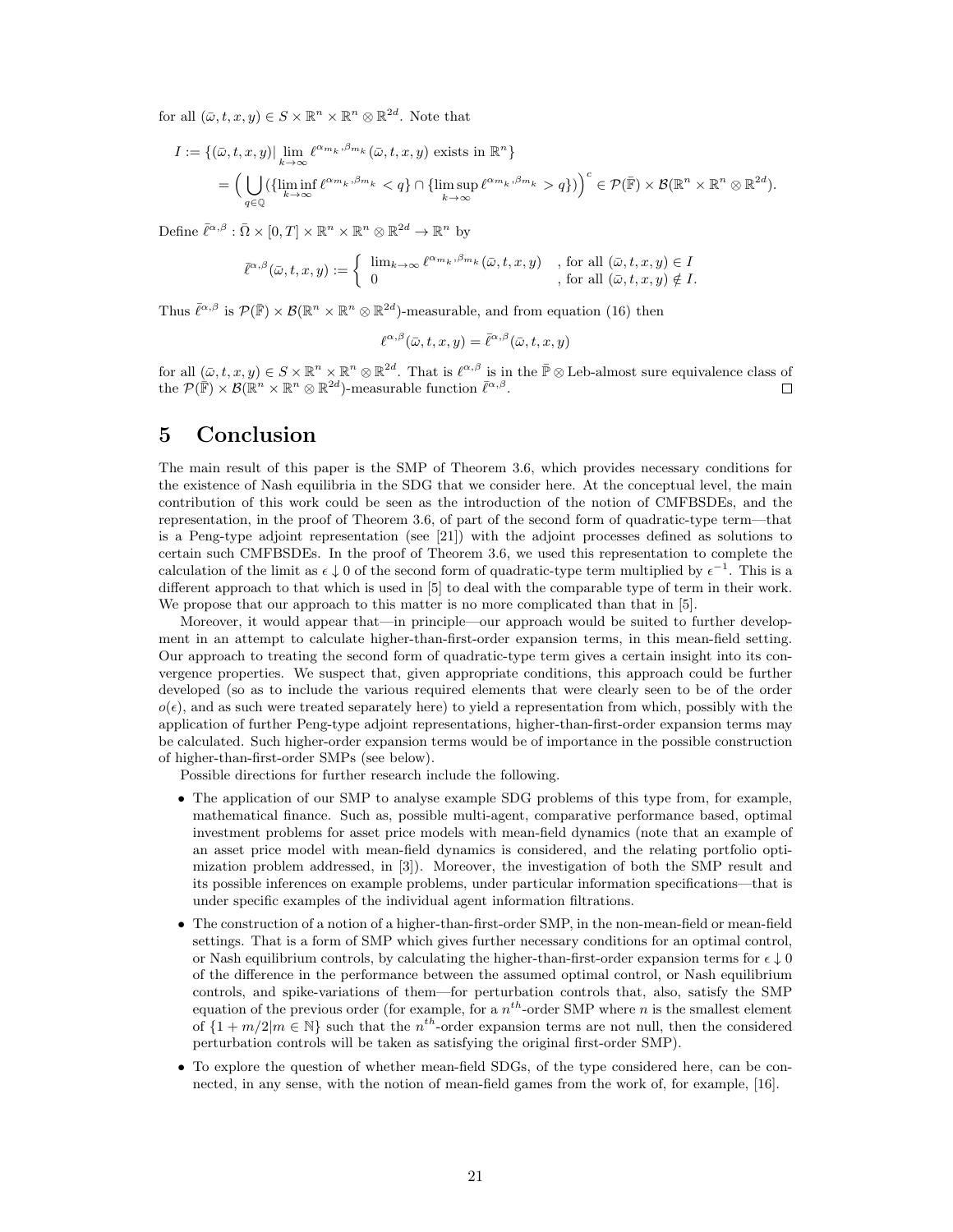# A Appendix

**Lemma A.1.** Assume the same hypothesis, and notation as for Theorem 3.6. For each  $p \in [1,\infty)$ there exists a constant  $c > 0$  such that

$$
\left\| \sup_{t \in [0,T]} |\zeta^{(r,\epsilon)}(t)| \right\|_{L^p(\Omega;\mathbb{R})} \le c\epsilon^{1/2} \tag{17}
$$

for all  $r \in [0, T)$  and  $\epsilon \in (0, T - r]$ . Define:

> • for each  $j \in \{1,2\}$  a family of  $\mathcal{P}(\mathbb{F})$ -measurable processes  $\{\eta_j^{(r,\epsilon)} : \Omega \times [0,T] \to \mathbb{R} \mid r \in [0,T), \epsilon \in$  $(0, T - r]$ , for each  $r \in [0, T)$  and  $\epsilon \in (0, T - r]$ , by

$$
\eta_j^{(r,\epsilon)}(t) := -\frac{1}{2}\partial^{(2)}\psi_j(t) + \int_0^1 \int_0^{\lambda} \partial^{(2)}\psi_j(t, X^*(t) + \lambda' \zeta^{(r,\epsilon)}(t),
$$
  

$$
\int_{\Omega} \phi_{\psi_j}(\omega', t, X^*(\omega', t) + \lambda' \zeta^{(r,\epsilon)}(\omega', t), u^*(\omega', t)) \mathbb{P}(\mathrm{d}\omega'), u^*(t), \zeta^{(r,\epsilon)}(t),
$$
  

$$
\int_{\Omega} \partial \phi_{\psi_j}(\omega', t, X^*(\omega', t) + \lambda' \zeta^{(r,\epsilon)}(\omega', t), u^*(\omega', t)) \zeta^{(r,\epsilon)}(\omega', t) \mathbb{P}(\mathrm{d}\omega'),
$$
  

$$
\int_{\Omega} \partial^{(2)}\phi_{\psi_j}(\omega', t, X^*(\omega', t) + \lambda' \zeta^{(r,\epsilon)}(\omega', t), u^*(\omega', t)) \zeta^{(r,\epsilon)}(\omega', t)^2 \mathbb{P}(\mathrm{d}\omega') d\lambda' d\lambda
$$

for  $\mathbb{P}\text{-almost all }\omega\in\Omega$ , and uniformly for all  $t\in[0,T],$  where  $\psi_1:=b$ ,  $\psi_2:=\sigma$ .

• for each  $i \in \{1,\ldots,N\}$ , a family of F-measurable random variables,  $\{\eta_{3,i}^{(r,\epsilon)} : \Omega \to \mathbb{R} | r \in$  $[0, T), \epsilon \in (0, T - r]$ , for each  $r \in [0, T)$  and  $\epsilon \in (0, T - r]$ , by

$$
\eta_{3,i}^{(r,\epsilon)} := -\frac{1}{2}\partial^{(2)}g_i + \int_0^1 \int_0^{\lambda} \partial^{(2)}g_i(X^*(T) + \lambda'\zeta^{(r,\epsilon)}(T),
$$

$$
\int_{\Omega} \phi_{g_i}(\omega', X^*(\omega', T) + \lambda'\zeta^{(r,\epsilon)}(\omega', T)) \mathbb{P}(\mathrm{d}\omega'), \zeta^{(r,\epsilon)}(T),
$$

$$
\int_{\Omega} \partial \phi_{g_i}(\omega', X^*(\omega', T) + \lambda'\zeta^{(r,\epsilon)}(\omega', T))\zeta^{(r,\epsilon)}(\omega', T) \mathbb{P}(\mathrm{d}\omega'),
$$

$$
\int_{\Omega} \partial^{(2)}\phi_{g_i}(\omega', X^*(\omega', T) + \lambda'\zeta^{(r,\epsilon)}(\omega', T))\zeta^{(r,\epsilon)}(\omega', T)^2 \mathbb{P}(\mathrm{d}\omega') d\lambda' d\lambda
$$

for  $\mathbb{P}\text{-almost all }\omega \in \Omega$ .

• for each  $i \in \{1,\ldots,N\}$ , a family of  $\mathcal{P}(\mathbb{F})$ -measurable processes  $\{\eta_{4,i}^{(r,\epsilon)} : \Omega \times [0,T] \to \mathbb{R} \mid r \in$  $[0, T), \epsilon \in (0, T - r]$ , for each  $r \in [0, T)$  and  $\epsilon \in (0, T - r]$ , by

$$
\eta_{4,i}^{(r,\epsilon)}(t) := -\frac{1}{2}\partial^{(2)}f_i(t) + \int_0^1 \int_0^{\lambda} \partial^{(2)}f_i(t, X^*(t) + \lambda' \zeta^{(r,\epsilon)}(t),
$$
  

$$
\int_{\Omega} \phi_{f_i}(\omega', t, X^*(\omega', t) + \lambda' \zeta^{(r,\epsilon)}(\omega', t), u^*(\omega', t)) \mathbb{P}(\mathrm{d}\omega'), u^*(t), \zeta^{(r,\epsilon)}(t),
$$
  

$$
\int_{\Omega} \partial \phi_{f_i}(\omega', t, X^*(\omega', t) + \lambda' \zeta^{(r,\epsilon)}(\omega', t), u^*(\omega', t)) \zeta^{(r,\epsilon)}(\omega', t) \mathbb{P}(\mathrm{d}\omega'),
$$
  

$$
\int_{\Omega} \partial^{(2)}\phi_{f_i}(\omega', t, X^*(\omega', t) + \lambda' \zeta^{(r,\epsilon)}(\omega', t), u^*(\omega', t)) \zeta^{(r,\epsilon)}(\omega', t)^2 \mathbb{P}(\mathrm{d}\omega') d\lambda'
$$

for  $\mathbb{P}\text{-almost all }\omega \in \Omega$  and uniformly for all  $t \in [0, T]$ .

The following properties are satisfied:

• For each  $r \in [0, T)$  and  $\epsilon \in (0, T - r]$  then

$$
\zeta^{(r,\epsilon)}(t) = \zeta^{(r,\epsilon)}(r+\epsilon) + \int_{r+\epsilon}^t \left( \partial b(s) + \frac{1}{2} \partial^{(2)} b(s) + \eta_1^{(r,\epsilon)}(s) \right) ds
$$

$$
+ \int_{r+\epsilon}^t \left( \partial \sigma(s) + \frac{1}{2} \partial^{(2)} \sigma(s) + \eta_2^{(r,\epsilon)}(s) \right) dB(s) \quad (18)
$$

for  $\mathbb{P}\text{-}almost all  $\omega \in \Omega$ , and uniformly for all  $t \in [r + \epsilon, T]$ .$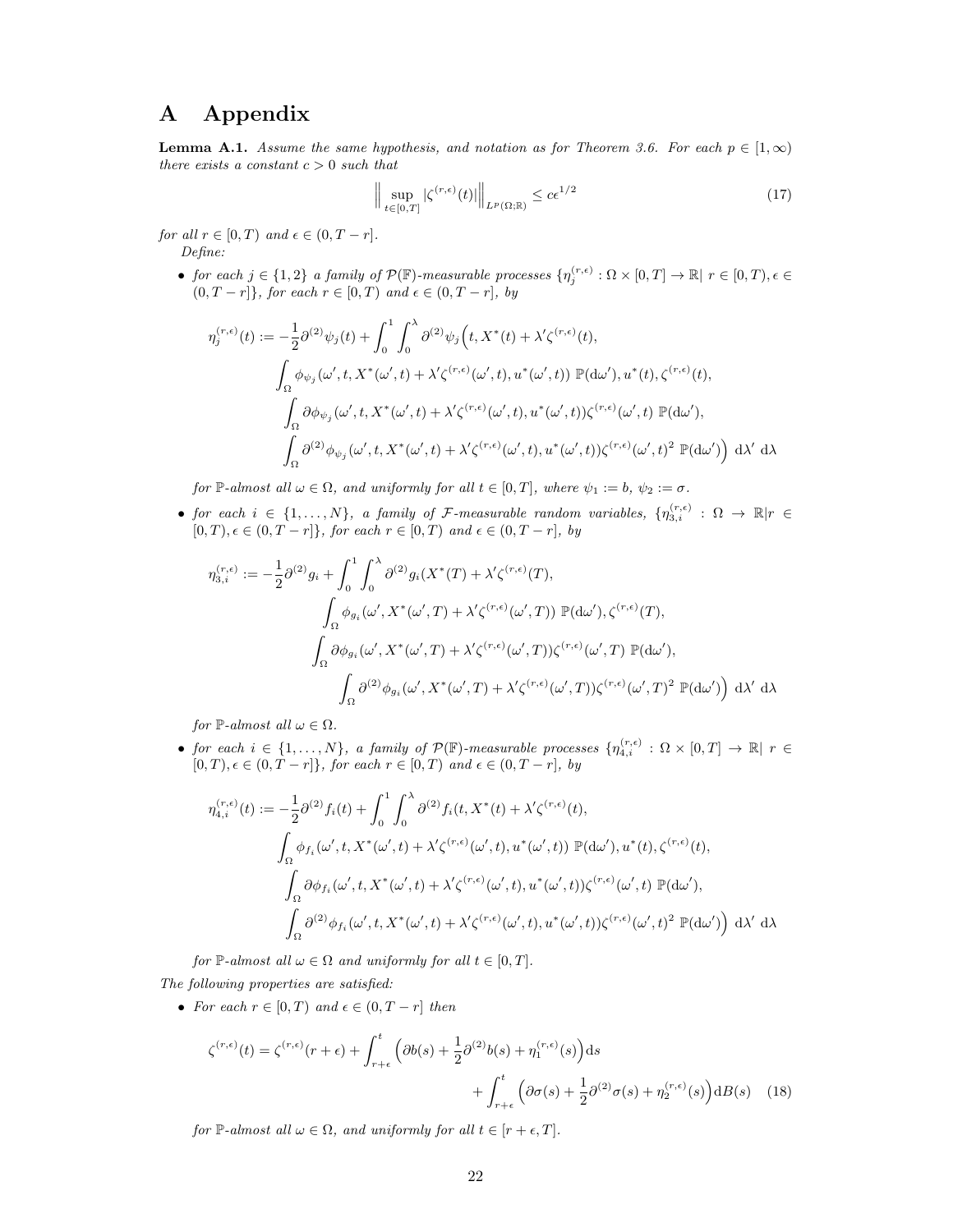• For each  $i \in \{1, \ldots, N\}$ ,  $r \in [0, T)$  and  $\epsilon \in (0, T - r]$  then

$$
g_i\left(X^{(r,\epsilon)}(T), \int_{\Omega} \phi_{g_i}(\omega', X^{(r,\epsilon)}(\omega', T)) \mathbb{P}(\mathrm{d}\omega')\right) - g_i\left(X^*(T), \int_{\Omega} \phi_{g_i}(\omega', X^*(\omega', T)) \mathbb{P}(\mathrm{d}\omega')\right) = \partial g_i + \frac{1}{2} \partial^{(2)} g_i + \eta_{3,i}^{(r,\epsilon)} \tag{19}
$$

for  $\mathbb{P}\text{-almost all }\omega \in \Omega$ .

• For each  $i \in \{1, \ldots, N\}$ ,  $r \in [0, T)$  and  $\epsilon \in (0, T - r]$  then

$$
\delta^{(r,\epsilon)} f_i(t) = \partial f_i(t) + \frac{1}{2} \partial^{(2)} f_i(t) + \eta_{4,i}^{(r,\epsilon)}(t)
$$
\n(20)

for P-almost all  $\omega \in \Omega$ , and uniformly for all  $t \in [r + \epsilon, T]$ .

• For each  $p \in [1,\infty)$  there exists a constant  $c > 0$  such that

$$
\mathbb{E}_{\mathbb{P}}\Big[\sup_{t\in[0,T]}|\eta_1^{(r,\epsilon)}(t)|^p+\sup_{t\in[0,T]}|\eta_2^{(r,\epsilon)}(t)|^p+\sum_{i=1}^N\Big(|\eta_{3,i}^{(r,\epsilon)}|^p+\sup_{t\in[0,T]}|\eta_{4,i}^{(r,\epsilon)}(t)|^p\Big)\Big]\leq c\epsilon^{3p/2}
$$

for all  $r \in [0, r)$  and  $\epsilon \in (0, T - r]$ .

Proof. Given Assumption 2.1 then this lemma may be established using the standard general argument for such types of results, that using: the Taylor expansion, the Burkholder-Davis-Gundy inequalities and the Gronwall inequality. Note that: a related result to that of equation (17) is given in equation (3.8) of Proposition 3.1 in [5]; related decompositions of the form in equations (18), (19) and (20) appear in [20] for a non-mean-field setting.  $\Box$ 

#### Acknowledgements

The author wishes to thank Agnès Sulem, Jean-Pierre Quadrat and Bernt Øksendal for helpful discussions and advice on this work and/or research leading to it. Also, the author is grateful to Boualem Djehiche for first bringing the work that became [5] to the author's attention, and for further helpful discussions.

Time spent by the author on this work or other research leading to it, includes two periods spent visiting the Centre of Mathematics for Applications (CMA) at the University of Oslo (once in 2009 and once in 2010). The author most gratefully acknowledges financial support from the CMA for these visits.

### References

- [1] D. Andersson and B. Djehiche. A Maximum Principle for SDEs of Mean-Field Type. Appl. Math. Optim., 63:341–356, 2011.
- [2] A. Bensoussan. Lectures on stochastic control. In S. K. Mitter and A. Moro, editors, Nonlinear Filtering and Stochastic Control, volume 972 of Lecture Notes in Mathematics, pages 1–62. Springer Berlin / Heidelberg, 1982.
- [3] V. S. Borkar and K. S. Kumar. McKean-Vlasov Limit in Portfolio Optimization. Stochastic Analysis and Applications, 28:884–906, 2010.
- [4] M. Bossy and D. Talay. A stochastic particle method for the McKean-Vlasov and the Burgers equation. Mathematics of Computation, 66(217):157–192, 1997.
- [5] R. Buckdahn, B. Djehiche, and J. Li. A General Stochastic Maximum Principle for SDEs of Mean-field Type. Appl. Math. Optim., 64:197–216, 2011.
- [6] R. Buckdahn, B. Djehiche, J. Li, and S. Peng. Mean-field backward stochastic differential equations: a limit approach. The Annals of Probability, 37(4):1524–1565, 2009.
- [7] R. Buckdahn, J. Li, and S. Peng. Mean-field backward stochastic differential equations and related partial differential equations. Stochastic Processes and their Applications, 119(10):3133– 3154, 2009.